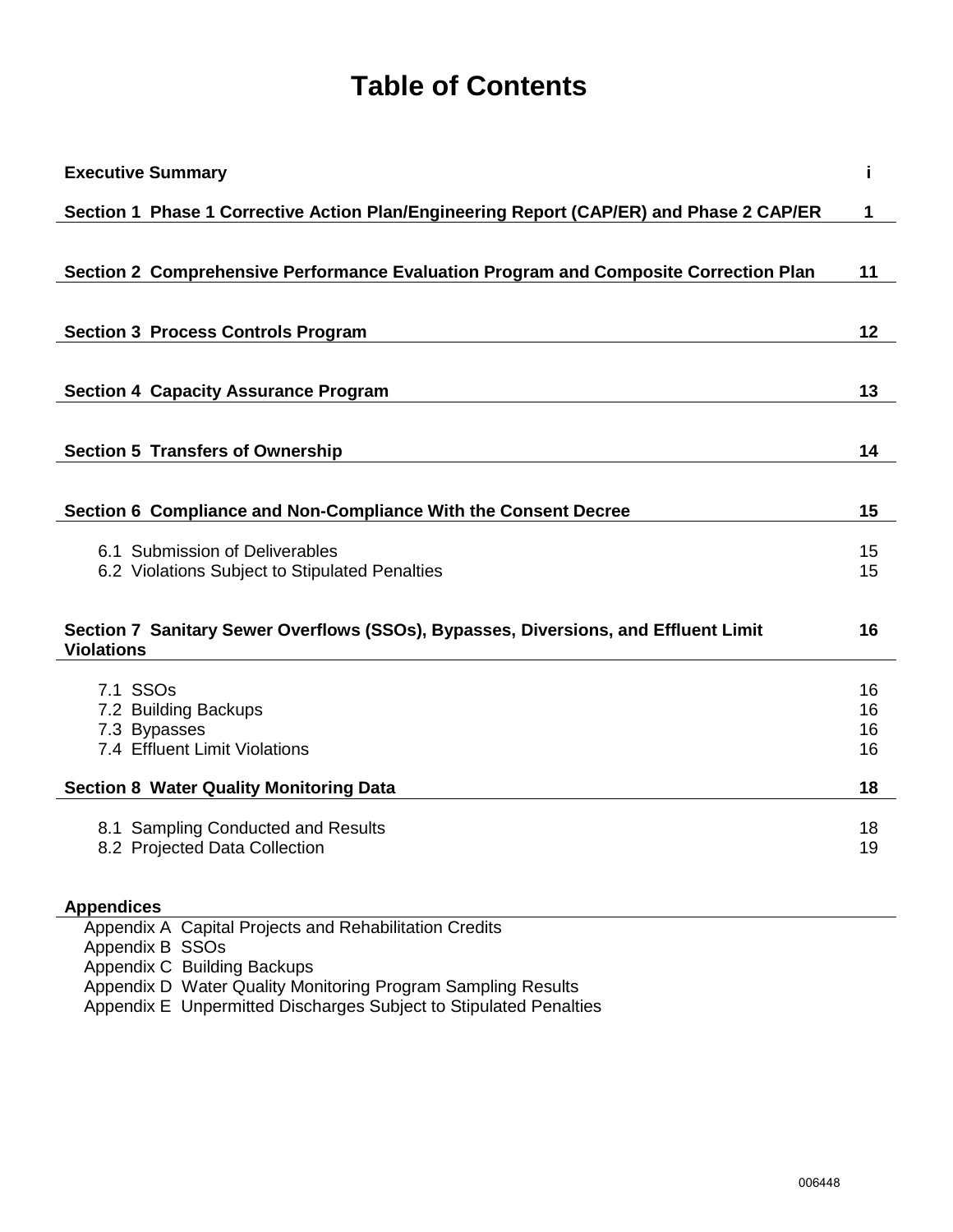### **Executive Summary**

On February 11, 2005, the Knoxville Utilities Board (KUB) entered into a Consent Decree with the United States, the State of Tennessee, the Tennessee Clean Water Network, and the City of Knoxville. The following Quarterly Progress Report is submitted to fulfill the reporting requirements described in Section XIX of the Consent Decree.

Consent Decree language, pages 82-83: *"Beginning thirty (30) Days after the first Calendar Quarter following the Date of Entry, and thirty (30) Days after each Calendar Quarter thereafter until termination of the Consent Decree, KUB shall submit to the Parties, and simultaneously place in the PDR, a Quarterly Progress Report. Quarterly Progress Reports shall not be subject to the Public Review Requirement of Section VI.A.2. However, KUB shall receive questions and comments from the public for KUB's review for a period of twenty (20) Days following placement in the PDR. Each Quarterly Progress Report shall contain:*

- *1. A summary of compliance with and activities related to implementation of the Phase 1 CAP/ER and Phase 2 CAP/ER, including: the status of construction projects in comparison to the schedules that have been established pursuant to the Consent Decree for those projects; and schedule deadlines and milestones achieved during Calendar Quarter and expected during the next Calendar Quarter;*
- *2. A summary of compliance with and activities related to implementation of the CPE and CCP;*
- *3. A summary of implementation of and compliance with the Process Controls Program;*
- *4. A summary of the implementation of the Capacity Assurance Program for the Calendar Quarter, including the number of, and anticipated flow from, sewer connections that have been authorized, by Sewerbasin, a description of the projects that have been authorized and the number of credits earned and banked by KUB that will be expended for those projects, by Sewerbasin, and any exceptions granted for connections for essential services;*
- *5. Identification of any transfer of an ownership interest, operation, management, or other control of the Treatment Works, or any portion thereof.*
- *6. A description of the status of compliance or non-compliance with the requirements of this Decree and, if applicable, the reasons for non-compliance, including a list of all violations that are subject to stipulated penalties under Section X of this Decree.*
- *7. A spreadsheet and summary of all SSOs, Bypasses, Diversions and effluent limit violations that occurred during the previous Calendar Quarter. Information on Building Backups may be provided in separate spreadsheets and summaries from other SSOs. The spreadsheets and summaries shall identify:*
	- *a. For all SSOs, the location, source, date, time, duration, pathway (if any), receiving water (if any), the reason for each SSO, the total SSO volume, the volume returned to the WCTS, and the volume not captured;*
	- *b. For all Bypasses and Diversions, the location, date, time, duration, volume and reason for each Bypass and Diversion; and the total Bypass and Diversion volumes;*
	- *c. For all effluent limit violations, all information required to be reported on KUB's Discharge Monitoring Reports.*
- *8. The water quality monitoring data and other information required pursuant to Section VII.D.1.(e).(v)."*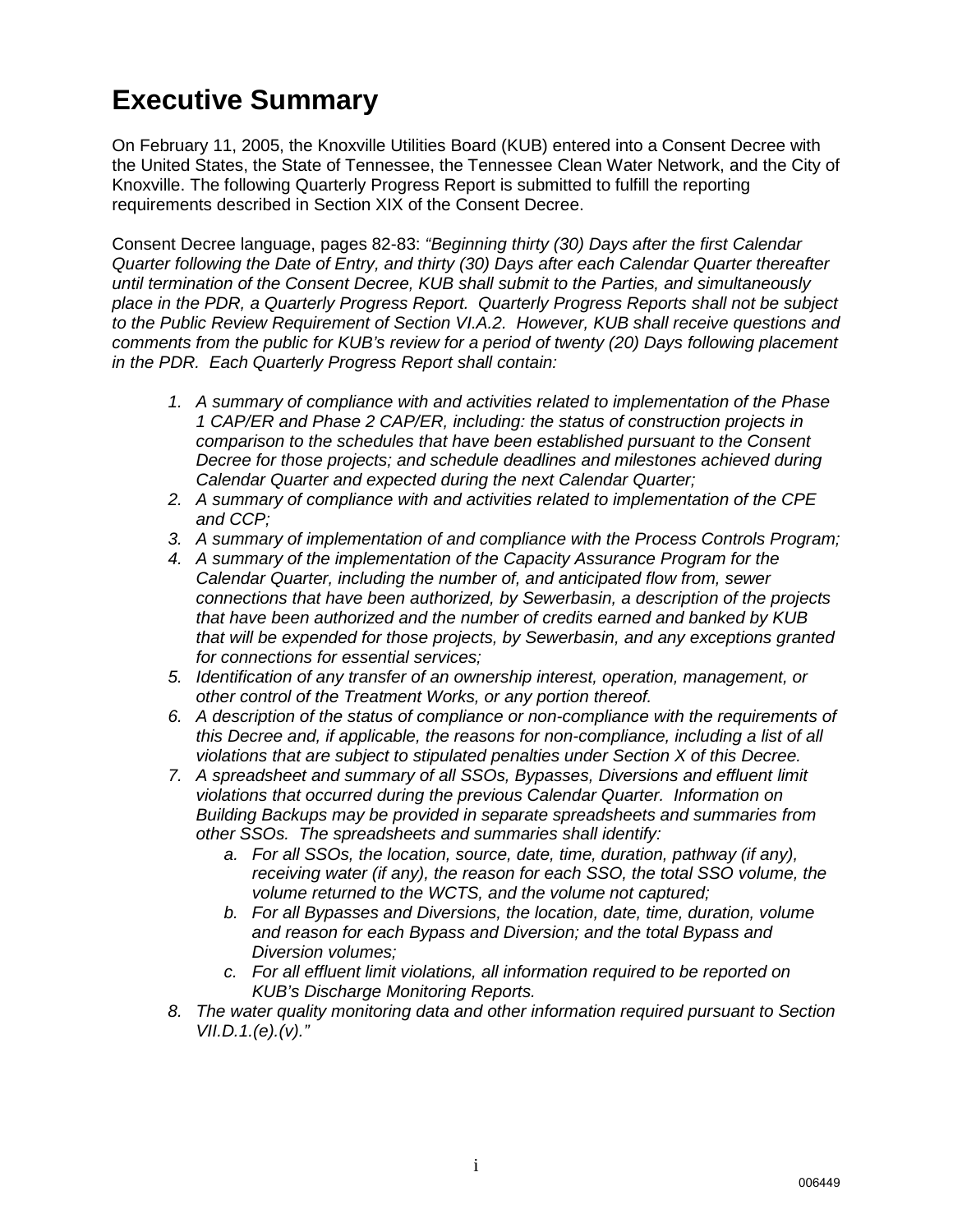KUB compiled this Quarterly Progress Report to detail the events that occurred during the third quarter of 2016 from July 1 through September 30. This is the forty-sixth quarterly report required of KUB under this Consent Decree.

#### **Report Organization**

*Section 1: Phase 1 CAP/ER and Phase 2 CAP/ER* – Summarizes the compliance with and activities related to implementation of the Phase 1 CAP/ER and Phase 2 CAP/ER, including the status of construction projects in comparison to the schedules that have been established pursuant to the Consent Decree for those projects; and schedule deadlines and milestones achieved during the Calendar Quarter and expected during the next Calendar Quarter.

*Section 2: Comprehensive Performance Evaluation and Composite Correction Plan* – Summarizes the compliance with and activities related to the implementation of those deliverables.

*Section 3: Process Controls Program* – Summarizes the implementation of and compliance with the deliverable.

*Section 4: Capacity Assurance Program* – Summarizes the implementation of the Capacity Assurance Program for the Calendar Quarter, including the number of, and anticipated flow from, sewer connections that have been authorized, by sewerbasin, a description of the projects that have been authorized and the number of credits earned and banked by KUB that will be expended for those projects, by sewerbasin, and any exceptions granted for connections for essential services.

*Section 5: Transfers of Ownership* – Identifies any transfers of ownership interest, operation, management, or other control of the treatment works, or any portion thereof.

Section 6: Compliance and Non-Compliance with the Consent Decree - Describes the status of compliance or non-compliance with requirements of the Consent Decree.

*Section 7: SSOs, Bypasses, Diversions, and Effluent Limit Violations* – Provides a spreadsheet and summary of all SSOs, Bypasses, Diversions, and effluent limit violations.

*Section 8: Water Quality Monitoring Data* – Summarizes all sampling that was conducted, the results of the sampling, and the projected data collection for the reporting period.

#### **Status of Deliverables**

Below is a list of significant dates on which KUB submitted deliverables to EPA or received approval for deliverables. To date, KUB has submitted all deliverables in accordance with the schedule set forth in the Consent Decree.

#### July 29, 2016

• Submitted to EPA – Quarterly Progress Report second quarter 2016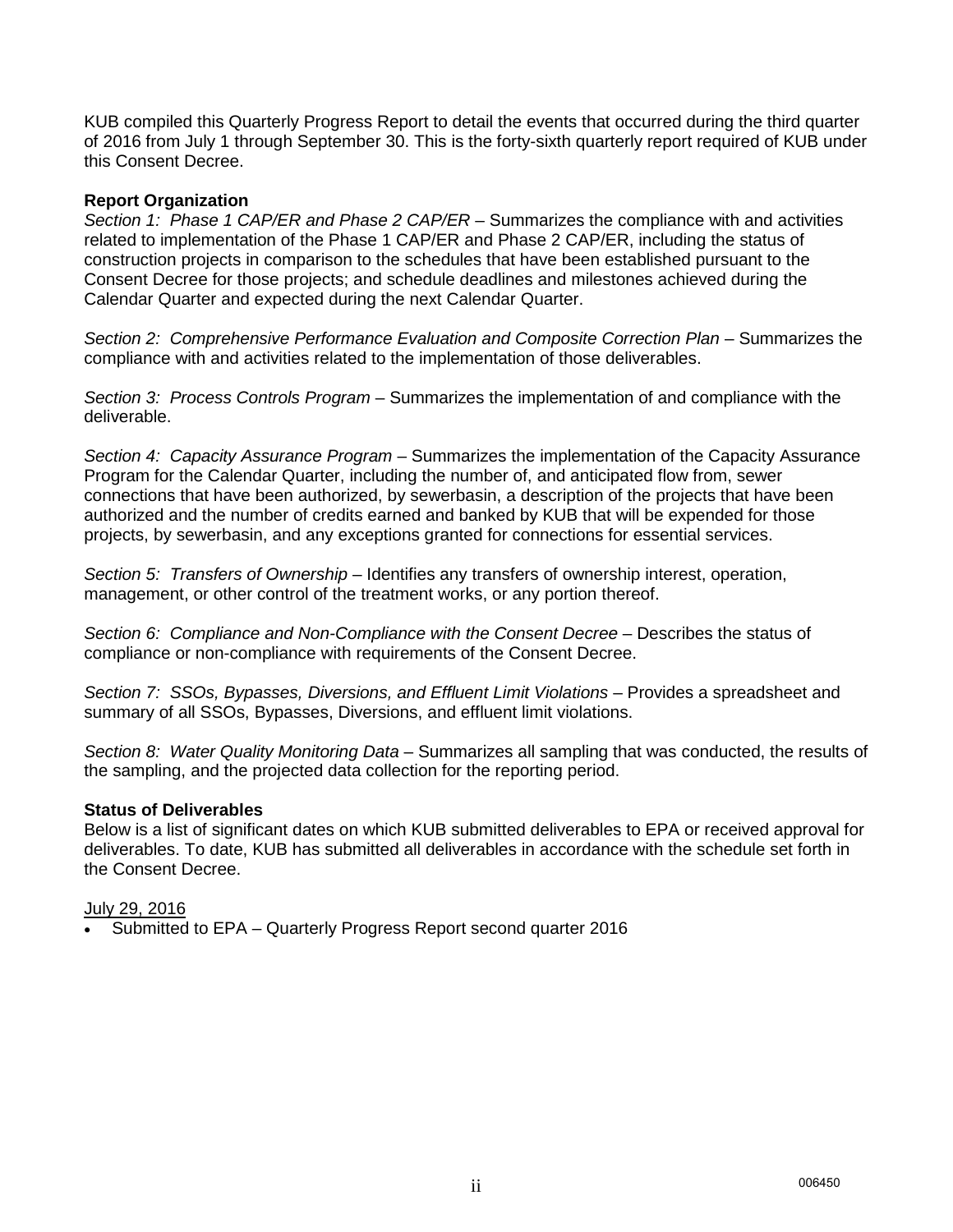# **Section 1 Phase 1 CAP/ER and Phase 2 CAP/ER**

Consent Decree language, pages 82-83: *"Each Quarterly Progress Report shall contain… A summary of compliance with and activities related to implementation of the Phase 1 CAP/ER and Phase 2 CAP/ER, including the status of construction projects in comparison to the schedules that have been established pursuant to the Consent Decree for those projects; and schedule deadlines and milestones achieved during Calendar Quarter and expected during next Calendar Quarter."*

KUB began developing a Corrective Action Plan/Engineering Report (CAP/ER) in January 2004, following the completion of the Phase I Sanitary Sewer Overflow Evaluation Report (SSOER) required by the Agreed Order with the Tennessee Department of Environment and Conservation (TDEC) and, subsequently, the Consent Decree. The objective of the Phase I CAP/ER is to identify facility improvements needed to address the conditions causing SSOs occurring in the collection system during the period of 2001–2004 with the goal of eliminating the SSO locations on the Long-Term List and to support future growth needs. KUB submitted the Phase 1 CAP/ER to EPA on October 28, 2005. Comments were received from EPA on February 23, 2006. Per EPA's letter, KUB submitted a 30-day response to EPA's comments on March 27, 2006. The Revised Phase 1 CAP/ER was submitted to EPA on May 22, 2006, and subsequently approved by EPA on June 30, 2006. **All work necessary to meet the objectives of the Phase 1 CAP/ER was completed by the June 30, 2013, deadline.** The Phase 2 CAP/ER was submitted to EPA on September 9, 2009, and approved on March 22, 2010. **All work necessary to meet the objectives of the Phase 2 CAP/ER was completed by March 31, 2014, prior to the June 30, 2016, deadline.**

#### **EPA Approved Project Extensions and Changes**

All previously approved project extensions and changes are listed below.

- o **1-1 Upper First Creek Collector Project (Mini-basin 1A1, 2A2, and 3D1)** revised completion date was FY 08/09 and was completed on schedule.
- o **1-19 Edgewood Drive Rehabilitation Project** revised completion date was FY 11/12. Project was completed ahead of schedule.
- o **1-20 Vine Middle School Rehabilitation Project** revised completion date was FY 07/08 and project was completed as scheduled.
- o **1-21 College Park Rehabilitation Project** revised completion date was FY 11/12. An additional extension to January 31, 2013, was requested and approved. Project was completed ahead of schedule.
- o **2-1 Lower Second Creek Replacement/Rehabilitation at I40/I275 Junction** revised completion date was FY 09/10 and project was completed as scheduled.
- o **2-2 Lower Second Creek Replacement/Rehabilitation at Woodland** revised completion date was FY 10/11. Additional extensions to FY 11/12 and then to January 31, 2013, were requested and approved. Project was completed ahead of schedule.
- o **2-4 Dutch Valley Collector Rehabilitation (Sewershed 10B1)** revised completion date was September 2007 and was completed as scheduled.
- o **2-5 Rickard and Wilson Collector Rehabilitation (Sewershed 10C1)** revised completion date was September 2007 and project was completed as scheduled.
- o **3-6 Interstate 40 and Middlebrook Pike Trunk Replacement Project** revised completion date was FY 11/12. An additional extension to FY 12/13 was requested and approved and the project was completed as scheduled.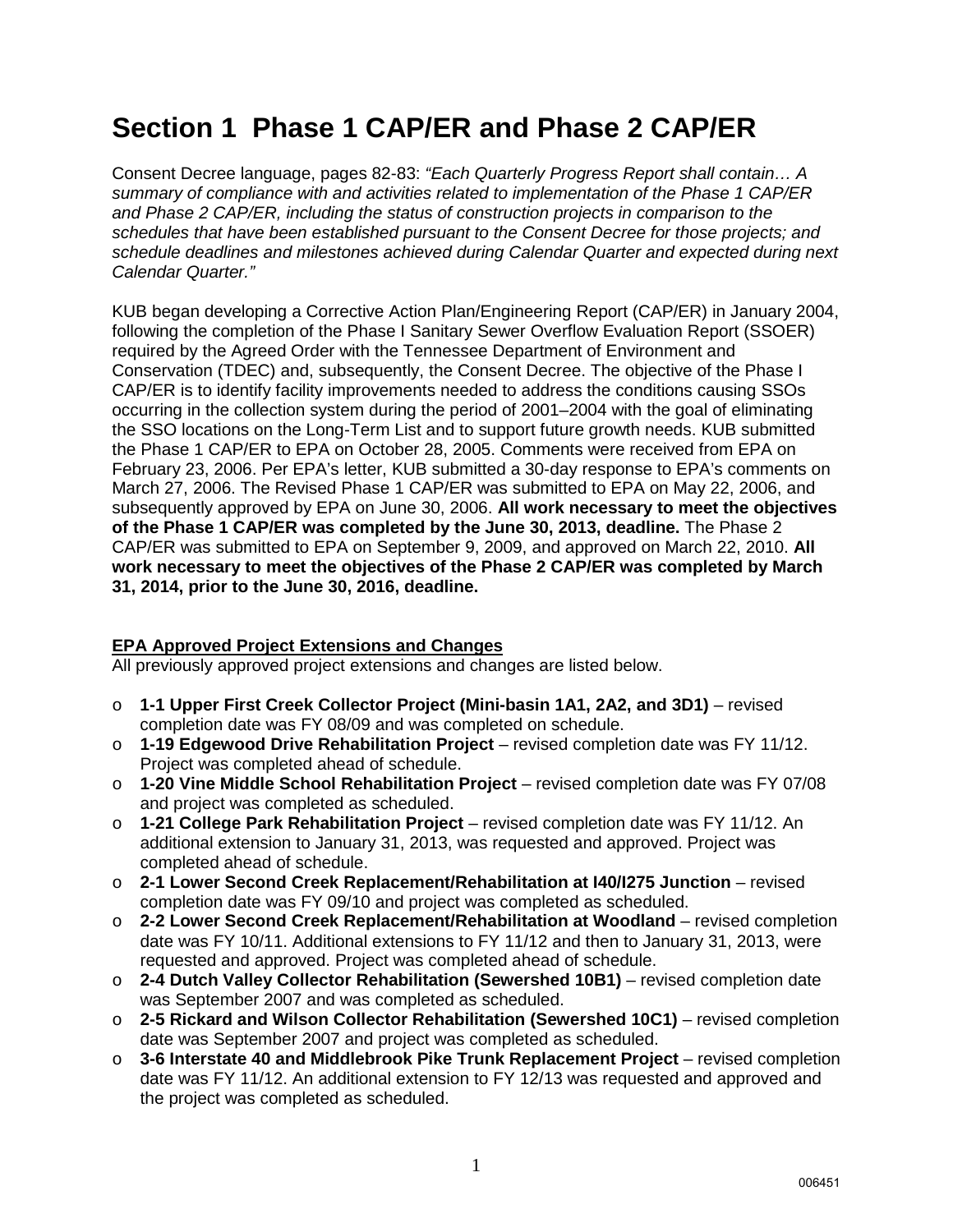- o **3-7 Neyland Drive Trunk Replacement (Lower Third Creek Trunk Replacement)** revised completion date was FY 12/13. Project was completed ahead of schedule.
- o **4-2 Gleason Drive Collector Rehabilitation Project** revised completion date was June 30, 2010, and project was completed as scheduled.
- o **4-3 Middlebrook Pike Rehabilitation (Sub-basin 27C3)** revised completion date was June 30, 2010, and project was completed as scheduled.
- o **4-4 Northshore Drive Trunk Replacement Project** revised completion date was FY 10/11. An additional extension to FY 11/12 was requested and approved. Project was completed ahead of schedule.
- o **4-6 Shadyland Drive Rehabilitation (Sub-basin 36A2) Project** revised completion date was June 30, 2010, and was completed as scheduled.
- o **4-28 Queensridge (Queensbury) Pump Station Upgrade Project** revised completion date is FY 11/12. Project was completed ahead of schedule.
- o **S-1 Ginnbrook Pump Station Rehabilitation** revised completion date was FY 08/09 and project was completed as scheduled.
- o **S-5 South Knoxville/Knob Creek Storage Facility** Project was removed from CAP/ER and replaced with the project below.
- o **Revised S-5 Neubert Springs Collector and West Ford Valley Trunk Rehabilitation** revised completion date was FY 08/09 and project was completed as scheduled.

### **Capital Improvement Plan for FY 04/05 – FY 13/14**

The following is a list of facility improvement projects included in the Capital Improvement Plan for fiscal years 04/05 to 13/14. Many of these projects were "find and fix" rehabilitation projects. Find work is defined as the inspection (i.e. flow monitoring, CCTV, manhole inspections, smoke testing, etc.) and design phase of the project. Fix is defined as the construction phase that may include manhole rehabilitation/replacement, main line rehabilitation/replacement, and lower lateral rehabilitation/replacement. Other projects were trunkline capacity improvements or wetweather storage. Each project was considered part of the overall Phase 1 or Phase 2 CAP/ER.

### **Phase I CAP/ER Ongoing Projects**

All Phase I CAP/ER projects have been completed.

### **Phase I CAP/ER Completed Projects**

#### **First Creek**

- **1. 1-1 Upper First Creek Collector Project (Mini-basin 1A1, 2A2, and 3D1)** Estimated total quantities: 10,235 ft. gravity sewer replaced/rehabbed; 32 new manholes installed; 175 manholes rehabbed; 69 private laterals reinstated.
- **2. 1-2 Lower First Creek Collector Project (Sub-Basin 8B2)** Replaced approximately 10,525 ft. of 8 in. – 12 in. sewer, and rehabilitated approximately 14,000 ft. of 8 in. sewer.
- **3. 1-3 First Creek Storage Tanks** Designed and built 9 million gallon (MG) wet-weather storage tank to control sewer overflows near Old Broadway during rain events. Designed and built 5 MG wet-weather storage tank to control sewer overflows near North Hoitt Avenue during rain events.
- **4. 1-4 Lower Fountain City Pipe Replacement Project** Replaced 20 manholes. Replaced approximately 2,715 ft. of sewer mains and rehabilitated 142 ft. of sewer.
- **5. 1-5 Upper Fountain City Trunkline Replacement Project** Replaced and upgraded approximately 6,000 ft. of trunk sewer connecting lines in upper Fountain City to Upper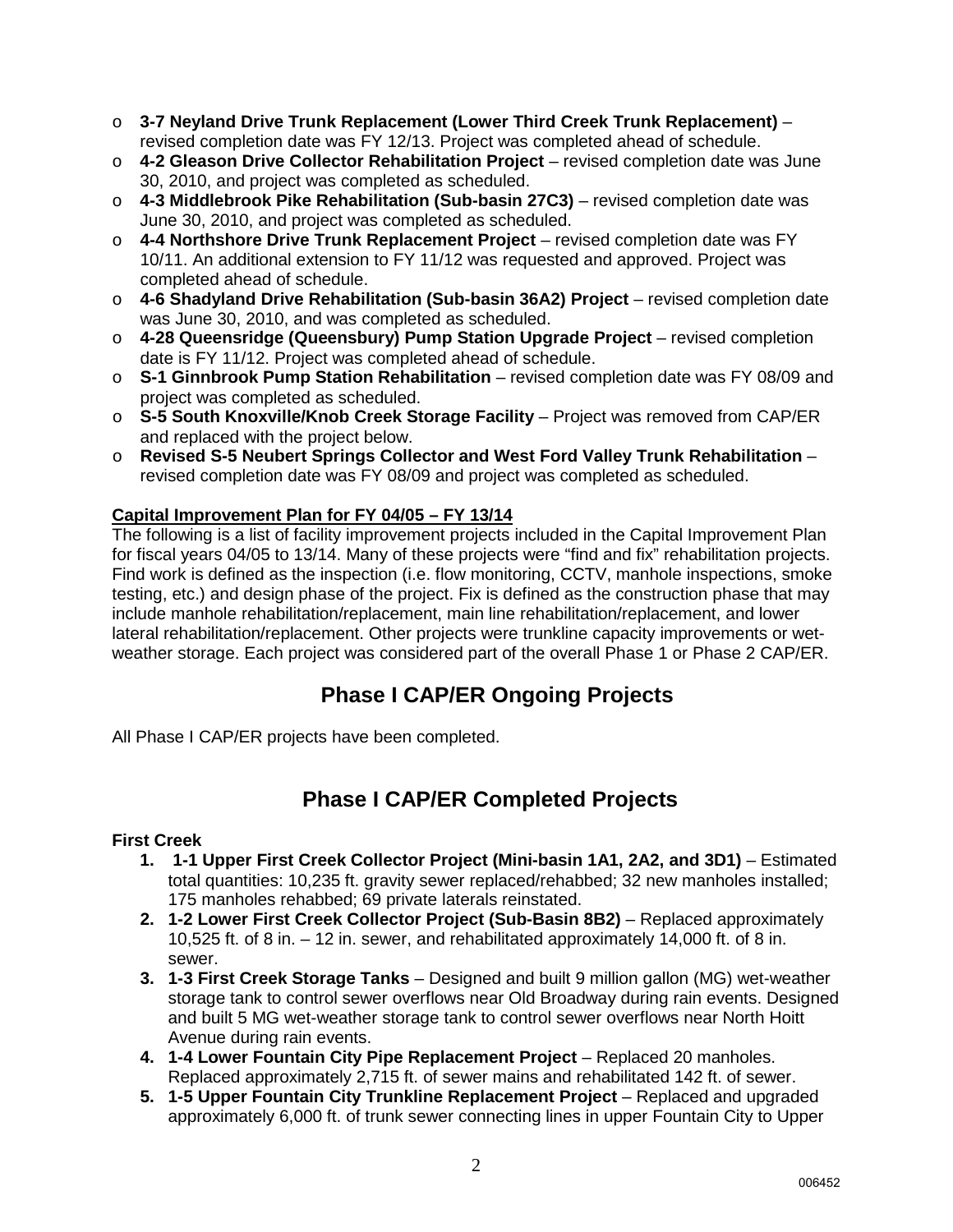First Creek storage tank. The project addressed SSOs along Broadway, Cedar Lane, and Fountain Road.

- **6. 1-6 Sub-basin 08A1 Rehabilitation Project** Rehabilitated approximately 21,067 ft., and replaced approximately 10,273 ft. of sewer.
- **7. 1-11 Fountain City Trunkline Replacement Phase IV Project** Replaced approximately 2,991 ft. of sewer.
- **8. 1-12 Cedar Lane Area Sanitary Sewer Rehabilitation Project** Rehabilitated approximately 8,500 ft. of sewer.
- **9. 1-13 Fair Drive Phase II** Rehabilitated 3,691 ft. and replaced 2,458 ft. of existing 8-12 in. gravity sewer along Fair Drive.
- **10. 1-14 Wilderness Road Area Gravity Sewer Replacement Project**  Replaced approximately 5,440 ft. of sewer.
- **11. 1-15 Replace trunk sewer upstream of lower storage unit** Replaced 1,600 ft. of existing 42 in. and 130 ft. of 24 in. pipe.
- **12. 1-16 Clearview Street Sewer Project** Replaced approximately 4,468 ft. of sewer.
- **13. 1-17 Fountain Road Trunkline Sewer Improvement Project** Upsized 3,700 ft. of gravity sewer using open cut and pipe bursting methods. Replaced manholes and services.
- **14. 1-18 Greenfield Drive Rehabilitation Project** Replaced approximately 3,300 ft. of existing sewer with 8 in. and 12 in. PVC and ductile iron pipe.
- **15. 1-19 Edgewood Drive Rehabilitation Project** Replaced 519 ft. of 8 in. sewer, 179 ft. of 12 in. sewer; rehabilitated 22,300 ft. of 8 in. sewer, and 60 ft. of 12 in. sewer using CIPP and pipe bursting. Project also included rehabilitation of 662 vertical ft. and replacement of 10 manholes.
- **16. 1-20 Vine Middle School Rehabilitation Project** Completed find and fix work to identify cause of overflow in the vicinity of 214 Bertrand Street. Replaced approximately 200 ft. of 8 in. and 100 ft. of 15 in. sewer and rehabilitated 987 ft. of 16 in. sewer.
- **17. 1-21 College Park Rehabilitation Project** Replaced approximately 446 ft. of 8 in. PVC and rehabilitated 1,581 ft. of 8 in. sewer using pipe bursting. Project also included replacement of six manholes.
- **18. 1-22 E. Jackson Avenue Rehabilitation Project** Replaced 3,485 ft. of 8 in. sewer using pipe bursting, replaced another 84 ft. of 8 in. gravity sewer, rehabilitated 425 ft. of sewer using CIPP, and replaced 17 manholes.
- **19. 1-23 Oglewood Avenue Rehabilitation Project** The summary above for the Edgewood Drive Rehabilitation Project includes the Oglewood Avenue Rehabilitation Project, since those projects were combined.
- **20. 1-24 Fulton Short Line Project** Replaced approximately 520 ft. of sewer that contributes to the cause of overflow in the vicinity of 214 Bertrand Street.
- **21. 1-25 First Creek Sub-basins 3 and 4 Rehabilitation Project** Rehabilitated 26,500 ft. of line and replaced 10,500 ft. Project included CCTV, smoke testing, and manhole inspections.
- **22. 1-26 Cherry Street Rehabilitation Project** Upsized approximately 1,150 ft. of sewer trunklines and replaced two manholes and rehabilitated two manholes.
- **23. 1-27 Fair Drive Rehabilitation Project** Preliminary engineering work discovered that 567 ft. of 8 in. gravity main and three manholes were rehabilitated after the SSO occurred. No additional work is necessary to address the overflow at this location.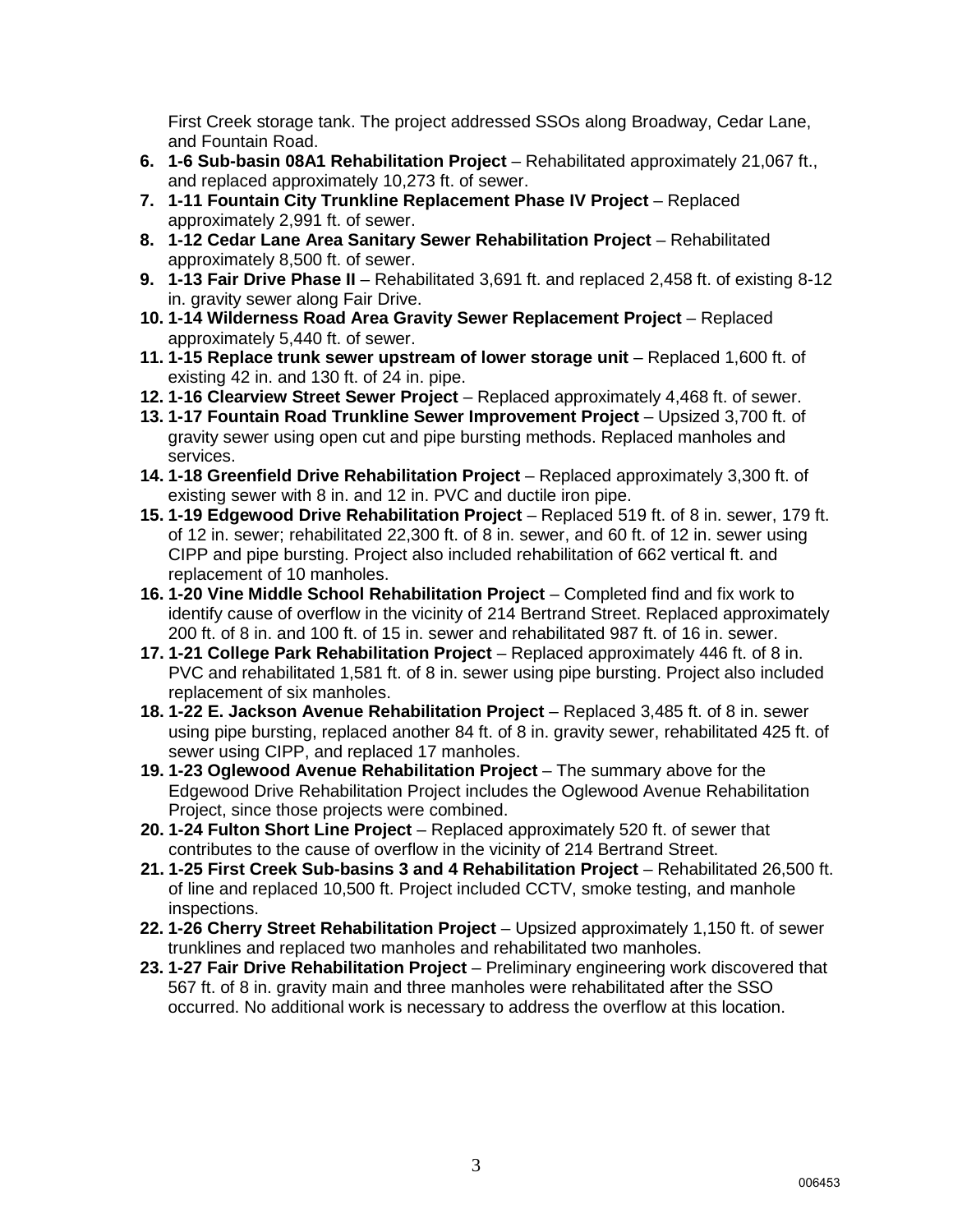#### **Second Creek**

- **1. 2-1 Lower Second Creek Replacement/Rehabilitation at I40/I275 Junction** Replaced 280 ft. and three manholes, pipe burst 1,959 ft.; CIPP was used to rehab 2,313 ft., 29 manholes were rehabbed, and 50 laterals were reinstated.
- **2. 2-2 Lower Second Creek Replacement/Rehabilitation at Woodland** Replaced approximately 1,700 ft. of trunk sewer and rehabilitated approximately 600 ft. of trunk sewer and replaced ten manholes.
- **3. 2-3 Second Creek 23E1** Inspected a total of 28,067 ft. of pipe for find and design rehabilitation needs for Mini-basin 23E1. Project included inspection (CCTV, smoke test, manhole inspections), design, and rehabilitation of lines requiring repair.
- **4. 2-4 Dutch Valley Collector Rehab (Mini-basin 10B1)** Assessed and rehabilitated, where needed, approximately 16,400 ft. of collector pipe. This project was combined with the Rickard and Wilson Collector Rehab project below.
- **5. 2-5 Rickard and Wilson Collector Rehab (Mini-basin 10C1)** Assessed and rehabilitated, where needed, approximately 19,000 ft. of collector pipe. Project was combined with Mini-basin 10B1.
- **6. 2-6 Second Creek Pilleaux PS Collector** Rehabilitated 19,600 ft. of collection system piping in mini-basin 05A4. Project included inspection (CCTV, smoke test, manhole inspections), design, and rehabilitation of lines requiring repair.
- **7. 2-8 Second Creek Sub-basin 15 Rehabilitation** Rehabilitated approximately 23,500 ft. of pipe in mini-basin 15D2. Project included inspection (CCTV, smoke test, manhole inspections), design, and rehabilitation of lines requiring repair.
- **8. 2-9 Second Creek Trunk Sewer Improvements Phase I** Replaced approximately 4,100 ft. of existing trunkline with 30 in. sewer.
- **9. 2-10 Second Creek Trunk Sewer Improvements Phase II** Replaced approximately 3,700 ft. of existing trunkline with 30 in. sewer and replaced approximately 1,400 ft. of existing trunkline with 36 in. sewer
- **10. 2-11 Burnside Rehabilitation Project** Replaced 517 ft. of 8 in. sewer and 1,651 ft. of 12 in. sewer using pipe bursting. Six manholes were replaced and 3 were rehabbed.
- **11. 2-12 Camelia Road Rehabilitation Project** Replaced 430 ft. of 8 in. pipe and two manholes. 220 ft. of 8 in. pipe was rehabbed using CIPP.
- **12. 2-13 Cedar Heights Road Rehabilitation Project**  Replaced 123 ft. of 8 in. pipe and rehabbed 263 ft. of 8 in. pipe with CIPP.
- **13. 2-14 Central Avenue Pike Rehabilitation Project**  Replaced 102 ft. of 10 in. pipe, 25 ft. of 18 in. pipe, two manholes. CIPP was used to rehab 659 ft. of 8 in. pipe.
- **14. 2-15 1000 Block Elm Street Rehabilitation Project**  Replaced 632 ft. of 8 in. sewer and nine manholes. Rehabbed 1,400 ft. of 8 in. sewer using CIPP and rehabbed three manholes. One lateral was reinstated.
- **15. 2-16 1600 Block Elm Street Rehabilitation Project**  Pipe burst 285 ft. of existing 8 in. sewer and replaced two manholes.
- **16. 2-17 Shasta Drive Rehabilitation Project**  Replaced 714 ft. of 8 in. pipe and 6 manholes. CIPP was used to rehab 2,149 ft. of 8 in. pipe.
- **17. 2-18 Nicholas Road Clinton Highway Rehabilitation Project Replaced 405 ft. of 8** in. pipe and one manhole.
- **18. 2-19 Cumberland Avenue Rehabilitation Project**  Replaced 1,448 ft. of 8 in. sewer and 10 manholes. Rehabbed 525 ft. of 8 in. sewer using CIPP and reinstated 12 laterals.
- **19. 2-20 Sierra Road Rehabilitation Project**  CIPP was used to rehab 969 ft. of 8 in. pipe.
- **20. 2-21 Morelia Avenue Rehabilitation Project** Replaced 382 ft. of 8 in. sewer and two manholes. Rehabbed three manholes, 2,375 ft. of 8 in. sewer using CIPP, and reinstated 74 laterals.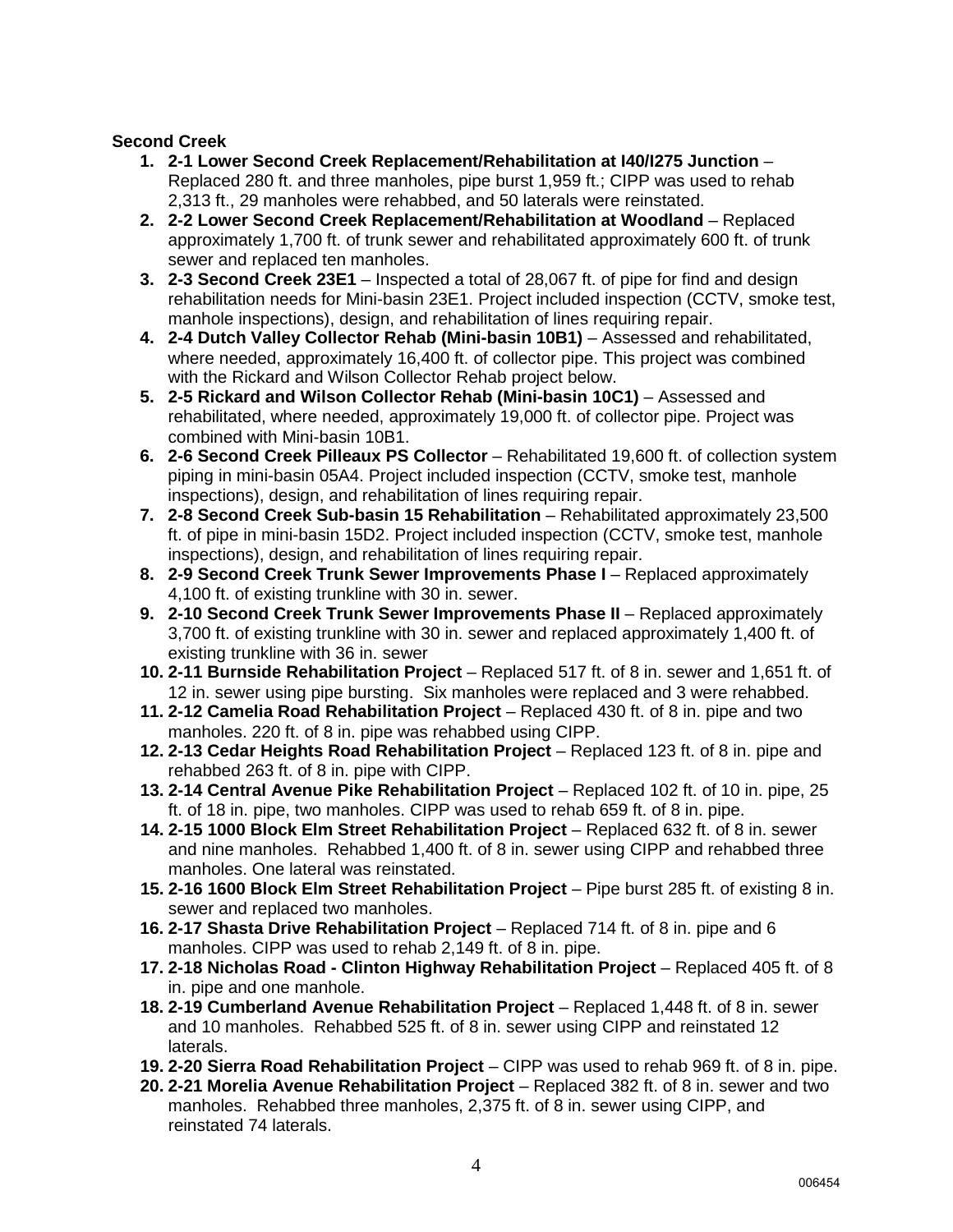**21. 2-22 Dale Avenue Rehabilitation Project** – The 8 in main was replaced in 2003 with a 12 in. ductile iron main in Dale Avenue. No additional overflows have occurred.

### **Third Creek**

- **1. 3-2 Third Creek Basin 11** Assessed and rehabilitated approximately 129,657 ft. in Sub-basin 11. Project included inspection (CCTV, smoke test, manhole inspections), design, and rehabilitation of lines requiring repair.
- **2. 3-3 Third Creek Basin 9 Phase I** Assessed and rehabilitated collector sewer in 9A1, 9A2, 9A4, and 9D1 (CAP/ER Scope). **Phase II** – Designed rehabilitation methods for collectors in Sub-basin 9 (approximately 177,900 ft.). Project included inspection (CCTV, smoke test, manhole inspections), design, and rehabilitation of lines requiring repair.
- **3. 3-4 Upper McKamey Trunk Sewer Replacement**  Project replaced approximately 1,600 ft. of 12 in. and 15 in. trunk sewer. This project further enhanced improvements already made in Third Creek to address overflows along McKamey Road. **Third Creek Road Trunk Sewer Replacement** – Project included approximately 3,100 ft. of 24 in. and 30 in. trunkline. The project replaced and upgraded the trunkline from Western Avenue along Third Creek to the Third Creek storage facility. It addressed overflows occurring at 5600 Western Avenue. Project was extended approximately 2,000 ft. to reach the new location of the Third Creek Storage Facility at the KUB Hoskins Center.
- **4. 3-5 Third Creek Storage Facility** Designed and constructed 4.5 MG wet-weather storage tank to control sewer overflows near Western Avenue and Third Creek Road during rain events.
- **5. 3-6 Interstate 40 and Middlebrook Pike Trunk Replacement Project (East Fork of Third Creek Trunk Replacement)** – Replaced 11,973 ft. of sewer, rehabilitated 783 ft., of sewer, replaced 77 manholes, and rehabilitated eight manholes.
- **6. 3-7 Neyland Drive Trunk Replacement (Lower Third Creek Trunk Replacement)** Replaced approximately 4,600 ft. of sewer with 48 in. CCFMP, slip-lined 685 ft. of sewer with 42 in. CCFMP and replaced 34 manholes. The inverted siphon near the mouth of Third Creek was also replaced.
- **7. 3-8 Third Creek Bike Trail Trunk Replacement** Improvements to the sewer hydraulics were made at the connection of the 12 in. main to a 36 in. trunk sewer running south of Sutherland Avenue along Third Creek bike trail. Improvements included approximately 50 ft. of 12 in. line and a new manhole. Additionally, rehabilitation in SB 28B1 has reduced the peaks to the 12 in line.
- **8. 3-11 Sutherland Avenue Collector Rehabilitation Project (Sub-basin 28B1)** Replaced 303 ft. of existing sewer and rehabilitated 3,332 ft. of existing sewer collectors in mini-basin 28B1. Project included inspection (CCTV, smoke test, manhole inspections), design, and rehabilitation of lines requiring repair.
- **9. 3-12 Clinch and 21st Street Collector Rehabilitation Project (Sub-basin 35B3)** Replaced approximately 2,563 ft. of existing sewer, rehabilitated 3,094 ft. and replaced/rehabbed 25 manholes.
- **10. 3-14 McKamey Road Interconnection Project** Analysis that occurred during preliminary engineering for this project determined that it had been adequately addressed by previous construction work.
- **11. 3-15 Ball Camp Pike Improvement Project** Analysis that occurred during preliminary engineering for this project determined that it had been adequately addressed by previous construction work.
- **12. 3-16 Painter Avenue Trunk Replacement Project** Original scope was changed from trunkline upsizing to collection system rehabilitation/replacement in Mini-basin 28B1. Pipe burst approximately 17,800 ft. of existing sewer, rehabilitated 550 ft. and replaced/rehabbed 61 manholes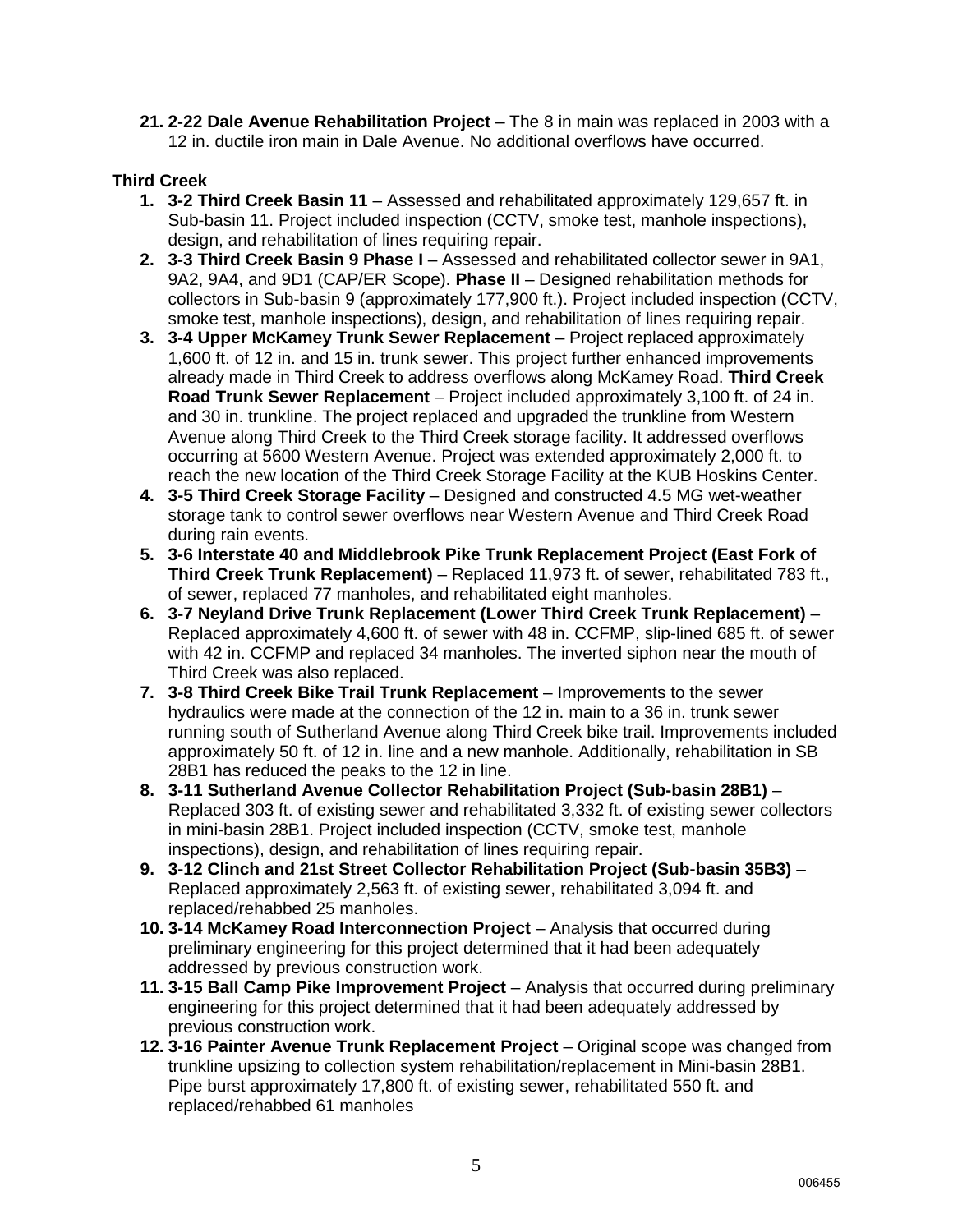- **13. 3-17 McKamey Road Relief Project** Replaced approximately 3,600 ft. of 15 in. and 1,400 ft. of 18 in. sewer.
- **14. 3-20 Citico Street Rehabilitation Project** Project was combined with 3-23 Hillvale Circle Rehabilitation Project, 3-24 Montgomery Avenue Rehabilitation Project, and 3-27 Montgomery Avenue Rehabilitation Project. Combined projects replaced approximately 22,500 ft. of 8 in. sewer and 28 manholes.
- **15. 3-21 Deerfield Road Rehabilitation Project** Pipe burst approximately 600 ft. of existing gravity sewer and replaced two manholes.
- **16. 3-22 Fountain Drive Rehabilitation Project** Replaced approximately 750 ft. of existing sewer, rehabilitated 800 ft. and replaced/rehabbed nine manholes.
- **17. 3-23 Hillvale Circle Rehabilitation Project** Project was combined with 3-20 Citico Street Rehabilitation Project, 3-24 Montgomery Avenue Rehabilitation Project, and 3-27 Montgomery Avenue Rehabilitation Project. Combined projects replaced approximately 22,500 ft. of 8 in. sewer and 28 manholes.
- **18. 3-24 Montgomery Avenue Rehabilitation Project**  Project was combined with 3-20 Citico Street Rehabilitation Project, 3-23 Hillvale Circle Rehabilitation Project, and 3-27 Montgomery Avenue Rehabilitation Project. Combined projects replaced approximately 22,500 ft. of 8 in. sewer and 28 manholes.
- **19. 3-25 Rolling Ridge Interconnection Project** Pump station was decommissioned and 1,950 ft. of new gravity sewer was installed to divert flow from the station into existing gravity sewer.
- **20. 3-26 PCP, CPE and CCP** Completed wastewater evaluation studies of the Kuwahee WWTP.
- **21. 3-27 Montgomery Avenue Rehabilitation Project** Project was combined with 3-20 Citico Street Rehabilitation Project, 3-23 Hillvale Circle Rehabilitation Project, and 3-24 Montgomery Avenue Rehabilitation Project. Combined projects replaced approximately 22,500 ft. of 8 in. sewer and 28 manholes.
- **22. 3-29 Highland Hills Road Rehabilitation Project** Project was combined with 3-20 Citico Street Rehabilitation Project, 3-23 Hillvale Circle Rehabilitation Project, 3-24 Montgomery Avenue Rehabilitation Project, and 3-27 Montgomery Avenue Rehabilitation Project. Combined projects replaced approximately 22,500 ft. of 8 in. sewer and 28 manholes.

#### **Fourth Creek**

- **1. 4-1 Chukar Road Rehabilitation** Replaced 1,600 ft. of pipe and nine manholes; rehabbed 900 ft. of pipe and nine manholes.
- **2. 4-2 Gleason Road Rehabilitation** Replaced 980 ft. of 8 in. pipe and 12 manholes. CIPP was used to rehab 640 ft. of 8 in. pipe and 480 ft. of 12 in. pipe.
- **3. 4-3 Middlebrook Pike Rehabilitation** Replaced 190 ft. of 8 in. pipe and two manholes. CIPP was used to rehab 2,000 ft. of 8 in. pipe. Two manholes were rehabbed as well.
- **4. 4-4 Northshore Drive Trunk Sewer Replacement** Installed approximately 3,375 ft. of 36 in. trunk sewer, 260 ft. of smaller diameter trunk sewer, and replaced 29 manholes.
- **5. 4-6 Shadyland Drive Rehabilitation** Replaced 1,700 ft. of 10 in. pipe and 9 manholes. CIPP was used to rehab 1,000 ft.
- **6. 4-17 Walker Springs Storage Facility** Designed and constructed 3.25 MG wetweather storage tank to control sewer overflows near Walker Springs Pump Station during rain events.
- **7. 4-18 Papermill Drive Phases I, II, and III** Designed and constructed replacement of approximately 4,000 ft. of 15 in., 18 in., and 2,100 ft. of 36 in. sewer in the Papermill Drive area to increase conveyance capacity and reduce sewer overflows.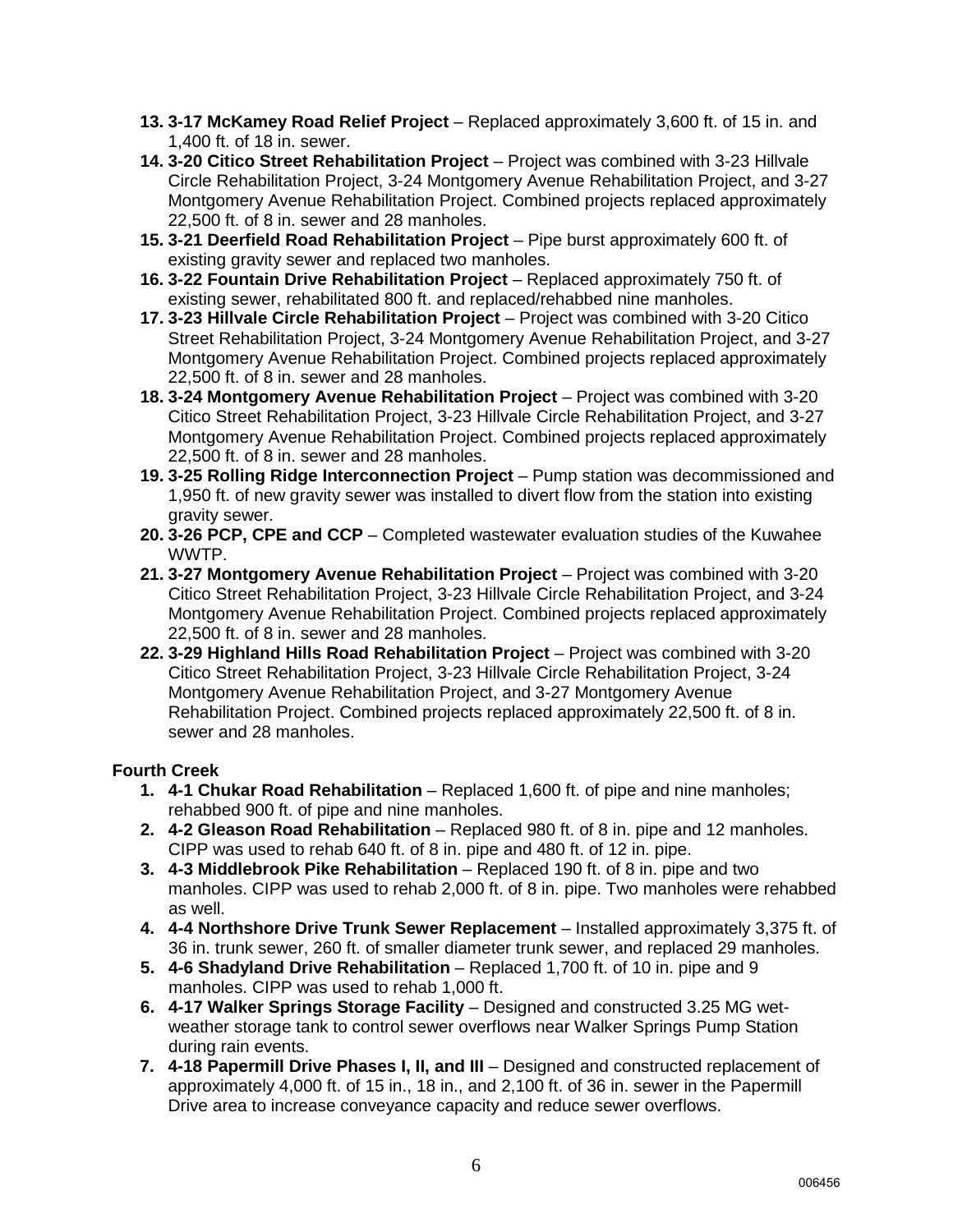- **8. 4-19 Northshore Drive Rehabilitation Project** Raised manholes 6, 7, and 8 to create additional storage in the trunkline upstream of the Fourth Creek WWTP.
- **9. 4-21 Black Bear Road Project** Replaced approximately 261 ft. of existing 8 in. sewer and rehabilitated one manhole. Project included CCTV, manhole inspections, and smoke testing.
- **10. 4-22 Nightingale Lane Project** Completed repairs of two manholes to address overflows in the vicinity of 6614 and 6617 Nightingale Lane.
- **11. 4-23 5205 Bent River Blvd Project** Replaced air release valves, flushed the low pressure force main, and replaced the grinder pump at 5205 Bent River Blvd.
- **12. 4-24 Kerri Way Project** Replaced approximately 439 ft. of existing 8 in. sewer and five manholes. Approximately 92 ft. of existing 8 in. sewer was rehabilitated. Project included CCTV, manhole inspections, and smoke testing.
- **13. 4-25 Lonas Drive Project** Replaced approximately 326 ft. of existing 8 in. sewer and five manholes. Approximately 4,688 ft. of existing 8 in. sewer and nine manholes were rehabilitated. Project included CCTV, manhole inspections, and smoke testing.
- **14. 4-26 Midpark Drive Project** Replaced two manholes. Approximately 440 ft. of existing 8 in. sewer and three manholes were rehabilitated. Project included CCTV, manhole inspections, and smoke testing.
- **15. 4-27 Southfork Project** Project was completed in conjunction with 4-1 Chukar Road Rehabilitation Project. Replaced 88 ft. of 8 in. pipe and two manholes. Rehabilitated 140 ft. of 8 in. pipe using CIPP.
- **16. 4-28 Queensridge (Queensbury) Pump Station Upgrade Project** The terminal manhole for the Queensbury force main has been replaced and the piping configuration for this manhole was also adjusted to lessen pressure restrictions allowing access to the force main for cleaning. Both pumps were also replaced.
- **17. 4-31 Kingston Pike @ Gallaher View Project** Replaced one manhole. Approximately 1,068 ft. of existing 8 in. sewer and six manholes were rehabilitated. Project included CCTV, manhole inspections, and smoke testing.
- **18. 4-32 PCP, CPE and CCP** Completed wastewater evaluation studies of the Fourth Creek WWTP.

#### **South Knox**

- **1. S-1 Ginnbrook Pump Station**  Evaluated pump station and force main to ensure adequate capacity. Also included improvements to wet-well, pump system, and valve vault. The force main was re-routed.
- **2. S-2 Blount Avenue Trunkline and Goose Creek Siphon Upgrade** The trunkline upgrades between the siphon inlet structure and manhole 63-2 are complete. This work was included in phases I and II of the Blount Avenue Trunkline Replacement/ Rehabilitation Project. This construction successfully addressed historical overflows.
- **3. S-5 (Revised) Neubert Springs Collector and West Ford Valley Trunk Rehabilitation** – Rehabilitated 10,000 ft. of 15 in. to 18 in. trunk sewer along West Ford Valley Road. Completed find work in sub-basins 41C1, 41C2, and 41A2. Completed trunkline rehabilitation on West Ford Valley. Rehabilitated collector line in sub-basin 41C1, C2, and A2.
- **4. S-6 Sevier Avenue and Jones Street Collector Project** Rehabilitated approximately 3,100 ft. of existing sewer and rerouted approximately 352 ft. of 8 in. sewer.
- **5. S-9 Ellis Road Rehabilitation Project** Rehabilitated 2,250 ft. of gravity sewer and replaced six MHs.
- **6. S-10 Mini-basin 41A6 Rehabilitation Project** Rehabilitated approximately 21,000 ft. of sewer in Sub-basin 41A6.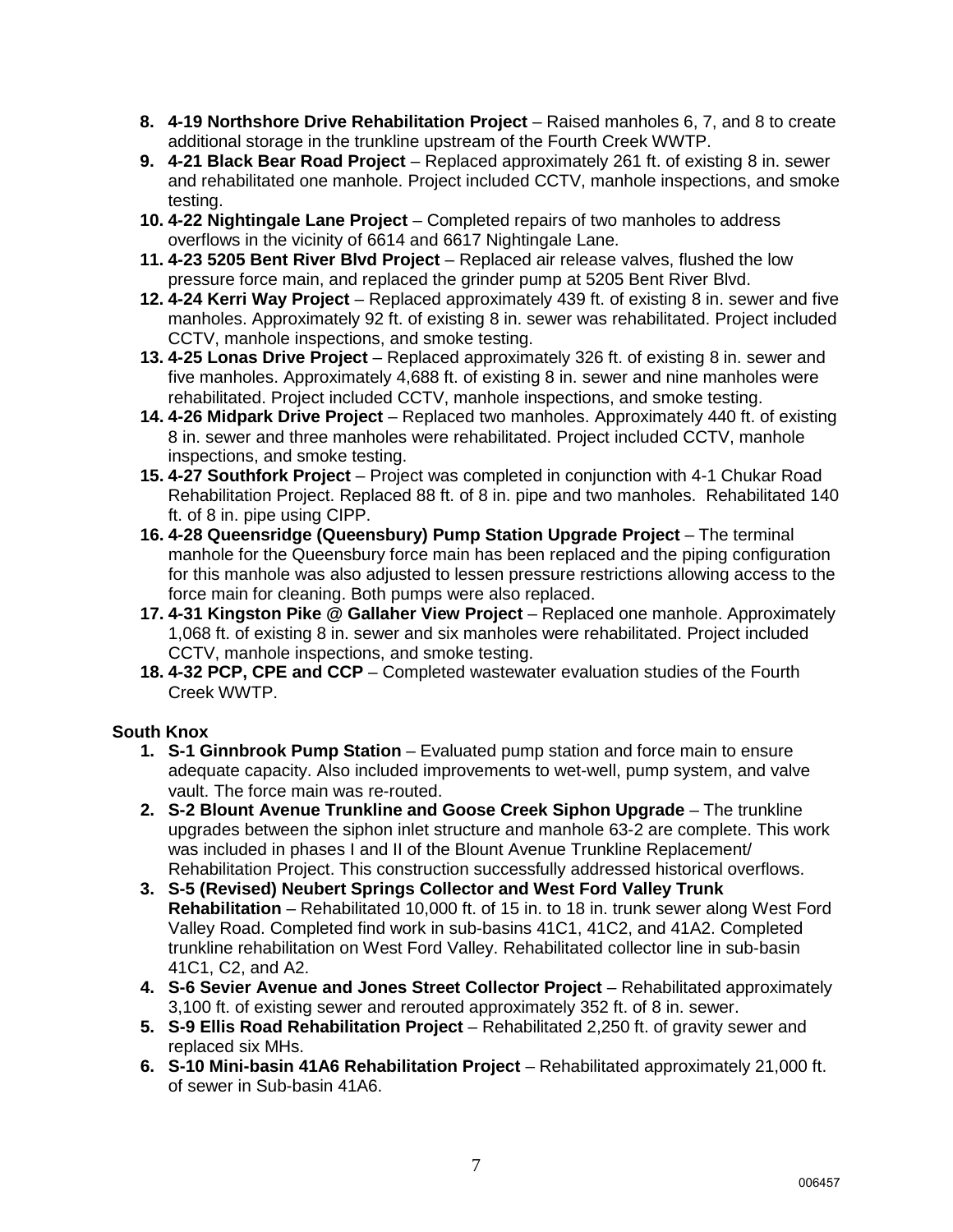- **7. S-11 Ford Valley Pump Station Rehabilitation Project** Replaced pump station and added additional pump and generator to convey two-year storm within Capacity Assurance Program requirements.
- **8. S-14 Stone Road Rehabilitation** Rehabilitated approximately 13,500 ft. of sewers in Mini-basin 41B1. Project included inspection (CCTV, smoke test, manhole inspections), design, and rehabilitation of lines requiring repair.
- **9. S-15 Trunk Replacement in Sub-basin 40A2 Project** 3411 ft. of gravity sewer was replaced, 16 manholes were rehabbed, and 13 laterals were reinstated as part of this completed project.
- **10. S-16 Woodson Drive Trunk Replacement and Pump Station Upgrade Project** Replaced approximately 260 ft. of existing sewer and performed upgrades at the pump station.
- **11. S-17 Island Home Rehabilitation** Rehabilitated 9,400 ft. and replaced 1,200 ft. of collector sewers to reduce I/I.
- **12. S-18 South Haven Phase I and Phase II** Relocated, rehabilitated, and upsized approximately 4,700 ft. of existing collector sewers to increase conveyance capacity and reduce inflow and infiltration (I/I).
- **13. S-19 Maryville Pike** Designed and replaced 800–1,200 ft. of 24 in. sewer located in Witherspoon Superfund site. Design rerouted sewer around site.
- **14. S-20 Avenue A Rehabilitation Project** CIPP was used to rehabilitate 1,585 ft. of sewer. Seven manholes were rehabilitated, and 25 service lines were replaced.
- **15. S-21 Alpine Avenue Rehabilitation Project** Replaced approximately 2,790 ft. of sewer, and used CIPP to rehabilitate approximately 600 ft. Twenty-four manholes were rehabilitated and ten were replaced.
- **16. S-24 East Ford Valley Rehabilitation R**ehabilitated approximately 16,000 ft. of sewers in Mini-basin 41A4. Project included inspection (CCTV, smoke test, manhole inspections), design, and rehabilitat**i**on of lines requiring repair.
- **17. S-25 South Haven Rehabilitation Phase III** Rehabilitated approximately 21,700 ft. of sewers in Mini-basin 40F1. Project included inspection (CCTV, smoke test, manhole inspections), design, and rehabilitation of lines requiring repair.
- **18. S-26 Trunk Sewer Replacement Project in Sub-basin 40F1** This project was constructed as part of the South Haven Phase III work. Replaced 704 ft. of 8 in. sewer and six manholes. Five laterals were reinstated.
- **19. S-27 Trunk Sewer Replacement Project in Sub-basin 41A4** Replaced approximately 175 ft. of existing sewer with 12 in. sewer and 3,700 ft. of existing sewer with 15 in. sewer.
- **20. S-28 Trunk Sewer Project** This project was combined with Project S-2. Please see description above.
- **21. S-29 4500 Block Sevierville Pike Rehabilitation Project** Completed find and fix work to identify and address cause of overflow in the vicinity of 4523 Sevierville Pike.

#### **Loves Creek and Eastbridge**

- **1. L-1 Asheville Highway West of I-40 Trunk Replacement Upgraded 4,688 ft. of** existing pipe and replaced 20 manholes. Project was completed in FY 09/10, two years ahead of schedule.
- **2. L-2 Boyds Bridge Pike and Holston Hills Trunk Replacement** Replaced 4,456 ft. of trunkline and 31 manholes.
- **3. L-3 River View Rehabilitation** Rehabilitated 4,627 ft. of gravity sewer along with eight manholes and replaced one manhole. This work addressed the SSO located on Riverview Drive. Project was completed in FY 09/10.
- **4. L-4 Asheville Highway Rehabilitation** Rehabilitated 1,560 ft. of sewer mains and 12 manholes.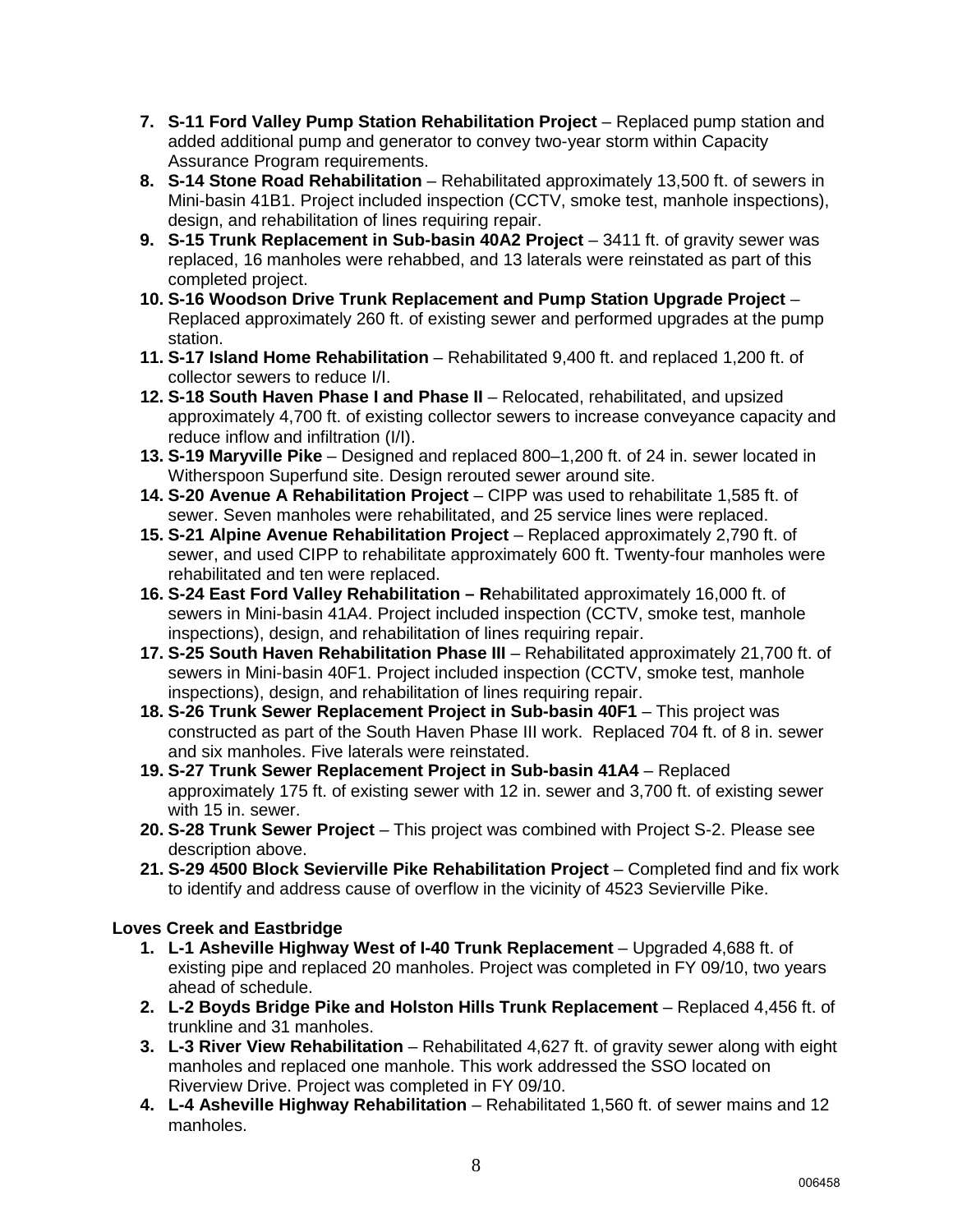- **5. L-5 Brentwood Shortline Repair** Rehabilitated 440 ft. of gravity sewer. This work addressed the SSO located on Brentwood Road. Project was completed in FY 09/10.
- **6. L-6 Holston Hills Road Rehabilitation** Rehabilitated 1,356 ft. of sewer mains.
- **7. L-7 Magnolia Avenue Rehabilitation**  Replaced 7,378 ft. of sewer, rehabilitated 1,271 ft. of sewer, replaced two manholes, and rehabilitated 22 manholes.
- **8. L-8 McDonald Drive Rehabilitation** Rehabilitated 285 ft. of sewer main, replaced 316 ft. of sewer main and two manholes.
- **9. L-9 Shelbourne Road Rehabilitation** 26,900 ft. of gravity sewer was rehabilitated along with 30 manholes in sub-basins 6A4 and 6A5. This work addressed the SSO located on Shelbourne Road.
- **10. L-10 Washington Court Rehabilitation** Rehabilitated 872 ft. of gravity sewer. This work addressed the SSO located on Washington Court. Project was completed in FY 09/10.
- **11. EB-1 Maloneyville Road Rehabilitation** Mechanical grinder was installed at Knox County Detention Facility to remove paper debris prior to discharge. Paper debris clogging the pumps was the cause of previous SSOs at Maloney Road pump station.
- **12. EB-2 Strawberry Plains Pike Rehabilitation Project** Replaced approximately 750 ft. of 8 in. PVC and three manholes.

#### **Williams Creek**

- **1. W-1 Sub-basin 19A2 Rehabilitation** Performed rehabilitation in Sub-basin 19A1, 19B1, and19A2/A3 to reduce R-value to 2 percent. Investigative work was performed on the approximately 105,000 ft. in the entire Sub-basin 19 area. Completed rehabilitation projects in 19A1, 19B1, and 19A2/A3. The original CAP/ER completion date for the 19A2 project was in FY 10/11. This project was shifted to higher priority due to the large number of private lateral problems and CSSAP rating. Project coincided with water quality monitoring program work in Williams Creek. Replaced approximately 14,000 ft. of 8 in. – 12 in. sewer and rehabilitated approximately 9,500 ft. of 8 in. – 12 in. sewer.
- **2. W-2 Williams Creek Trunk Line Replacement** Designed and replaced approximately 3,700 ft. of 24 in. sewer to correct structural problems. In addition, the following project was completed to address force main issues in the area. **Delrose Force Main Replacement** – Replaced approximately 5,000 ft. of 16 in. ductile iron pipe force main that had severe structural problems.
- **3. W-3 Trunk Sewer Rehabilitation** Replaced approximately 6,100 ft. of existing sewer with 24 in. sewer.
- **4. W-4 E. Fifth Avenue Sewer Replacement Project** Replaced 956 ft. with 8 in. PVC and four manholes.
- **5. W-5 Groner Avenue Rehabilitation Project** Replaced approximately 1,000 ft. of sewer and rehabilitated approximately 3,600 ft. of sewer and replaced 14 manholes.
- **6. W-6 Selma Avenue Harrison Street Rehabilitation Project** Replaced 650 ft. with 8 in. PVC and four manholes, and rehabbed 600 ft. of 8 in. concrete.
- **7. W-7 Sunset Avenue Rehabilitation Project** Replaced 102 ft. with 8 in. PVC.
- **8. W-8 South Elmwood Street Rehabilitation Project** Replaced 200 ft. with 8 in. PVC and three manholes, and rehabbed 400 ft. of 8 in. concrete.
- **9. W-9 Williams Creek Trunk Line Replacement (Sub-basin 19A1)** Performed rehabilitation in Sub-basin 19A1, 19B1, and19A2/A3 to reduce R-value to 2 percent. Investigative work was performed on the approximately 105,000 ft. in the entire Subbasin 19 area. Completed rehabilitation projects in 19A1, 19B1, and 19A2/A3. The original CAP/ER completion date for the 19A2 project was in FY 10/11. This project was shifted to higher priority due to the large number of private lateral problems and CSSAP rating. Project coincided with water quality monitoring program work in Williams Creek. In lieu of replacement of 360 ft. of 12 in. concrete with 15 in. sewer, problem was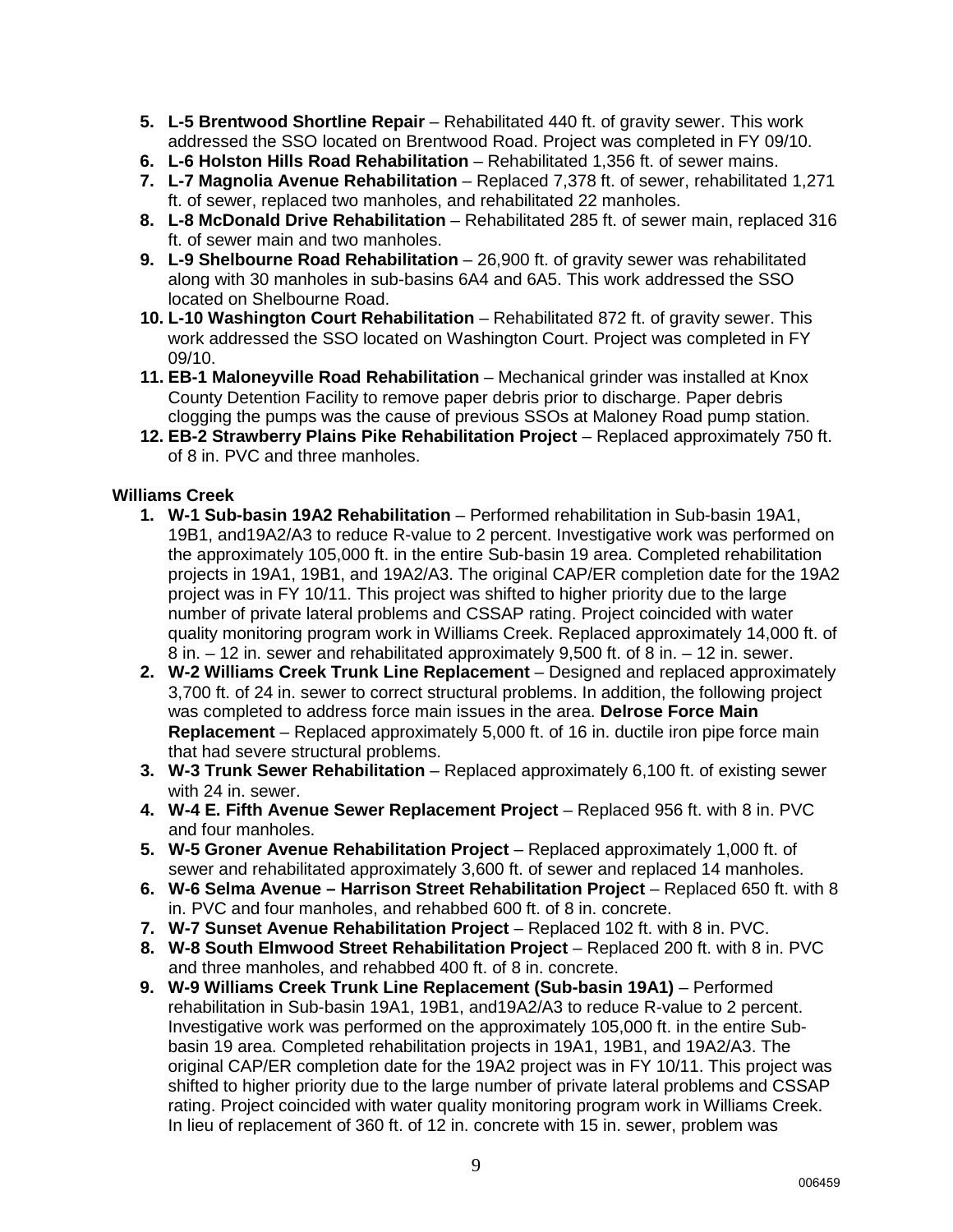addressed by comprehensive rehab of Mini-basin 19A1. Project included replacement with 8,900 ft. of 8 in. PVC, 97 ft. with 10 in. PVC, 179 ft. with 12 in. PVC, and 76 manholes. Also rehabbed 21,200 ft. of 8 in. concrete and 180 ft. of 12 in. concrete.

### **Phase II CAP/ER Ongoing Projects**

All Phase II CAP/ER projects have been completed.

### **Phase II CAP/ER Completed Projects**

#### **First Creek**

- **1. FCR-1 1235 Watercress Drive**  Rehabilitated 32,500 ft. of pipe through use of CIPP and pipe bursting, and replaced 2,500 ft. of sewer by open cut replacement. Replaced 39 manholes, rehabilitated 1,050 vertical ft. of manholes (approximately 150 manholes), and replaced 350 laterals.
- **2. FCR-2 4600 Upchurch Road** Completed in conjunction with FCR-1 1235 Watercress Drive project, see above for details.

#### **Second Creek**

**1. SCR-1 4105 Central Avenue Pike** – Rehabilitated 10,316 ft. of pipe through use of CIPP and pipe bursting, and replaced 771 ft. of sewer by open cut replacement. Replaced 17 manholes, rehabilitated 37 vertical ft. of manholes (5 manholes), and replaced 92 laterals.

#### **Fourth Creek**

- **1. 4TH-1 6540 Creekhead Drive** Sewer rehabilitation completed in Mini-basin 32A4.
- **2. Pinebrook Drive Sewer Replacement** Replaced 330 ft. of 8 in. gravity sewer partially exposed by erosion of the bank of the adjacent drainage channel.
- **3. Walker Springs Rehabilitation (Mini-Basin 32A4)** Performed a two-phased construction project to address issues in Mini-basin 32A4. Replaced approximately 275 ft. of 8 in. gravity sewer.
- **4. 4TH-2 Ten Mile Pump Station Removal** –Decommissioned the Ten Mile Pump Station and force main.

#### **Loves Creek and Eastbridge**

- **1. LVS-1 1815 Wayland Road**  Replaced approximately 19,000 ft. of 10 in. and 12 in. sewer.
- **2. EBR-1 7612 Bud Hawkins Road** Replaced the pump station with a gravity sewer system consisting of approximately 1,400 ft. of 8 in. sewer, 2,100 ft. of 12 in. sewer, 7,100 ft. of 18 in. sewer and 6,000 ft. of 20 in. sewer.

#### **South Knox**

**1. STH-1 820 Goldfinch Drive** – Replaced approximately 1,700 ft. of 8 in. sewer and rehabilitated 2,800 ft. of sewer using CIPP. Four manholes were replaced and 24 were rehabilitated.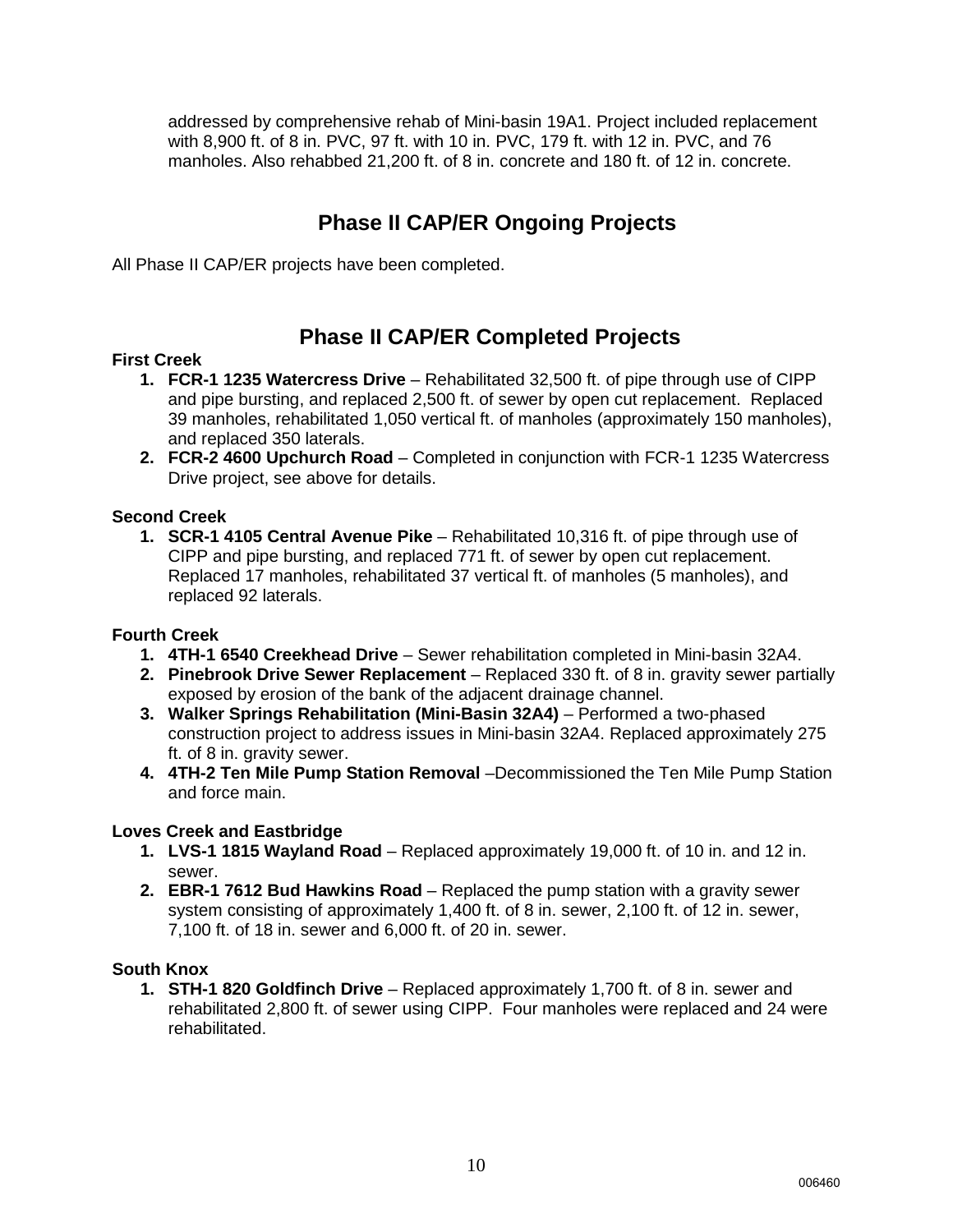### **Section 2 Comprehensive Performance Evaluation Program (CPE) and Composite Correction Plan (CCP)**

Consent Decree language, pages 82-83: *"Each Quarterly Progress Report shall contain… A summary of compliance with and activities related to implementation of the CPE and CCP."*

The CPE was submitted to EPA on February 24, 2006, and was approved on July 24, 2006.

The CCP was submitted to the EPA on July 23, 2007. EPA disapproved it on January 4, 2008. The Revised CCP was submitted to EPA on January 5, 2009, and subsequently approved on January 20, 2009.

**Kuwahee Wastewater Treatment Plant (WWTP) Phase I, Contract I** Work was completed prior to the December 30, 2012, deadline.

#### **Kuwahee WWTP Phase I, Contract II**

Work was completed prior to the December 30, 2012, deadline.

#### **Fourth Creek WWTP Phase I**

Work was completed prior to the December 30, 2013, deadline.

#### **Fourth Creek WWTP Phase II**

KUB has received the Preliminary Design Report (90% completion) from our consultant. Design is on schedule and a start construction target date has been set for January 2017.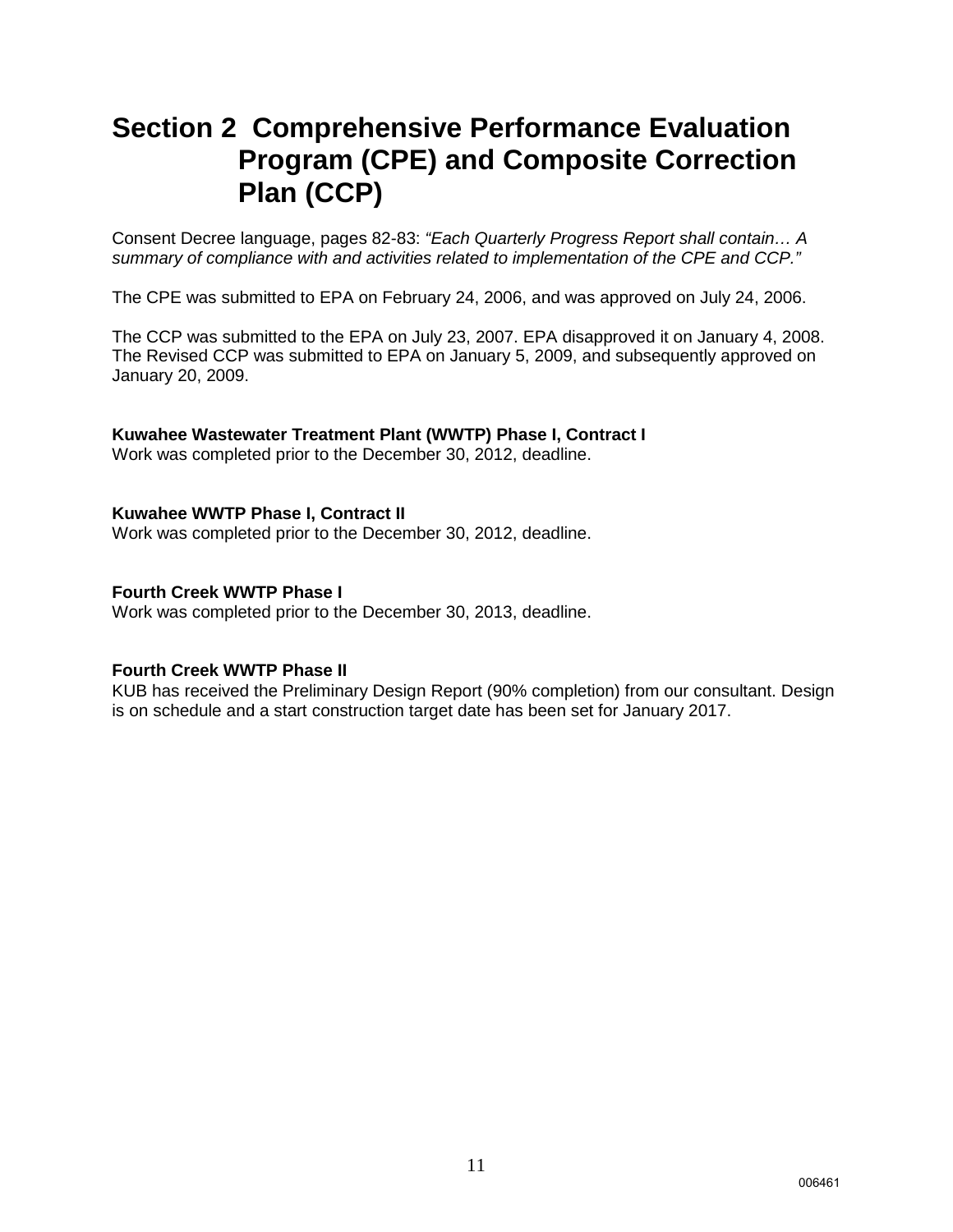## **Section 3 Process Controls Program**

Consent Decree language, pages 82-83: *"Each Quarterly Progress Report shall contain… A summary of implementation of and compliance with the Process Controls Program."*

The Process Controls Program (PCP) was initiated 6 times during this reporting period. No Diversion events occurred.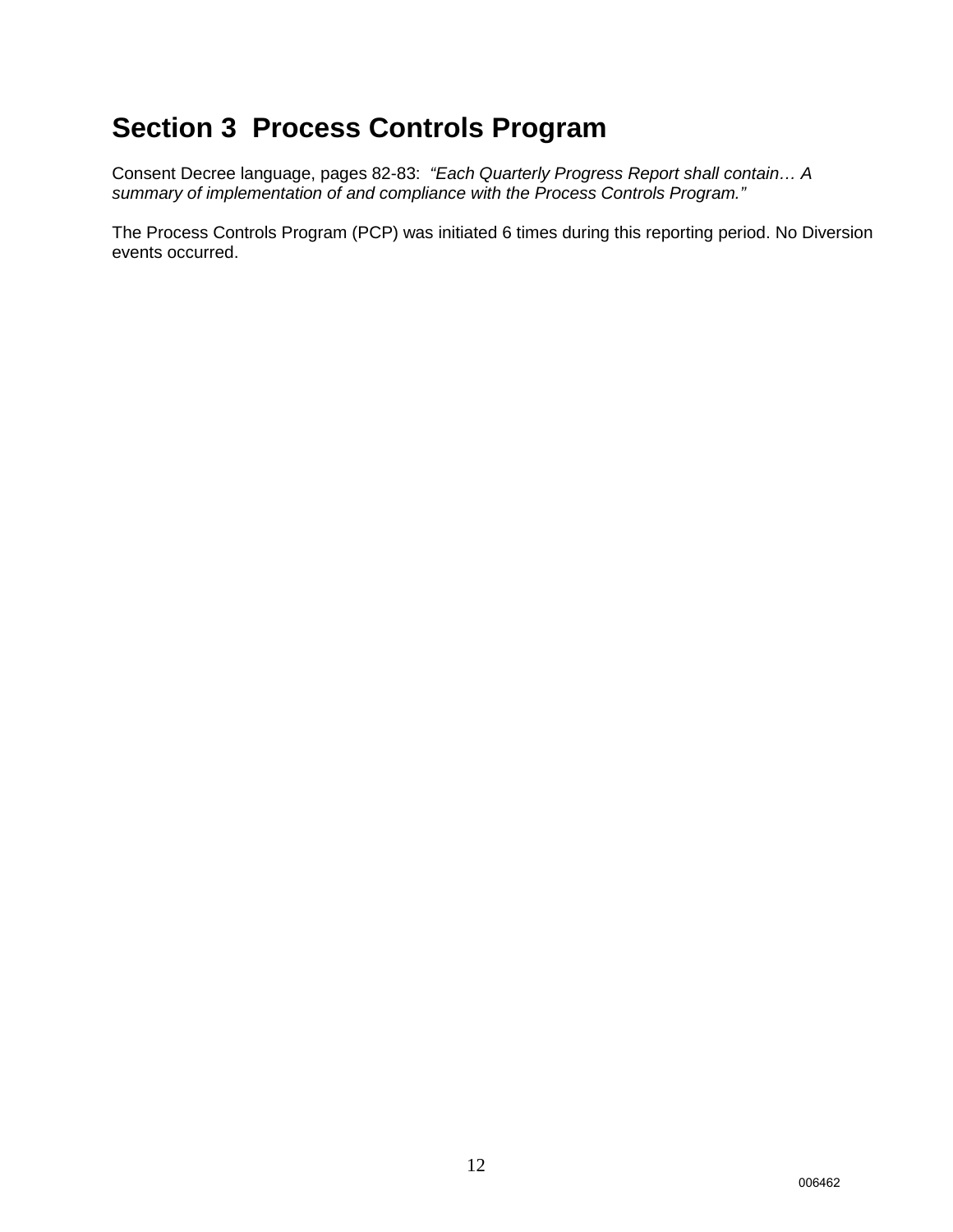### **Section 4 Capacity Assurance Program**

Consent Decree language, pages 82-83: *"Each Quarterly Progress Report shall contain… A summary of the implementation of the Capacity Assurance Program for that Calendar Quarter, including the number of, and anticipated flow from, sewer connections that have been authorized, by Sewerbasin, a description of the projects that have been authorized and the number of credits earned and banked by KUB that will be expended for those projects, by Sewerbasin, and any exceptions granted for connections for essential services."*

The Capacity Assurance Program (CAP) was submitted to EPA for review on February 8, 2006. EPA reviewed and approved the program on April 7, 2006. KUB started reviewing building permits based on the approved CAP on June 6, 2006, which was within the 60-day timeframe for implementing the program after receiving EPA approval.

To review building permits more efficiently using the CAP criteria agreed on with the EPA, KUB worked with a consultant, Camp, Dresser, & McKee, to develop an Information Management System (IMS). The IMS assists KUB in managing the CAP program by determining the amount of wastewater each proposed building would add to KUB's wastewater system based on its location. The IMS also helps track rehabilitation credits that KUB earns through its CAP/ER and Management, Operations, and Maintenance (MOM) programs.

Appendix A includes a list of capital projects that KUB performed to gain rehabilitation credit in its sewer system. As stated in the Consent Decree, the list of authorized sewer connections was maintained and updated as necessary until full implementation of the CAP as approved by EPA. Therefore, the list will no longer be included as part of this quarterly report.

There were no exceptions granted for connections for essential services during this reporting period.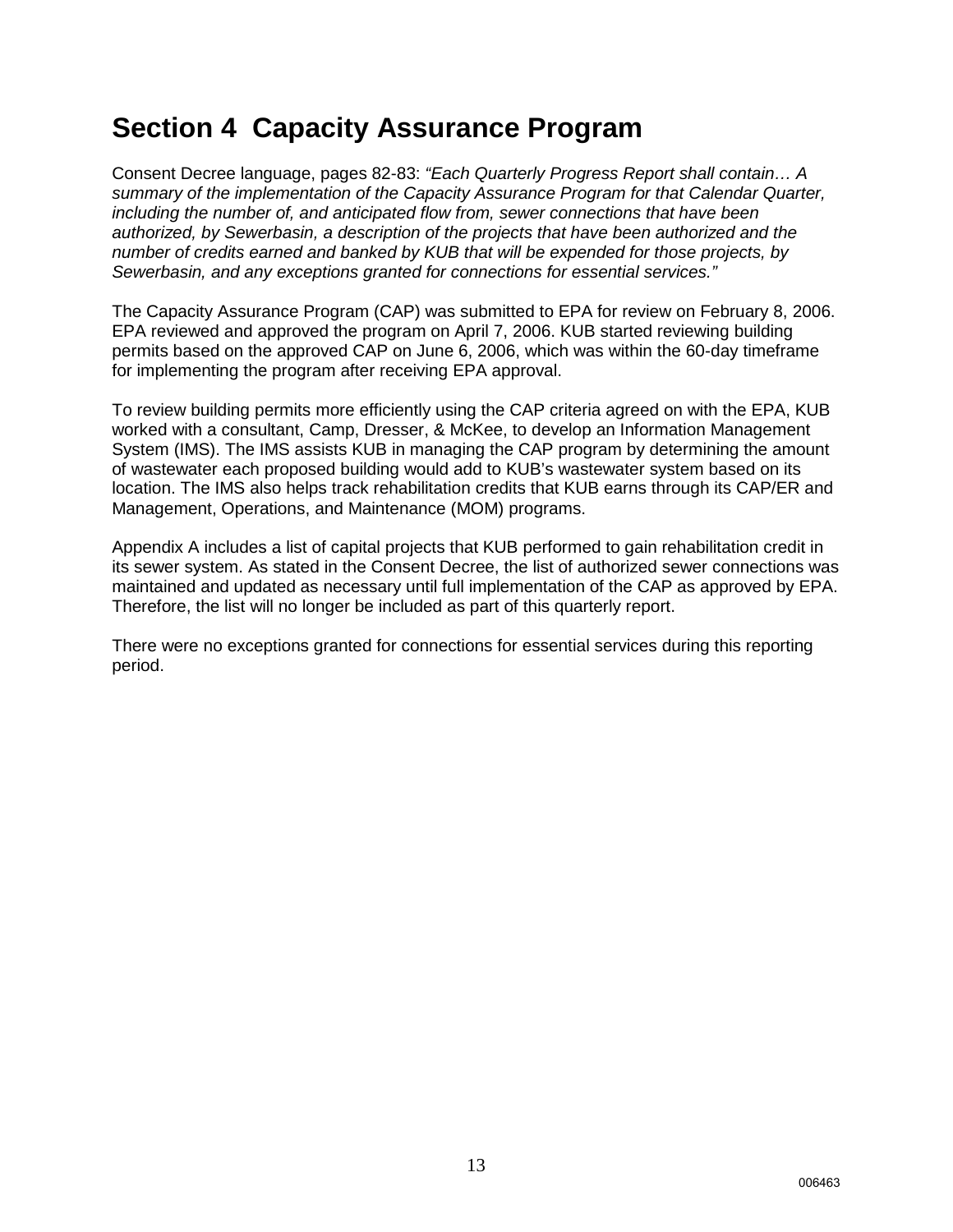### **Section 5 Transfers of Ownership**

Consent Decree language, pages 82-83: *"Each Quarterly Progress Report shall contain… Identification of any transfer of an ownership interest, operation, management, or other control of the Treatment Works, or any portion thereof."*

There has been no transfer of ownership interest, operation, management, or other control of the Treatment Works, or any portion thereof, during this reporting period as defined by Section III, Part C of the Consent Decree.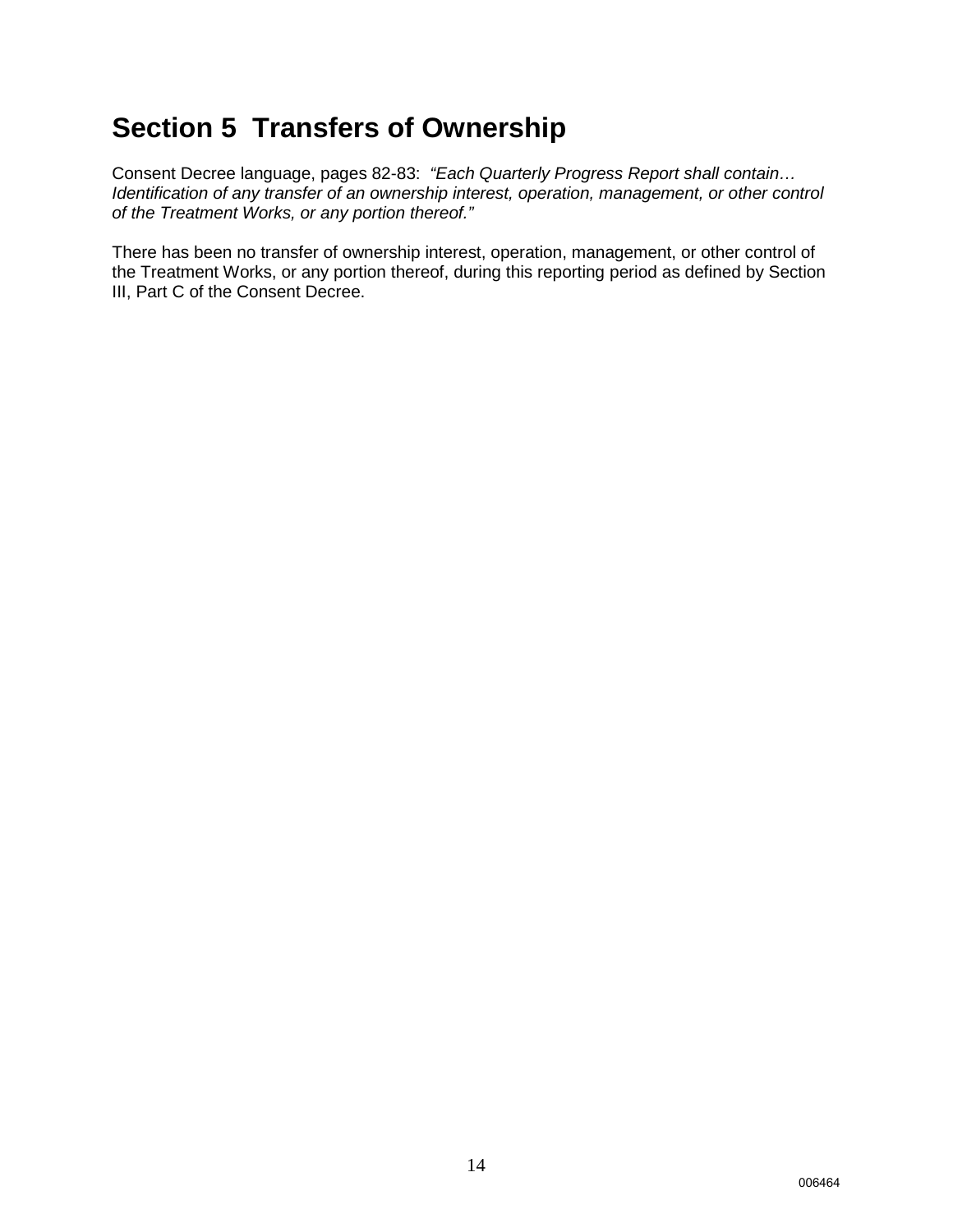### **Section 6 Compliance and Non-Compliance With the Consent Decree**

Consent Decree language, pages 82-83: *"Each Quarterly Progress Report shall contain…A description of the status of compliance or non-compliance with the requirements of this Decree and, if applicable, the reasons for non-compliance, including a list of all violations that are subject to stipulated penalties under Section X of this Consent Decree."*

#### **6.1 Submission of Deliverables**

To date, KUB has submitted all deliverables in accordance with the schedule set forth in the Consent Decree. The following sections detail all activity related to deliverables that occurred during the past quarter. Also noted are the dates each submittal was available for public comment in the Public Document Repository (PDR), when the deliverable was submitted to EPA, when EPA responded with comments, when KUB responded to those comments, and when EPA approval was received.

#### **6.1.1 Quarterly Progress Report Second Quarter 2016**

Consent Decree language, pages 82-83: *"Beginning thirty (30) Days after the first Calendar Quarter following the Date of Entry, and thirty (30) Days after each Calendar Quarter thereafter until termination of the Consent Decree, KUB shall submit to the Parties, and simultaneously place in the PDR, a Quarterly Progress Report."*

On July 29, 2016, KUB submitted to EPA and placed in the PDR the Quarterly Progress Report for the second quarter 2016. This deliverable was not subject to the Public Review Requirement of Section VI.A.2, but was available for public comment from July 29, 2016, until August 18, 2016. No comments were received during that period.

#### **6.2 Violations Subject to Stipulated Penalties**

During this reporting period, KUB incurred four Unpermitted Discharges. Table 1 below lists all violations subject to stipulated penalties as outlined in the Consent Decree. Appendix E lists any SSO that occurred during 2016 that resulted in an unpermitted discharge along with its cause, volume, one- and three-day rainfall totals, and rainfall intensity.

| <b>Violation</b>             | <b>Date</b> | <b>Address</b>                          | <b>Cause</b>                                                           |
|------------------------------|-------------|-----------------------------------------|------------------------------------------------------------------------|
| <b>Unpermitted Discharge</b> | 7/22/2016   | 857 North Central Street                | Blockage - Grease and Debris                                           |
| Unpermitted Discharge        | 8/1/2016    | 5500 E. Governor John<br>Sevier Highway | Broken System - Broken<br>Force Main Due to Water Main<br><b>Break</b> |
| <b>Unpermitted Discharge</b> | 8/10/2016   | 1620 Edgewood Avenue                    | Blockage - Grease and Debris                                           |
| <b>Unpermitted Discharge</b> | 9/20/2016   | 2609 East Martin Mill Pike              | Blockage - Grease                                                      |

#### **Table 1. Violations Subject to Stipulated Penalties**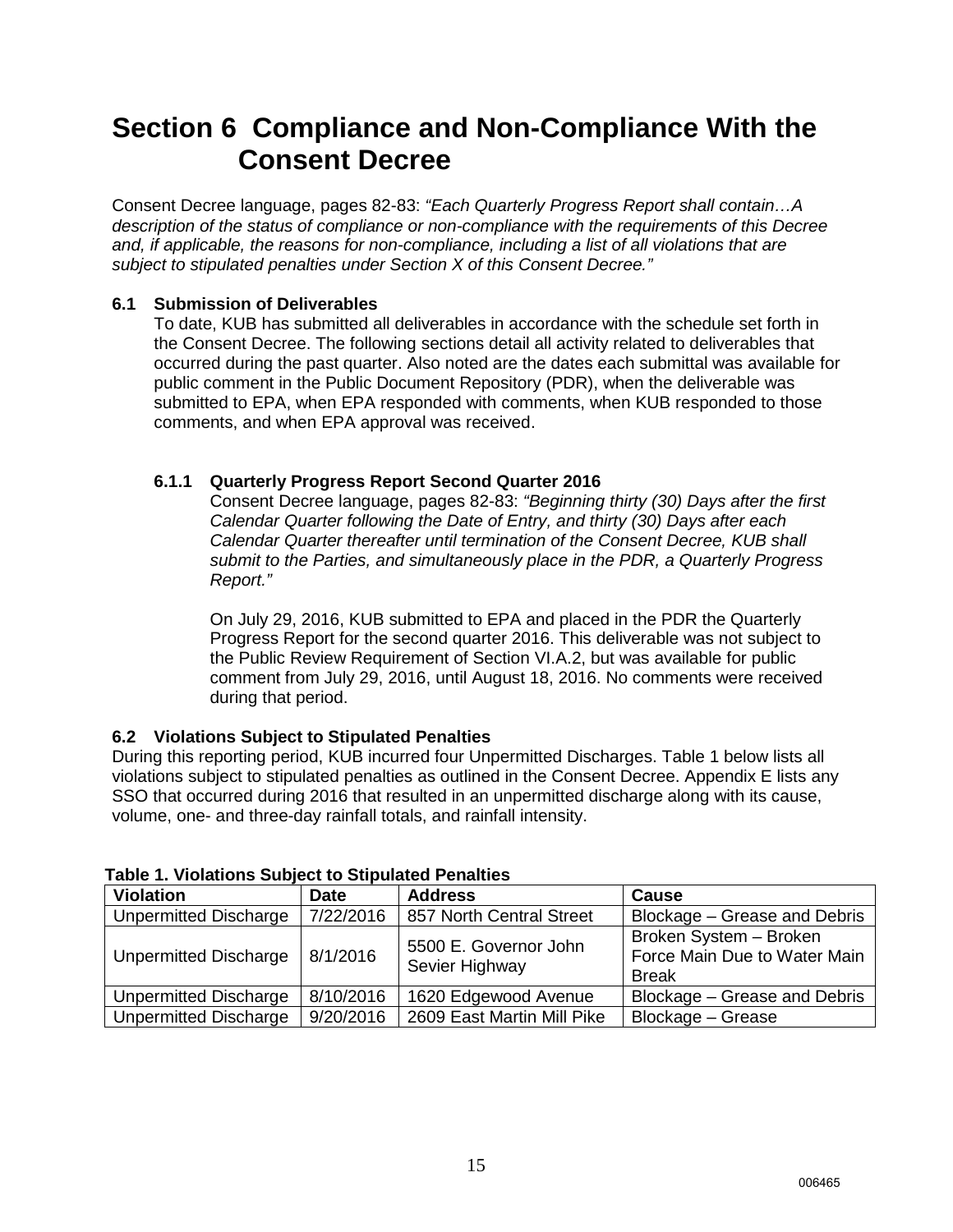### **Section 7 SSOs, Bypasses, Diversions, and Effluent Limit Violations**

Consent Decree language, pages 82-83: *"Each Quarterly Progress Report shall contain… A spreadsheet and summary of all SSOs, Bypasses, Diversions, and effluent limit violations that occurred during the previous Calendar Quarter. Information on Building Backups may be provided in separate spreadsheets and summaries from other SSOs. The spreadsheets and summaries shall identify:* 

- *a. For all SSOs, the location, source, date, time, duration, pathway (if any), receiving water (if any), the reason for each SSO, the total SSO volume, the volume returned to the WCTS, and the volume not captured;*
- *b. For all Bypasses and Diversions, the location, date, time, duration, volume and reason for each Bypass and Diversion; and the total Bypass or Diversion volumes;*
- *c. For all effluent limit violations, all information required to be reported on KUB's Discharge Monitoring Reports."*

#### **7.1 SSOs**

Appendix B lists all SSOs that occurred during this reporting period. During this period, there were 11 SSO events. Of that number, six were due to blockages, one was due to broken system, one was due to construction failure, two were due to grinder pump failures, and one was due to pump station electrical failure.

Of the 11 SSO events, nine were in the  $0 - 1,000$  gallons volume range, one was in the 1,001 – 10,000 gallons volume range, and one event totaled greater than 10,000 gallons. Durations for events during this period are as follows: seven ranged from  $0 - 2$  hours, three ranged from  $2.1 - 5$  hours, and one was greater than five hours.

#### **7.2 Building Backups**

Appendix C lists all Building Backups that occurred during this reporting period. During this period, there were no Building Backups.

#### **7.3 Bypasses**

All Bypasses that occurred during this reporting period were in compliance with the Process Controls Program. For purposes of this report, any Bypass in compliance with the Process Controls Program shall be referred to as a "Diversion" (see below). All Bypasses not in compliance with the Process Controls Program shall be referred to as a "Bypass."

Table 2 contains all Diversion event information for the third quarter 2016. During this period, there were no Diversion events at Kuwahee, Loves Creek, Fourth Creek or Eastbridge WWTPs. No Bypasses occurred during this reporting period.

#### **7.4 Effluent Limit Violations**

Table 3 contains all effluent limit violations that occurred during this reporting period. The table contains the information as it is reported in KUB's Discharge Monitoring Reports. During this reporting period, there were no effluent limit violations at the Kuwahee, Loves Creek, Fourth Creek, or Eastbridge WWTPs.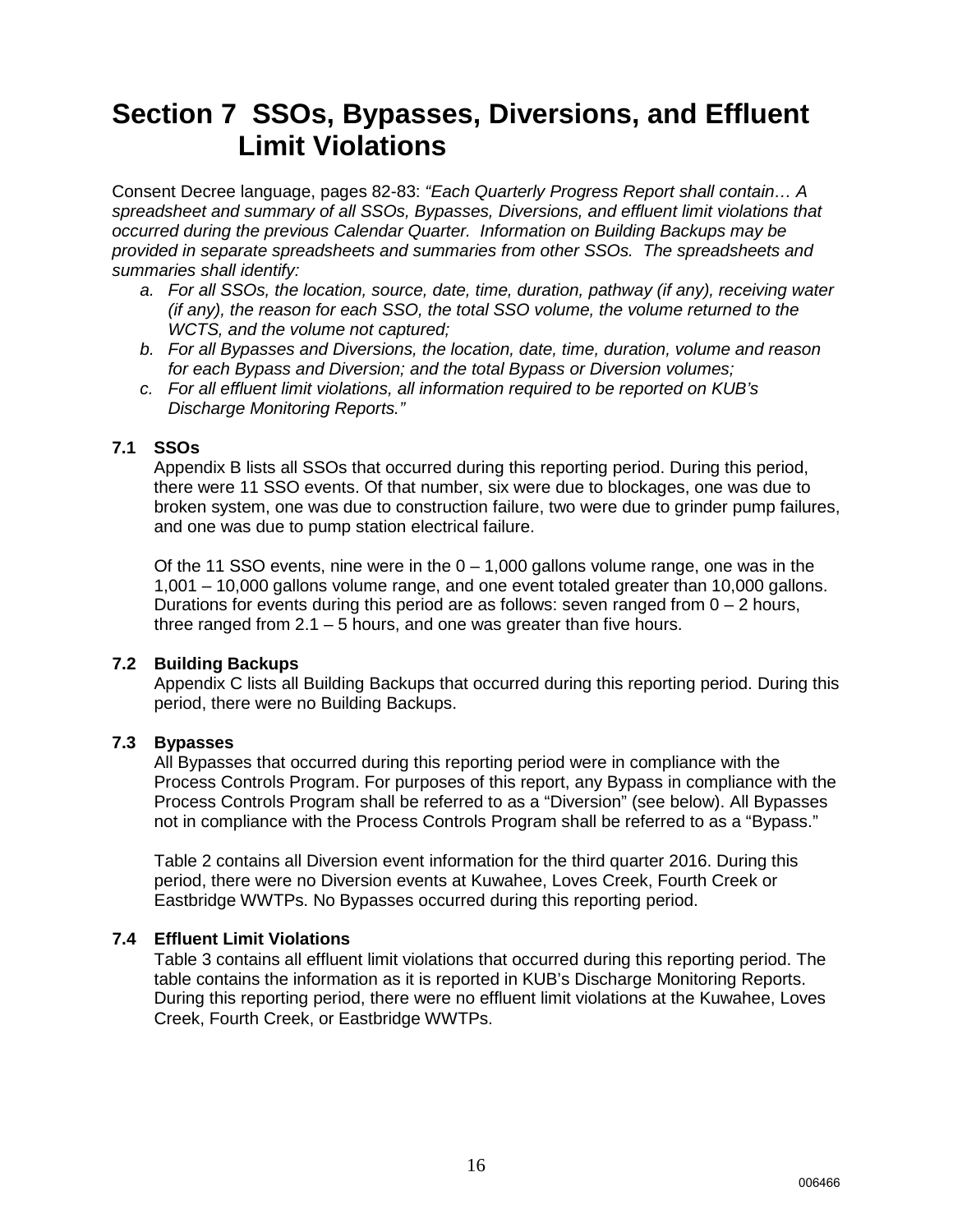### **Table 2. Diversions**

| <b>WWTP</b>         | Did a<br><b>Diversion</b><br>occur? | Date<br><b>Diversion</b><br>gate opened | Time<br><b>Diversion</b><br>gate<br>opened | <b>Date</b><br><b>Diversion</b><br>gate<br>closed | Time<br><b>Diversion</b><br>gate<br>closed | <b>Date</b><br>Diversion   Duration   Volume<br>flow<br>reported | (hrs) | (MG) | <b>Total</b><br><b>Event</b><br>Duration   Volume<br>(hrs) | <b>Total</b><br>Event<br>(MG) | <b>Reason for Event</b> |
|---------------------|-------------------------------------|-----------------------------------------|--------------------------------------------|---------------------------------------------------|--------------------------------------------|------------------------------------------------------------------|-------|------|------------------------------------------------------------|-------------------------------|-------------------------|
| Kuwahee             | No                                  |                                         |                                            |                                                   |                                            |                                                                  |       |      |                                                            |                               |                         |
| Loves Creek         | No                                  |                                         |                                            |                                                   |                                            |                                                                  |       |      |                                                            |                               |                         |
| <b>Fourth Creek</b> | No                                  |                                         |                                            |                                                   |                                            |                                                                  |       |      |                                                            |                               |                         |
| Eastbridge          | No                                  |                                         |                                            |                                                   |                                            |                                                                  |       |      |                                                            |                               |                         |

### **Table 3. Effluent Limit Violations**

| <b>WWTP</b>                         | Did an<br>event<br>occur?   | <b>Date</b> | <b>Parameter</b> | <b>Type</b>                | Limit | <b>Value</b> |
|-------------------------------------|-----------------------------|-------------|------------------|----------------------------|-------|--------------|
| Kuwahee                             | No                          |             |                  |                            |       |              |
| <b>Fourth Creek</b>                 | <b>No</b>                   |             |                  |                            |       |              |
| Loves Creek                         | No                          |             | -                |                            |       |              |
| Eastbridge                          | No                          |             | -                |                            |       |              |
| <b>SS</b> - Settleable Solids       | mg/l - milligrams per liter |             |                  | mpn – Most Probable Number |       |              |
| <b>TSS - Total Suspended Solids</b> | cfu-Colony Forming Unit     |             |                  |                            |       |              |
| $ m /l$ – milliliters per liter     | <b>Ibs</b> - Pounds         |             |                  |                            |       |              |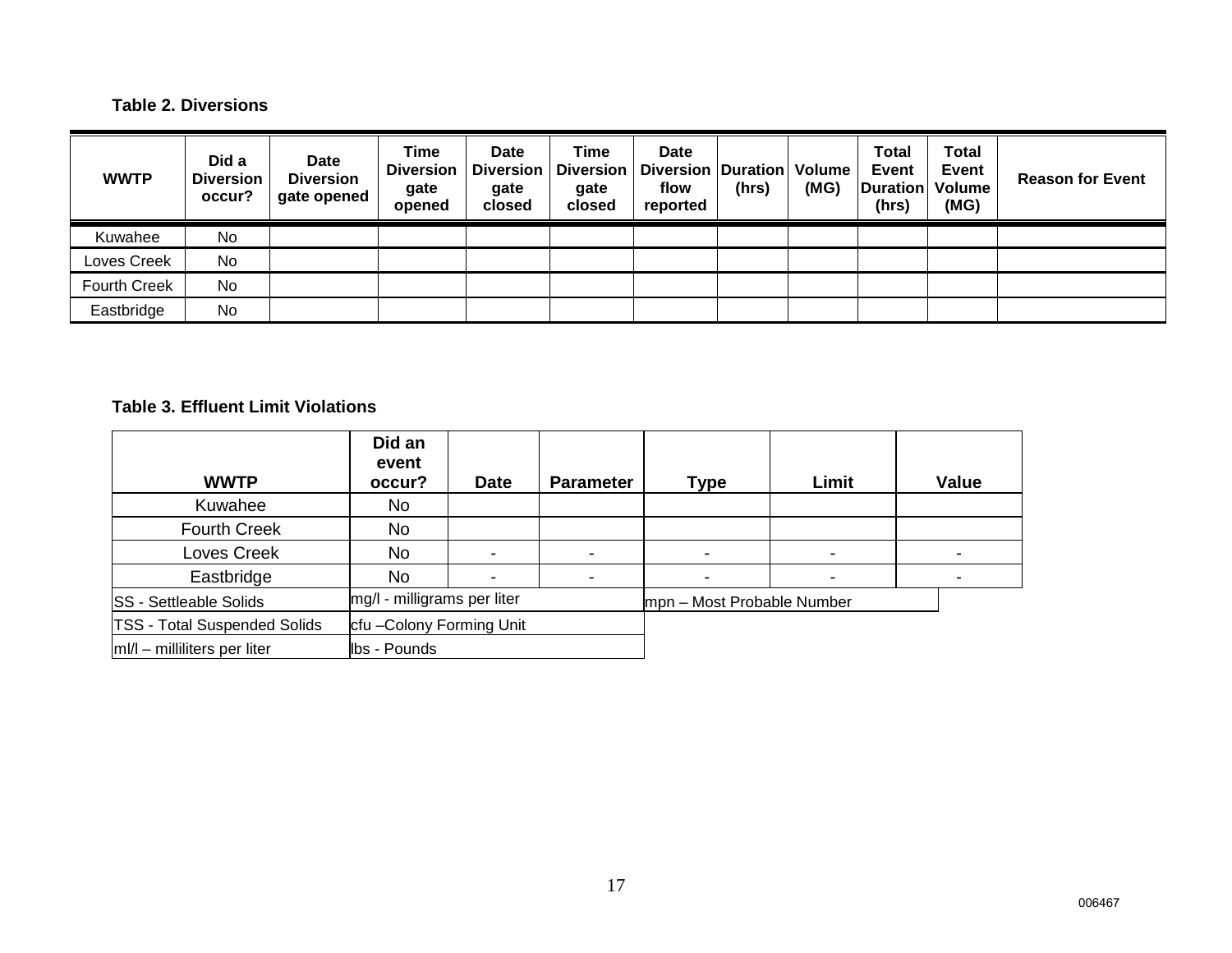### **Section 8 Water Quality Monitoring Data**

Consent Decree language, pages 82-83: *"Each Quarterly Progress Report shall contain… The water quality monitoring data and other information required pursuant to Section VII.D.1.(e).(v)."*

#### **8.1 Sampling Conducted and Results**

Appendix D lists all sampling that was conducted during this reporting period and the results thereof. KUB investigates the source of any high *E. coli* counts that reoccur in the course of routine or investigative monitoring.

#### First Creek

All bacteriological *E. coli* results except one (1100 cfu/100ml) were below the water quality standard of 941 cfu/100 ml for this Creek this quarter. The one slightly elevated result was not consistently high throughout the quarter. No investigation is needed at this time. (Routine Water Quality Monitoring Report – Appendix D)

#### Second Creek

Any bacteriological *E. coli* results above the water quality standard of 941cfu/100 ml for this Creek occurred during wet weather conditions when storm runoff can bring surface contamination to the stream. Monitoring results obtained were not consistently high throughout the quarter. Bacteriological counts obtained during some months in the quarter were not above the standard. No investigation is needed. (Routine Water Quality Monitoring Report – Appendix D).

#### Third Creek

Any bacteriological *E. coli* results above the water quality standard of 941cfu/100 ml for this Creek occurred during wet weather conditions when storm runoff can bring surface contamination to the stream. Monitoring results obtained were not consistently high throughout the quarter. Bacteriological counts obtained during some months in the quarter were not above the standard. No investigation is needed. (Routine Water Quality Monitoring Report – Appendix D).

#### Fourth Creek

Any bacteriological *E. coli* results above the water quality standard of 941cfu/100 ml for this Creek occurred during wet weather conditions when storm runoff can bring surface contamination to the stream. Monitoring results obtained were not consistently high throughout the quarter. Bacteriological counts obtained during some months in the quarter were not above the standard. No investigation is needed. (Routine Water Quality Monitoring Report – Appendix D).

#### Baker Creek

Most bacteriological *E. coli* results above the water quality standard of 941cfu/100 ml for this Creek occurred during wet weather conditions when storm runoff can bring surface contamination to the stream. Monitoring results obtained were not consistently high throughout the quarter, except at Site 0.53. Additional sampling will be conducted upstream of this location in the following quarter to determine if the counts remain elevated along this area of the stream during dry weather. (Routine Water Quality Monitoring Report – Appendix D).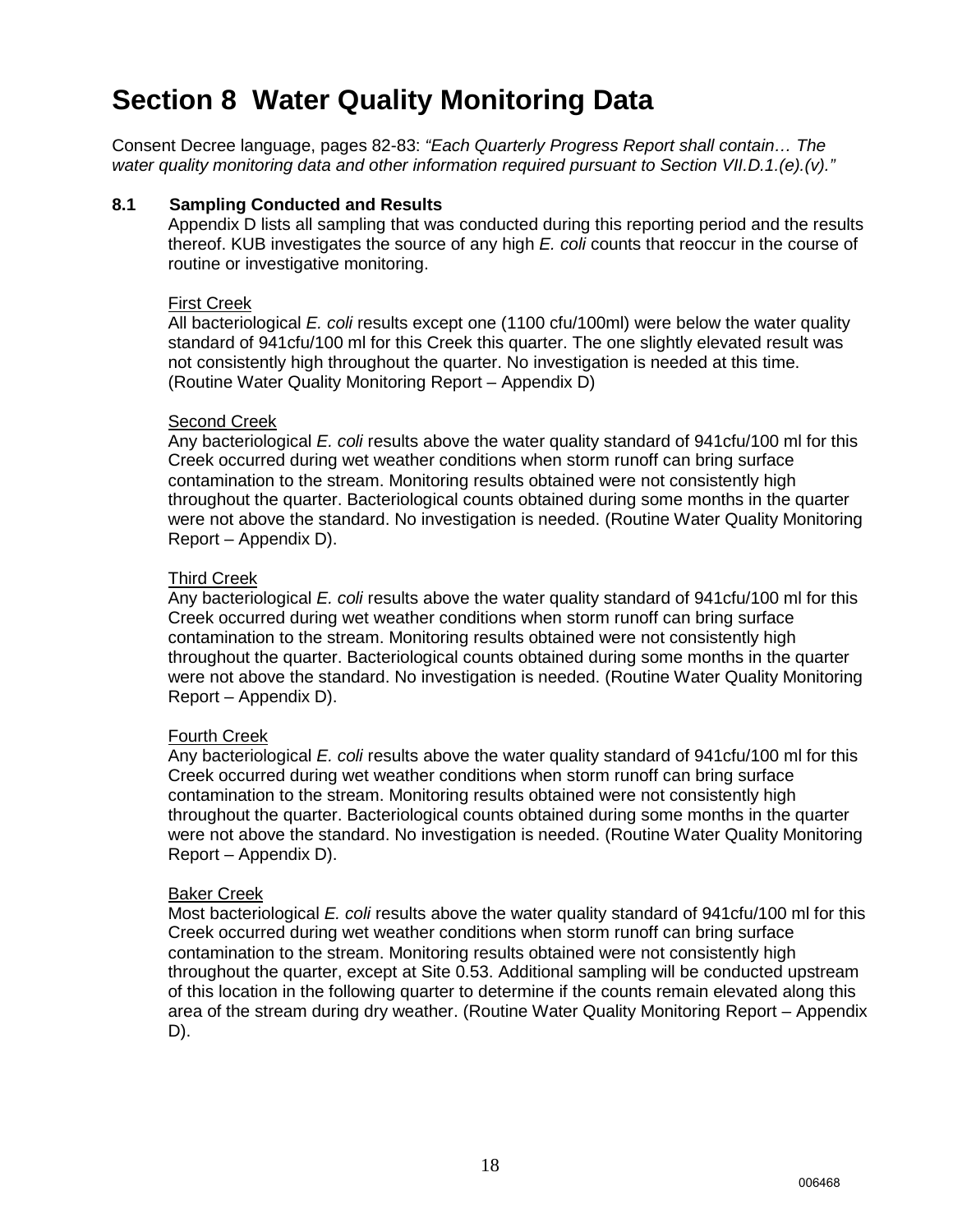#### Goose Creek

Any bacteriological *E. coli* results above the water quality standard of 941cfu/100 ml for this Creek occurred during wet weather conditions when storm runoff can bring surface contamination to the stream. Monitoring results obtained were not consistently high throughout the quarter. Bacteriological counts obtained during some months in the quarter were not above the standard. No investigation is needed. (Routine Water Quality Monitoring Report – Appendix D).

#### Loves Creek

All bacteriological *E. coli* results except one (1300 cfu/100ml) were below the water quality standard of 941cfu/100 ml for this creek this quarter. The one slightly elevated result occurred during wet weather conditions. No investigation is needed. (Routine Water Quality Monitoring Report – Appendix D)

#### Williams Creek

All bacteriological *E. coli* results except one (980 cfu/100ml) were below the water quality standard of 941cfu/100 ml for this creek this quarter. The one slightly elevated result occurred during dry weather conditions but was not consistently high throughout the quarter. No investigation is needed. (Routine Water Quality Monitoring Report – Appendix D)

#### **Spill Impact Reporting**

There were four unpermitted discharges that occurred in dry weather conditions. See the Spill Impact Report in Appendix D for the monitoring results associated with three of the events. The fourth overflow occurred at 857 North Central Street on July 22, 2016, and was originally determined to not have reached a stream; this was later revised on July 28, 2016. For this reason follow-up sampling was not conducted as normal, however the routine monitoring Site 1.54 on Second Creek was sampled on July 26, 2016. This location is very near where the overflow would have reached the stream. See the Second Creek results for Site 1.54 on this date in Routine Water Quality Monitoring Report – Appendix D. There were no elevated results.

#### **8.2 Projected Data Collection**

During the fourth quarter of 2016, KUB will continue to monitor the 24 routine sampling locations in the sewer basins of eight area creeks. KUB will collect samples from the following locations during the fourth quarter of 2016:

| <b>Creek Name</b>     | <b>Creek Mile #</b> | <b>Creek Mile #</b> | <b>Creek Mile #</b> |  |
|-----------------------|---------------------|---------------------|---------------------|--|
| <b>First Creek</b>    | 1.74                | 2.57                | 6.33                |  |
| <b>Second Creek</b>   | 0.30                | 1.54                | 5.11                |  |
| <b>Third Creek</b>    | 0.87                | 2.08E               | 4.80W               |  |
| <b>Fourth Creek</b>   | 1.75                | 2.79                | 3.29                |  |
| <b>Baker Creek</b>    | 0.36                | 0.53                | 1.45                |  |
| <b>Goose Creek</b>    | 0.40                | 1.19E               | 1.80E               |  |
| <b>Loves Creek</b>    | 0.85                | 1.89                | 3.45                |  |
| <b>Williams Creek</b> | 0.89                | 1.70                | 2.02                |  |

#### *Sample Locations by Creek Mile or Site Number*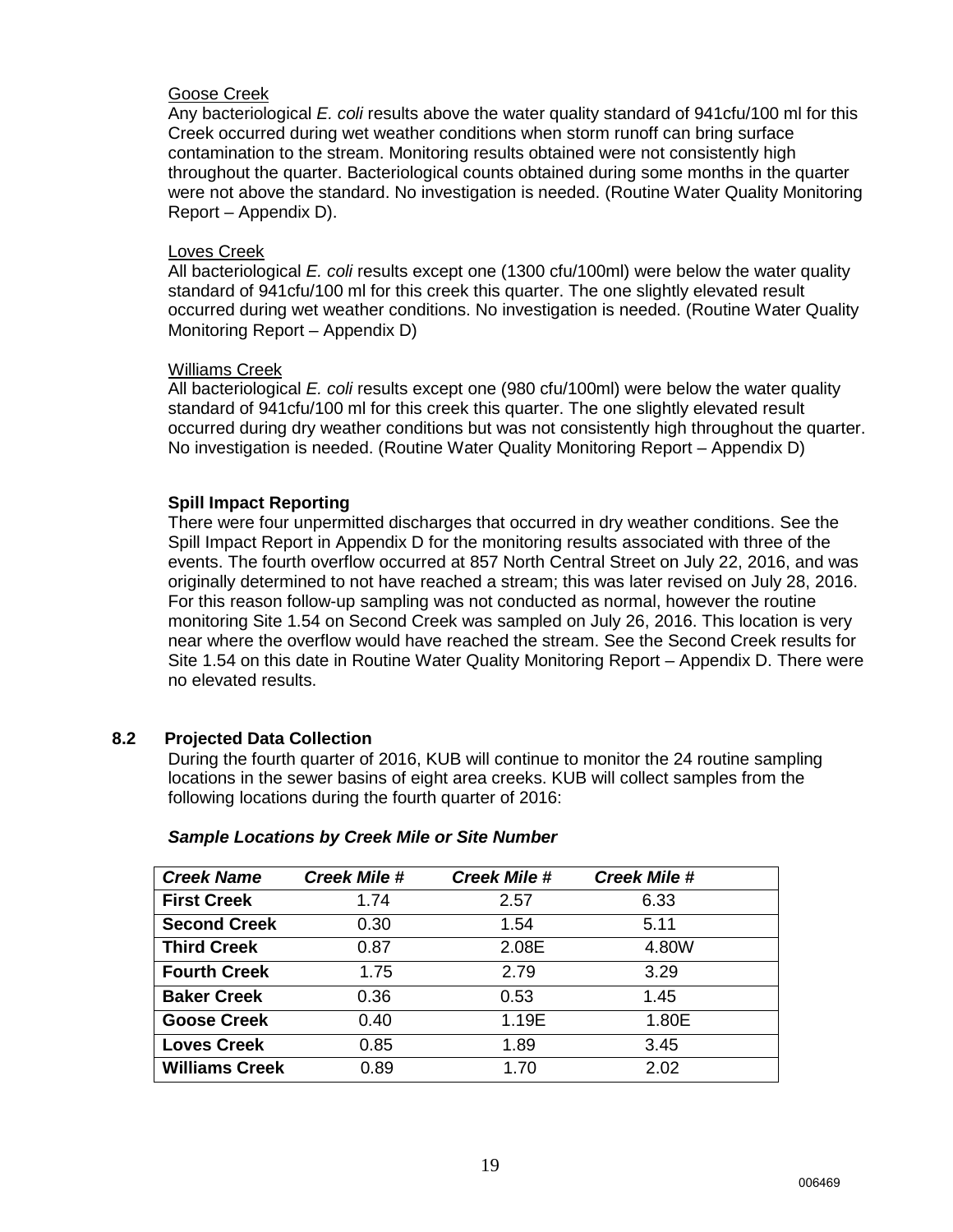# **Appendix A**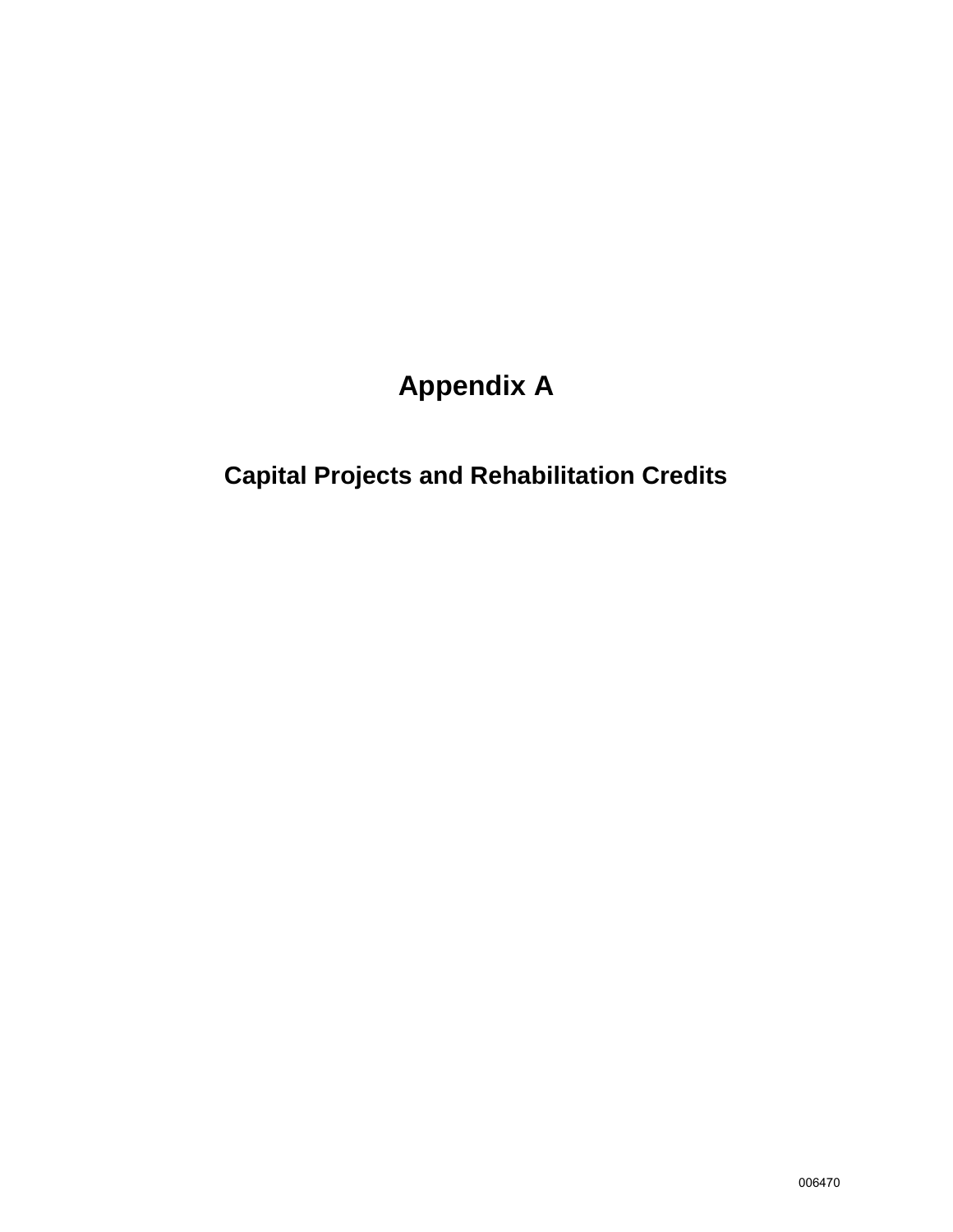|                 |                                                                                                             |                                                              |                                                  |                            | <b>Credits Banked</b> |                                                    |
|-----------------|-------------------------------------------------------------------------------------------------------------|--------------------------------------------------------------|--------------------------------------------------|----------------------------|-----------------------|----------------------------------------------------|
|                 | <b>Project Name</b>                                                                                         | <b>Credit Type</b>                                           | Basin                                            | <b>WWTP</b>                | (gpd)                 | <b>Status</b>                                      |
|                 | Comprehensive Rehab 03B1a                                                                                   | Comprehensive Rehabilitation                                 | 1st Creek                                        | Kuwahee                    | 321,030               | <b>Project Complete</b>                            |
|                 | 2 Comprehensive Rehab 03B2a                                                                                 | Comprehensive Rehabilitation                                 | 1st Creek                                        | Kuwahee                    | 302,366               | <b>Project Complete</b>                            |
|                 | 3 Comprehensive Rehab 04B1a                                                                                 | Comprehensive Rehabilitation                                 | 1st Creek                                        | Kuwahee                    | 334,626               | Project Complete                                   |
|                 | 4 Comprehensive Rehab 08A1<br>5 McCampbell Lane Sewer Replacement                                           | Comprehensive Rehabilitation<br>Find & Fix Gravity Main      | 1st Creek<br>1st Creek                           | Kuwahee<br>Kuwahee         | 1,589,952             | <b>Project Complete</b>                            |
|                 | 6 Knox Road Trunkline Replacement                                                                           | Find & Fix Gravity Main                                      | 1st Creek                                        | Kuwahee                    | 25,543<br>36,728      | Project Complete<br><b>Project Complete</b>        |
| 7               | vented manhole cover replacement (7A1)                                                                      | <b>Manhole Cover</b>                                         | 1st Creek                                        | Kuwahee                    | 13,333                | Project Complete                                   |
|                 | vented manhole cover replacement (7A1)                                                                      | Manhole Cover                                                | 1st Creek                                        | Kuwahee                    | 13,333                | Project Complete                                   |
| 9               | vented manhole cover replacement (7A1)                                                                      | Manhole Cover                                                | 1st Creek                                        | Kuwahee                    | 13,333                | Project Complete                                   |
|                 | 10 Comprehensive Rehab 15D2                                                                                 | Comprehensive Rehabilitation                                 | 2nd Creek                                        | Kuwahee                    | 1,450,008             | Project Complete                                   |
| 11              | Comprehensive Rehab 05A4 & 05A3                                                                             | Comprehensive Rehabilitation                                 | 2nd Creek                                        | Kuwahee                    | 43,904                | Project Complete                                   |
|                 | 12 Comprehensive Rehab 09A2                                                                                 | Comprehensive Rehabilitation                                 | 3rd Creek                                        | Kuwahee                    | 296,664               | Project Complete                                   |
|                 | 13 Comprehensive Rehab 09A1                                                                                 | Comprehensive Rehabilitation                                 | 3rd Creek                                        | Kuwahee                    | 219,345               | Project Complete                                   |
|                 | 14 Walker Springs Storage Tank<br>15 Comprehensive Rehab 40F1                                               | Storage Tank<br>Comprehensive Rehabilitation                 | 4th Creek<br>South Knox / Knob Creek             | Fourth Creek<br>Kuwahee    | 3,250,000<br>83,600   | Project Complete<br>Project Complete               |
|                 | 16 Comprehensive Rehab 41A4                                                                                 | Comprehensive Rehabilitation                                 | South Knox / Knob Creek                          | Kuwahee                    | 371,994               | Project Complete                                   |
| 17              | Comprehensive Rehab 41B1                                                                                    | Comprehensive Rehabilitation                                 | South Knox / Knob Creek                          | Kuwahee                    | 152,958               | Project Complete                                   |
|                 | 18 Wilson Ave, Chesnut St., Donnell St. (Asset Replacement)                                                 | Find & Fix Gravity Main                                      | <b>Williams Creek</b>                            | Kuwahee                    | 28                    | Project Complete                                   |
|                 | 19 Williams Creek Trunkline Replacement                                                                     | Find & Fix Gravity Main                                      | Williams Creek                                   | Kuwahee                    | 168,667               | <b>Project Complete</b>                            |
|                 | 20 Rushland Park Off Site Sewer Rehabilitation                                                              | Find & Fix Gravity Main                                      | Loves Creek                                      | Loves Creek                | 3,803                 | Project Complete                                   |
|                 | 21 Emily Avenue Pump Station Abandonment                                                                    | Find & Fix Gravity Main                                      | Loves Creek                                      | Loves Creek                | 141,600               | Project Complete                                   |
| 22              | Fair Drive - Phase I                                                                                        | Find & Fix Gravity Main                                      | 1st Creek                                        | Kuwahee                    | 130,928               | Project Complete                                   |
|                 | 23 Comprehensive Rehab 23E1                                                                                 | Comprehensive Rehabilitation                                 | 2nd Creek                                        | Kuwahee                    | 4,215,003             | Project Complete                                   |
| 24              | vented manhole cover replacements (08B2)                                                                    | Manhole Cover                                                | 1st Creek                                        | Kuwahee                    | 4,669                 | Project Complete                                   |
|                 | 25 vented manhole cover replacement (16B1)                                                                  | Manhole Cover                                                | 1st Creek                                        | Kuwahee                    | 667                   | Project Complete                                   |
|                 | 26 vented manhole cover replacements (28C1)<br>27 10" mainline replacement (33A2)                           | Manhole Cover<br>Find & Fix Gravity Main                     | 3rd Creek<br>4th Creek                           | Kuwahee<br>Fourth Creek    | 1,334<br>5,409        | Project Complete<br><b>Project Complete</b>        |
|                 | 28 vented manhole cover replacements (22C2)                                                                 | Manhole Cover                                                | 3rd Creek                                        | Kuwahee                    | 16,002                | Project Complete                                   |
|                 | 29 vented manhole cover replacements (63)                                                                   | Manhole Cover                                                | <b>Sinking Creek</b>                             | Loves Creek                | 66,665                | Project Complete                                   |
| 30 <sub>l</sub> | 10" mainline replacement (6C1)                                                                              | Find & Fix Gravity Main                                      | Loves Creek                                      | Loves Creek                | 24,620                | Project Complete                                   |
|                 | 31 Comprehensive Rehab 06A5                                                                                 | Comprehensive Rehabilitation                                 | Loves Creek                                      | Loves Creek                | 263,358               | Project Complete                                   |
| 32              | Comprehensive Rehab 06A4                                                                                    | Comprehensive Rehabilitation                                 | Loves Creek                                      | Loves Creek                | 386,304               | <b>Project Complete</b>                            |
| 33              | vented manhole cover replacement (39D2)                                                                     | Manhole Cover                                                | South Knox / Knob Creek                          | Kuwahee                    | 667                   | <b>Project Complete</b>                            |
|                 | 34 vented manhole cover replacement (39D4)                                                                  | Manhole Cover                                                | South Knox / Knob Creek                          | Kuwahee                    | 667                   | Project Complete                                   |
| 35              | vented manhole cover replacement (39D3)                                                                     | <b>Manhole Cover</b>                                         | South Knox / Knob Creek                          | Kuwahee                    | 2,668                 | <b>Project Complete</b><br><b>Project Complete</b> |
| 36<br>37        | vented manhole cover replacement (20A6)<br>vented manhole cover replacement (20A7)                          | Manhole Cover<br>Manhole Cover                               | Loves Creek<br>Loves Creek                       | Loves Creek<br>Loves Creek | 1,334<br>667          | Project Complete                                   |
| 38              | vented manhole cover replacement (13A2)                                                                     | Manhole Cover                                                | 3rd Creek                                        | Kuwahee                    | 667                   | Project Complete                                   |
| 39              | vented manhole cover replacement (13B1)                                                                     | Manhole Cover                                                | 3rd Creek                                        | Kuwahee                    | 13,335                | Project Complete                                   |
|                 | 40 vented manhole cover replacement (28B1)                                                                  | Manhole Cover                                                | 3rd Creek                                        | Kuwahee                    | 1,334                 | Project Complete                                   |
|                 | 41 12" mainline replacement (44)                                                                            | Find & Fix Gravity Main                                      | South Knox / Knob Creek                          | Kuwahee                    | 4,278                 | <b>Project Complete</b>                            |
| 42              | manhole frame seal repair (67)                                                                              | Manhole Repair                                               | Loves Creek                                      | oves Creek                 | 2,304                 | Project Complete                                   |
| 43              | Whites Creek Trunk Line Replacement (02)                                                                    | Find & Fix Gravity Main                                      | 1st Creek                                        | Kuwahee                    | 50,106                | Project Complete                                   |
|                 | 44 Comprehensive Rehab 09D1                                                                                 | Comprehensive Rehabilitation                                 | 3rd Creek                                        | Kuwahee                    | 381,376               | Project Complete                                   |
|                 | 45 Comprehensive Rehab 09A4                                                                                 | Comprehensive Rehabilitation                                 | 3rd Creek                                        | Kuwahee                    | 408,317               | Project Complete                                   |
|                 | 46 Lower First Creek Storage Tank                                                                           | Storage Tank                                                 | 1st Creek                                        | Kuwahee                    | 5,000,000             | Project Complete                                   |
| 47              | vented manhole cover replacement (11B2)<br>vented manhole cover replacement (13C1)                          | Manhole Cover<br><b>Manhole Cover</b>                        | 3rd Creek<br>3rd Creek                           | Kuwahee<br>Kuwahee         | 13,333<br>2,667       | <b>Project Complete</b><br>Project Complete        |
| 49              | vented manhole cover replacement (22A2)                                                                     | Manhole Cover                                                | 3rd Creek                                        | Kuwahee                    | 667                   | Project Complete                                   |
| 50              | vented manhole cover replacement (22B1)                                                                     | Manhole Cover                                                | 3rd Creek                                        | Kuwahee                    | 667                   | Project Complete                                   |
|                 | Creek Head Drive sewer line replacement (32A4)                                                              | Find & Fix Gravity Main                                      | 4th Creek                                        | Fourth Creek               | 11,132                | <b>Project Complete</b>                            |
| 52              | Manhole replacement (19A3)                                                                                  | Find & Fix Gravity Main                                      | Williams Creek                                   | Kuwahee                    | 207                   | Project Complete                                   |
|                 | 53 Papermill drive sewer line replacement (33A2)                                                            | Find & Fix Gravity Main                                      | 4th Creek                                        | Fourth Creek               | 103,769               | Project Complete                                   |
|                 | 54 Wells Rd sewer line replacement (39C2)                                                                   | Find & Fix Gravity Main                                      | South Knox / Knob Creek                          | Kuwahee                    | 1,728                 | <b>Project Complete</b>                            |
| 55              | Power Park Manhole Rehab (45)                                                                               | Find & Fix Gravity Main                                      | Knob Creek                                       | Kuwahee                    | 3,596                 | <b>Project Complete</b>                            |
|                 | 56 Blount Ave abandoned lateral (39A1)<br>57 Woodbine Ave sewerline Rehab (19A2)                            | Disconnect abandoned lateral<br>Find & Fix Gravity Main      | South Knox / Knob Creek<br><b>Williams Creek</b> | Kuwahee<br>Kuwahee         | 2,000<br>2,683        | Project Complete                                   |
|                 | 58 Pleasant Ridge Rd Sewer line improvements (09A1)                                                         | Find & Fix Gravity Main                                      | 3rd Creek                                        | Kuwahee                    | 207                   | <b>Project Complete</b><br>Project Complete        |
|                 | 59 Papermill drive sewer line replacement (27A1)                                                            | Find & Fix Gravity Main                                      | Fourth Creek                                     | Fourth Creek               | 18,211                | Project Complete                                   |
| 60              | Wilson Rd Manhole Rehab (10C1)                                                                              | Find & Fix Gravity Main                                      | 2nd Creek                                        | Kuwahee                    | 831                   | <b>Project Complete</b>                            |
| 61              | Maryville Pike Trunk Replacement (39C1)                                                                     | Find & Fix Gravity Main                                      | South Knox / Knob Creek                          | Kuwahee                    | 72,880                | Project Complete                                   |
|                 | 62 Upper McKamey Trunk Replacement (11B1 11B2)                                                              | Find & Fix Gravity Main                                      | 3rd Creek                                        | Kuwahee                    | 64,324                | <b>Project Complete</b>                            |
|                 | 63 Fox Manor Blvd sewer line replacement (32A4)                                                             | Find & Fix Gravity Main                                      | 4th Creek                                        | Fourth Creek               | 31,510                | Project Complete                                   |
|                 | 64 Power Park Manhole Rehab (47)                                                                            | Manhole Repair                                               | South Knox / Knob Creek                          | Kuwahee                    | 7,700                 | Project Complete                                   |
|                 | 65 Sutherland Ave Sewer Line Replacement (28B1)<br>66 Fountain City Trunkline Replacement (03B1 03B2)       | Find & Fix Gravity Main<br>Find & Fix Gravity Main           | 3rd Creek<br>1st Creek                           | Kuwahee<br>Kuwahee         | 20,383<br>72,512      | <b>Project Complete</b><br>Project Complete        |
|                 | vented manhole cover replacement (11B2)                                                                     | Manhole Cover                                                | 4th Creek                                        | Fourth Creek               | 13,333                | Project Complete                                   |
|                 | 68 vented manhole cover replacement (39D2)                                                                  | Manhole Cover                                                | South Knox / Knob Creek                          | Kuwahee                    | 13,333                | Project Complete                                   |
|                 | 69 Comprehensive Rehabilitation 19A2                                                                        | Comprehensive Rehabilitation                                 | Williams Creek                                   | Kuwahee                    | 521,631               | <b>Project Complete</b>                            |
|                 | 70 17B1 Manhole Replacement                                                                                 | Find & Fix Gravity Main                                      | 1st Creek                                        | Kuwahee                    | 1,803                 | <b>Project Complete</b>                            |
|                 | 71 Vine Middle School sewerline Rehab (24D1)                                                                | Find & Fix Gravity Main                                      | 1st Creek                                        | Kuwahee                    | 23,491                | Project Complete                                   |
|                 | 72 Comprehensive Rehabilitation (08B2)                                                                      | Comprehensive Rehabilitation                                 | 1st Creek                                        | Kuwahee                    | 841,370               | Project Complete                                   |
|                 | 73 Third Creek Storage Tank (21A1)                                                                          | Storage Tank                                                 | 3rd Creek                                        | Kuwahee                    | 4,000,000             | Project Complete                                   |
|                 | 74 Comprehensive Rehabiliation (19A1)<br>75 Comprehensive Rehabiliation (19B1)                              | Comprehensive Rehabilitation<br>Comprehensive Rehabilitation | <b>Williams Creek</b><br><b>Williams Creek</b>   | Kuwahee<br>Kuwahee         | 313,938<br>328.300    | Project Complete<br><b>Project Complete</b>        |
|                 | 76 Comprehensive Rehabiliation (10B1)                                                                       | Comprehensive Rehabilitation                                 | 2nd Creek                                        | Kuwahee                    | 191,698               | <b>Project Complete</b>                            |
|                 | 77 Comprehensive Rehabiliation (10C1)                                                                       | Comprehensive Rehabilitation                                 | 2nd Creek                                        | Kuwahee                    | 67,840                | Project Complete                                   |
|                 | 78 Disconnected Stormwater Detention Pond Sevier Ave (40C1)                                                 | Disconnect Storm Sewer                                       | South Knox / Knob Creek                          | Kuwahee                    | 97,333                | Project Complete                                   |
|                 | 79 Sub Basin 63 Sinking Creek Drainage rehabilitation (63)                                                  | Comprehensive Rehabilitation                                 | South Knox / Knob Creek                          | Loves Creek                | 72,110                | Project Complete                                   |
|                 | 80 West Ford Valley Trunkline replacement (41A1)                                                            | Find & Fix Gravity Main                                      | South Knox / Knob Creek                          | Kuwahee                    | 236,704               | Project Complete                                   |
|                 | 81 Blount Avenue Trunkline Replacement (39A1)                                                               | Find & Fix Gravity Main                                      | South Knox / Knob Creek                          | Kuwahee                    | 225,376               | Project Complete                                   |
|                 | 82 Broookvale Point Repairs (02A3)                                                                          | Find & Fix Gravity Main                                      | 1st Creek                                        | Kuwahee                    | 52,079                | Project Complete                                   |
|                 | 83 Park Pump Point Repairs (45)                                                                             | Find & Fix Gravity Main                                      | South Knox / Knob Creek                          | Kuwahee<br>Loves Creek     | 11,522                | Project Complete                                   |
|                 | 84 Wayland Road Storage Tank (67)<br>85 Comprehensive Rehab (19A3)                                          | Storage Tank<br>Comprehensive Rehabilitation                 | Loves Creek<br><b>Williams Creek</b>             | Kuwahee                    | 20,000<br>325,090     | Project Complete<br>Project Complete               |
|                 | 86 Comprehensive Rehab (41A2)                                                                               | Comprehensive Rehabilitation                                 | South Knox / Knob Creek                          | Kuwahee                    | 39,330                | Project Complete                                   |
|                 | 87 Comprehensive Rehab (41A5)                                                                               | Comprehensive Rehabilitation                                 | South Knox / Knob Creek                          | Kuwahee                    | 119,327               | Project Complete                                   |
|                 | Jersey Ave sewer rehabilitation (SubBasin 23)                                                               | Find & Fix Gravity Main                                      | 1st Creek                                        | Kuwahee                    | 419                   | <b>Project Complete</b>                            |
|                 | 89 East Magnolia sewer rehabilitation (SubBasin 24)                                                         | Find & Fix Gravity Main                                      | 1st Creek                                        | Kuwahee                    | 846                   | Project Complete                                   |
|                 | 90 Walker Blvd Sewer Rehabilitation (SubBasin 16)                                                           | Find & Fix Gravity Main                                      | 1st Creek                                        | Kuwahee                    | 1086                  | Project Complete                                   |
|                 | 91 Kingston Court Sewer Rehabilitation (SubBasin 29)                                                        | Find & Fix Gravity Main                                      | 3rd Creek                                        | Kuwahee                    | 3727                  | Project Complete                                   |
|                 | Clinch Ave Sewer Rehabilitation (SubBasin 30)                                                               | Find & Fix Gravity Main                                      | 1st Creek                                        | Kuwahee                    | 442                   | Project Complete                                   |
|                 | 93 Badgett Drive Sewer Rehabilitation (SubBasin 22)<br>94 Dickson Street Sewer Rehabilitation (SubBasin 20) | Find & Fix Gravity Main                                      | 3rd Creek                                        | Kuwahee                    | 214<br>417            | Project Complete                                   |
|                 | 95 W New Street Sewer Rehabilitation (SubBasin 24)                                                          | Find & Fix Gravity Main<br>Find & Fix Gravity Main           | Loves Creek<br>1st Creek                         | Loves Creek<br>Kuwahee     | 2844                  | Project Complete<br>Project Complete               |
|                 | 96 Rennoc Rd Sewer Rehabilitation (SubBasin 4)                                                              | Find & Fix Gravity Main                                      | 1st Creek                                        | Kuwahee                    | 2853                  | Project Complete                                   |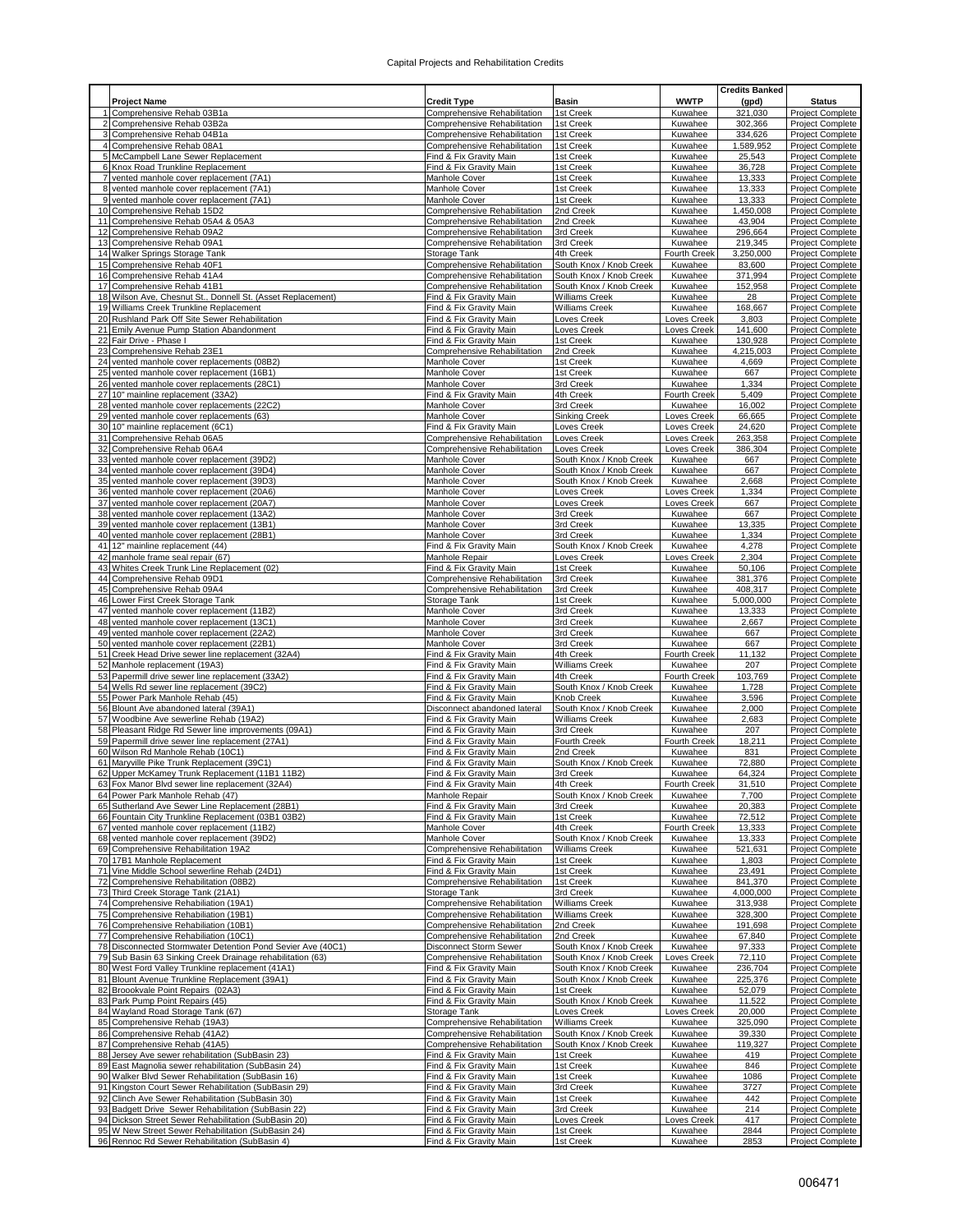|            |                                                                                                     |                                                         |                                        |                         | <b>Credits Banked</b> |                                             |
|------------|-----------------------------------------------------------------------------------------------------|---------------------------------------------------------|----------------------------------------|-------------------------|-----------------------|---------------------------------------------|
|            | <b>Project Name</b>                                                                                 | <b>Credit Type</b>                                      | Basin                                  | <b>WWTP</b>             | (gpd)                 | <b>Status</b>                               |
|            | Spicewood Lane Sewer Rehabilitation (SubBasin 13)                                                   | Find & Fix Gravity Main                                 | 3rd Creek                              | Kuwahee                 | 216                   | Project Complete                            |
| 98         | Chapman Highway Sewer Rehabilitation (SubBasin 39)                                                  | Find & Fix Gravity Main                                 | South Knox / Knob Creek                | Kuwahee                 | 212                   | Project Complete                            |
|            | McCroskey Ave Sewer Rehabilitation (SubBasin 17)                                                    | Find & Fix Gravity Main                                 | 1st Creek                              | Kuwahee                 | 1,076                 | <b>Project Complete</b>                     |
| 100        | East 5th Ave Sewer Rehabilitation (SubBasin 24)                                                     | Find & Fix Gravity Main                                 | 1st Creek                              | Kuwahee                 | 447                   | <b>Project Complete</b>                     |
| 101        | Simms Rd Sewer Rehabilitation (SubBasin 39)                                                         | Find & Fix Gravity Main                                 | South Knox / Knob Creek                | Kuwahee                 | 2,955                 | Project Complete                            |
| 102        | Maynard Ave Sewer Rehabilitation (SubBasin 16)                                                      | Find & Fix Gravity Main                                 | 1st Creek                              | Kuwahee                 | 423                   | Project Complete                            |
| 103        | Minibasin 10B1 & 10C1 find & fix                                                                    | Find & Fix Gravity Main                                 | 2nd Creek<br>3rd Creek                 | Kuwahee<br>Kuwahee      | 15,689<br>483,793     | <b>Project Complete</b>                     |
| 104<br>105 | Third Creek Trunkline Replacement<br>Disconnected Stormwater 15" discharge pipe Island Home Blvd    | Find & Fix Gravity Main<br>Disconnect Storm Sewer       | South Knox / Knob Creek                | Kuwahee                 | 1,720,000             | Project Complete<br>Project Complete        |
| 106        | Paved Manhole Rehabilitation 40A2                                                                   | Find & Fix Gravity Main                                 | South Knox / Knob Creek                | Kuwahee                 | 20,140                | <b>Project Complete</b>                     |
| 107        | Paved Manhole Rehabilitation 40F2                                                                   | Find & Fix Gravity Main                                 | South Knox / Knob Creek                | Kuwahee                 | 6,515                 | Project Complete                            |
| 108        | Paved Manhole Rehabilitation 40G1                                                                   | Find & Fix Gravity Main                                 | South Knox / Knob Creek                | Kuwahee                 | 13,571                | <b>Project Complete</b>                     |
| 109        | Paved Manhole Rehabilitation 39E1                                                                   | Find & Fix Gravity Main                                 | South Knox / Knob Creek                | Kuwahee                 | 2,576                 | Project Complete                            |
| 110        | Paved Manhole Rehabilitation 03C1                                                                   | Find & Fix Gravity Main                                 | 1st Creek                              | Kuwahee                 | 3,615                 | Project Complete                            |
| 111        | Paved Manhole Rehabilitation 02A1                                                                   | Find & Fix Gravity Main                                 | 1st Creek                              | Kuwahee                 | 6,491                 | Project Complete                            |
| 112        | Paved Manhole Rehabilitation SB 38                                                                  | Find & Fix Gravity Main                                 | 3rd Creek                              | Kuwahee                 | 5,797                 | <b>Project Complete</b>                     |
| 113        | Paved Manhole Rehabilitation 18A1                                                                   | Find & Fix Gravity Main                                 | 1st Creek                              | Kuwahee                 | 4,540                 | Project Complete                            |
| 114        | Paved Manhole Rehabilitation 39E1                                                                   | Find & Fix Gravity Main                                 | South Knox / Knob Creek                | Kuwahee                 | 34,671                | Project Complete                            |
| 115        | Paved Manhole Rehabilitation 39D1                                                                   | Find & Fix Gravity Main                                 | South Knox / Knob Creek                | Kuwahee                 | 8,000                 | Project Complete                            |
| 116        | Paved Manhole Rehabilitation 39A2                                                                   | Find & Fix Gravity Main                                 | South Knox / Knob Creek                | Kuwahee                 | 13,335                | Project Complete                            |
| 117<br>118 | Paved Manhole Rehabilitation 39C3<br>Broken Manhole Lid Replacement (67)                            | Find & Fix Gravity Main<br>Find & Fix Gravity Main      | South Knox / Knob Creek<br>Loves Creek | Kuwahee<br>Loves Creek  | 26,670<br>26,666      | Project Complete<br>Project Complete        |
| 119        | Manhole Replacement (61                                                                             | Find & Fix Gravity Main                                 | Loves Creek                            | Loves Creek             | 2,304                 | Project Complete                            |
| 120        | Woodbine Aver Sewer Rehab Phase II (19A2)                                                           | Find & Fix Gravity Main                                 | Williams Creek                         | Kuwahee                 | 855                   | Project Complete                            |
| 121        | Comprehensive Sewer Rehab (41A6)                                                                    | Comprehensive Rehabilitation                            | South Knox / Knob Creek                | Kuwahee                 | 951,328               | <b>Project Complete</b>                     |
| 122        | Comprehensive Sewer Rehab (41C1)                                                                    | Comprehensive Rehabilitation                            | South Knox / Knob Creek                | Kuwahee                 | 161,680               | Project Complete                            |
| 123        | Comprehensive Sewer Rehab (41C2)                                                                    | Comprehensive Rehabilitation                            | South Knox / Knob Creek                | Kuwahee                 | 94,332                | Project Complete                            |
| 124        | Davenport Trunkline Replacement (15A1)                                                              | Find & Fix Gravity Main                                 | 2nd Creek                              | Kuwahee                 | 86,423                | <b>Project Complete</b>                     |
| 125        | Forks of the River Trunkline Replacement (60)                                                       | Find & Fix Gravity Main                                 | Riverdale                              | Kuwahee                 | 62,037                | Project Complete                            |
| 126        | Brooks & Ester Sewer Rehabilitation (25A2)                                                          | Find & Fix Gravity Main                                 | Williams Creek                         | Kuwahee                 | 14,186                | Project Complete                            |
| 127        | Grand Ave Sewer Rehabiliation (23B1)                                                                | Find & Fix Gravity Main                                 | 2nd Creek                              | Kuwahee                 | 885                   | Project Complete                            |
| 128        | Clinch Ave & 21st Rehabilitation (35B3)                                                             | Find & Fix Gravity Main                                 | 3rd Creek                              | Kuwahee                 | 15,453                | Project Complete                            |
|            | 129 Blount Ave Trunkline phase II (39A2)                                                            | Find & Fix Gravity Main                                 | South Knox / Knob Creek                | Kuwahee                 | 124,150               | Project Complete<br><b>Project Complete</b> |
| 130<br>131 | Trunkline at Woodland Ave<br>Keowee Ave, Sandusky Rd, and Sutherland Ave                            | <b>Trunkline Replacement</b><br>Find & Fix Gravity Main | 2nd Creek<br>3rd Creek                 | Kuwahee<br>Kuwahee      | 106,558<br>6,367      |                                             |
| 132        | Antietam Rd                                                                                         | Find & Fix Gravity Main                                 | 1st Creek                              | Kuwahee                 | 1,760                 | <b>Project Complete</b><br>Project Complete |
| 133        | Cheyanne Dr                                                                                         | Find & Fix Gravity Main                                 | South Knox / Knob Creek                | Kuwahee                 | 1,760                 | <b>Project Complete</b>                     |
| 134        | <b>Chambliss Ave</b>                                                                                | Find & Fix Gravity Main                                 | 3rd Creek                              | Kuwahee                 | 2,642                 | Project Complete                            |
| 135        | Godfrey St                                                                                          | Find & Fix Gravity Main                                 | 1st Creek                              | Kuwahee                 | 218                   | Project Complete                            |
| 136        | Shortline-Ave B                                                                                     | Find & Fix Gravity Main                                 | South Knox / Knob Creek                | Kuwahee                 | 7,332                 | Project Complete                            |
| 137        | Second Creek SSO Abatement                                                                          | Find & Fix Gravity Main                                 | 2nd Creek                              | Kuwahee                 | 163,471               | <b>Project Complete</b>                     |
| 138        | Shortline- Maplehurst                                                                               | Find & Fix Gravity Main                                 | 1st Creek                              | Kuwahee                 | 6,062                 | Project Complete                            |
| 139        | Shortline- Parkhill                                                                                 | Find & Fix Gravity Main                                 | 4th Creek                              | Fourth Creek            | 1,755                 | Project Complete                            |
| 140        | Shortline- Essary                                                                                   | Find & Fix Gravity Main                                 | 1st Creek                              | Kuwahee                 | 215                   | Project Complete                            |
| 141        | Shortline-Ridgecrest                                                                                | Find & Fix Gravity Main                                 | 1st Creek                              | Kuwahee                 | 3,058                 | Project Complete                            |
| 142        | 4th Creek SSO Abatement Project                                                                     | Find & Fix Gravity Main                                 | 4th Creek                              | Fourth Creek<br>Kuwahee | 266,200               | Project Complete                            |
| 143<br>144 | Ashville Highway Trunkline Replacement (20A3)<br>Minibasin 06A2 & 06A3 Comprehensive Rehabilitation | Find & Fix Gravity Main<br>Comprehensive Rehabilitation | Loves Creek<br>Loves Creek             | Loves Creek             | 372,780<br>275,630    | Project Complete<br>Project Complete        |
| 145        | Sevier Ave & Jones Ave Find & Fix Rehabilitation (40C1)                                             | Find & Fix Gravity Main                                 | South Knox / Knob Creek                | Kuwahee                 | 50,537                | Project Complete                            |
| 146        | Manhole Rehabilitation - National Drive (60)                                                        | Find & Fix Gravity Main                                 | Riverdale                              | Kuwahee                 | 4,608                 | Project Complete                            |
| 147        | Washington Ave Sewer Replacement (24B1)                                                             | Find & Fix Gravity Main                                 | 1st Creek                              | Kuwahee                 | 14,643                | Project Complete                            |
| 148        | Second Creek SSO Abatement phase II                                                                 | Find & Fix Gravity Main                                 | 2nd Creek                              | Kuwahee                 | 40,973                | Project Complete                            |
| 149        | Highland Hills (37A3)                                                                               | Find & Fix Gravity Main                                 | 4th Creek                              | Fourth Creek            | 13,017                | Project Complete                            |
| 150        | Moses Ave (29D1)                                                                                    | Find & Fix Gravity Main                                 | 3rd Creek                              | Kuwahee                 | 1,761                 | <b>Project Complete</b>                     |
|            | 151 Dance Ave (28A1)                                                                                | Find & Fix Gravity Main                                 | 3rd Creek                              | Kuwahee                 | 1,889                 | <b>Project Complete</b>                     |
| 152        | Texas Ave (SB 15)                                                                                   | Find & Fix Gravity Main                                 | 2nd Creek                              | Kuwahee                 | 85,030                | Project Complete                            |
| 153        | Ellis Road find & fix (41A3)                                                                        | Find & Fix Gravity Main                                 | Knob Creek<br>Knob Creek               | Kuwahee                 | 61,614                | Project Complete                            |
| 155        | 154 Ford Valley Pump Station & gravity sewer<br>Crestwood Pump Station & Gravity Sewer              | Find & Fix Gravity Main<br>Find & Fix Gravity Main      | Loves Creek                            | Kuwahee<br>Loves Creek  | 14,520<br>3,950       | Project Complete<br>Project Complete        |
| 156        | Washington Pike Manhole Rehab MH IPID 20414153                                                      | Find & Fix Gravity Main                                 | Eastbridge                             | Eastbridge              | 576                   | <b>Project Complete</b>                     |
|            | 157 Wassman & 8th Ave                                                                               | Find & Fix Gravity Main                                 | 1st Creek                              | Kuwahee                 | 8,750                 | Project Complete                            |
|            | 158 Lebanon Street Sewer Improvements                                                               | Find & Fix Gravity Main                                 | 3rd Creek                              | Kuwahee                 | 13,145                | Project Complete                            |
|            | 159 Minibasin 35B2 UT sewer improvements                                                            | Find & Fix Gravity Main                                 | 3rd Creek                              | Kuwahee                 | 39,952                | Project Complete                            |
|            | 160 Minibasin 35B3 UT sewer improvements                                                            | Find & Fix Gravity Main                                 | 3rd Creek                              | Kuwahee                 | 27,132                | Project Complete                            |
|            | 161 Boyds Bridge Trunkline Replacement                                                              | Find & Fix Gravity Main                                 | Loves Creek                            | Loves Creek             | 137,695               | <b>Project Complete</b>                     |
|            | 162 Minibasin 17B1 & 01A1                                                                           | Find & Fix Gravity Main                                 | 1st Creek                              | Kuwahee                 | 69,883                | Project Complete                            |
|            | 163 Lake Forest Sewer Improvements 41A6                                                             | Find & Fix Gravity Main                                 | Knob Creek                             | Kuwahee                 | 35,202                | Project Complete                            |
|            | 164 Bennett Place Sewer Improvements 32B<br>165 40A2 Phase I Trunkline Replacement                  | Find & Fix Gravity Main<br>Find & Fix Gravity Main      | 4th Creek<br>South Knox / Knob Creek   | Fourth Creek<br>Kuwahee | 25,112<br>195,583     | <b>Project Complete</b>                     |
|            | 166 Jersey Ave, Ball Camp & Hiawassee Sewer Improvments                                             | Find & Fix Gravity Main                                 | 3rd Creek                              | Kuwahee                 | 13,059                | Project Complete<br>Project Complete        |
|            | 167 W Glenwood, Nathaniel & Boyd St Shortline project 22B1, 17A1, 01A1                              | Find & Fix Gravity Main                                 | 1st Creek                              | Kuwahee                 | 13,059                | <b>Project Complete</b>                     |
|            | 168 Minibasin 23D1/F1                                                                               | Comprehensive Rehabilitation                            | 2nd Creek                              | Kuwahee                 | 50,577                | <b>Project Complete</b>                     |
|            | 169 Minibasin 18B1 find & fix                                                                       | Find & Fix Gravity Main                                 | 1st Creek                              | Kuwahee                 | 4,929                 | Project Complete                            |
| 170        | Second Creek Storage Tank                                                                           | Storage Tank                                            | 2nd Creek                              | Kuwahee                 | 5,500,000             | Project Complete                            |
|            | 171 Lower Third Creek Storage Tank                                                                  | Storage Tank                                            | 3rd Creek                              | Kuwahee                 | 6,500,000             | <b>Project Complete</b>                     |
|            | 172 Noelton Drive Sewer Improvements                                                                | Find & Fix Gravity Main                                 | 3rd Creek                              | Kuwahee                 | 5,042                 | <b>Project Complete</b>                     |
|            | 173 Old Kingston Pike Sewer improvments                                                             | Find & Fix Gravity Main                                 | 3rd Creek                              | Kuwahee                 | 301                   | Project Complete                            |
|            | 174 Northshore Trunkline Replacement                                                                | Find & Fix Gravity Main                                 | 4th Creek                              | Fourth Creek            | 183,777               | <b>Project Complete</b>                     |
| 175        | Subbasin 37 Sewer Improvements<br>176 Second Creek SSO Abatement                                    | Find & Fix Gravity Main<br>Find & Fix Gravity Main      | 4th Creek<br>2nd Creek                 | Fourth Creek<br>Kuwahee | 85,039<br>827         | Project Complete<br>Project Complete        |
|            | 177 Minibasin 42 & 42A1                                                                             | Comprehensive Rehabilitation                            | 4th Creek                              | Fourth Creek            | 118.001               | <b>Project Complete</b>                     |
|            | 178 East Fork of Third Creek Trunkline                                                              | Find & Fix Gravity Main                                 | 3rd Creek                              | Kuwahee                 | 192,992               | Project Complete                            |
|            | 179 Minibasin 04C1 Trunkline                                                                        | Find & Fix Gravity Main                                 | 1st Creek                              | Kuwahee                 | 36,480                | Project Complete                            |
| 180        | South Knox SSO Abatement                                                                            | Find & Fix Gravity Main                                 | South Knox / Knob Creek                | Kuwahee                 | 50,280                | Project Complete                            |
| 181        | Minibasin 22A2 & 22C2 rehabilitation                                                                | Find & Fix Gravity Main                                 | 3rd Creek                              | Kuwahee                 | 16,061                | Project Complete                            |
|            | 182 Lonas Drive - Find & Fix                                                                        | Find & Fix Gravity Main                                 | 3rd Creek                              | Kuwahee                 | 881                   | Project Complete                            |
|            | 183 Third Creek SSO Abatement Project                                                               | Find & Fix Gravity Main                                 | 3rd Creek                              | Kuwahee                 | 105,000               | Project Complete                            |
|            | 184 Clyde Street Gavity Sewer Replacement                                                           | Find & Fix Gravity Main                                 | 3rd Creek                              | Kuwahee                 | 12,250                | Project Complete                            |
|            | 185 Red Bud Road Gravity Sewer Replacement                                                          | Find & Fix Gravity Main                                 | South Knox / Knob Creek                | Kuwahee                 | 11,375                | Project Complete                            |
|            | 186 Fern St Sewer Line Replacement                                                                  | Find & Fix Gravity Main                                 | Loves Creek                            | Loves Creek             | 9625                  | Project Complete                            |
| 187        | Dallas St Sewer Line Replacement Project                                                            | Find & Fix Gravity Main                                 | Loves Creek                            | Loves Creek             | 9625                  | Project Complete                            |
|            | 188 Loves Creek Minibasin 20A9 Magnolia ave sewer rehabilitation/replacement                        | Find & Fix Gravity Main                                 | Loves Creek                            | Loves Creek             | 34125                 | Project Complete                            |
|            | 189 Groner Drive Mini-Basin Sanitary Sewer Rehabilitation<br>190 Strawberry Plains Pike Mini-Basins | Find & Fix Gravity Main<br>Find & Fix Gravity Main      | Williams Creek<br>Loves Creek          | Kuwahee<br>Loves Creek  | 9625<br>4054          | Project Complete                            |
|            | 191 Farragut Ave, Kesterwood & Jefferson Ave sewer rehabilitation                                   | Find & Fix Gravity Main                                 | 1st Creek                              | Kuwahee                 | 5,250                 | Project Complete<br><b>Project Complete</b> |
|            | 192 Minibasins 07A1, -7A2 & 07A3 Sewer Rehabilitation                                               | Comprehensive Rehabilitation                            | 1st Creek                              | Kuwahee                 | 156,625               | Project Complete                            |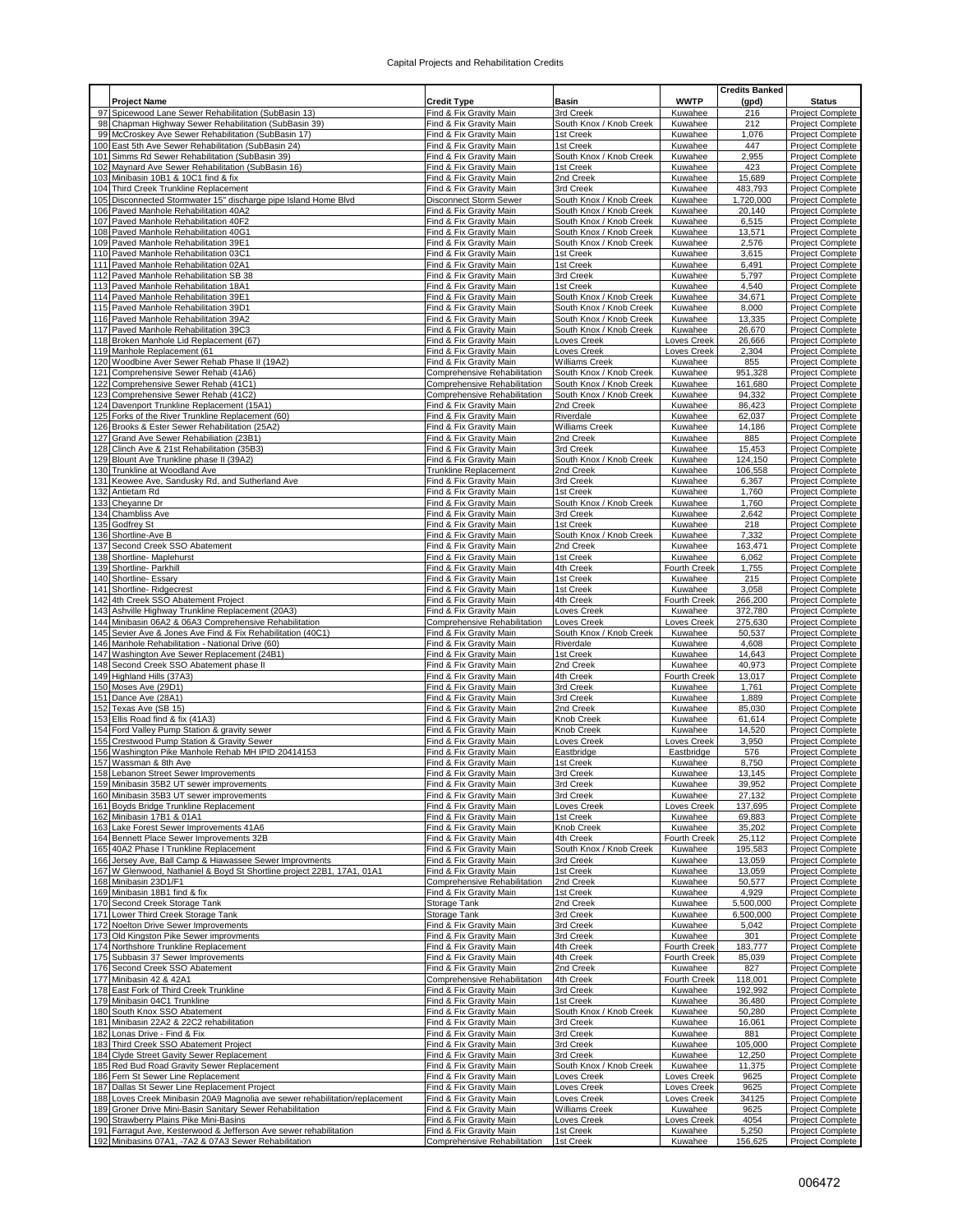|                                                                        |                                     |                         |                     | <b>Credits Banked</b> |                         |
|------------------------------------------------------------------------|-------------------------------------|-------------------------|---------------------|-----------------------|-------------------------|
| <b>Project Name</b>                                                    | <b>Credit Type</b>                  | <b>Basin</b>            | <b>WWTP</b>         | (gpd)                 | <b>Status</b>           |
| 193 Maloneyville Road Sewer Improvements                               | Find & Fix Gravity Main             | Eastbridge              | Eastbridge          | 7.031                 | Project Complete        |
| 194 Cedarhill, Lonas Drive & Kenesaw Find & Fix                        | Find & Fix Gravity Main             | 3rd Creek               | Kuwahee             | 3,518                 | Project Complete        |
| 195 Lucinda Drive Balsam Dr & others                                   | Find & Fix Gravity Main             | 3rd Creek               | Kuwahee             | 7,000                 | Project Complete        |
| 196 Cherokee Blvd., Oak Rd., Find & Fix                                | Find & Fix Gravity Main             | 3rd Creek               | Kuwahee             | 6,125                 | <b>Project Complete</b> |
| 197 Petersburg Rd., S Middlebrook Pk., Find & Fix                      | Find & Fix Gravity Main             | 4th Creek               | Fourth Creek        | 7.000                 | Project Complete        |
| 198 Holland Rd, Bona Rd, Find & Fix                                    | Find & Fix Gravity Main             | 4th Creek               | Fourth Creek        | 10.500                | <b>Project Complete</b> |
| 199 Fairhill Ln., N. Broadway, Find & Fix                              | Find & Fix Gravity Main             | 2nd Creek               | Kuwahee             | 19.250                | <b>Project Complete</b> |
| 200 Cluster Ave., Gaines Rd., Find & Fix                               | Find & Fix Gravity Main             | 1st Creek               | Kuwahee             | 10,500                | Project Complete        |
| 201 Bluff Ave., Wells Ave., Find & Fix                                 | Find & Fix Gravity Main             | 1st Creek               | Kuwahee             | 5,250                 | <b>Project Complete</b> |
| 202 Bluefield Road Sewer Line                                          | Find & Fix Gravity Main             | 3rd Creek               | Kuwahee             | 1.750                 | <b>Project Complete</b> |
| 203 Fourth Creek Mini-Basins 33A4 & 36B4                               | Comprehensive Rehabilitation        | 4th Creek               | Fourth Creek        | 59,500                | Project Complete        |
| 204 First Creek Mini-Basin 08B3 rehabilitation/replacement             | Find & Fix Gravity Main             | 4th Creek               | Fourth Creek        | 108,500               | <b>Project Complete</b> |
| 205 Fourth Creek Mini-Basin 36A3                                       | <b>Comprehensive Rehabilitation</b> | 4th Creek               | Fourth Creek        | 55,125                | <b>Project Complete</b> |
| 206 Fourth Creek Mini-Basin 32B1                                       | Comprehensive Rehabilitation        | 4th Creek               | <b>Fourth Creek</b> | 11,375                | <b>Project Complete</b> |
| 207 Fourth Creek Mini-Basin 32B2                                       | Comprehensive Rehabilitation        | 4th Creek               | Fourth Creek        | 36,750                | Project Complete        |
| 208 Fourth Creek Mini-Basins 36A4 & 36A5                               | Comprehensive Rehabilitation        | 4th Creek               | Fourth Creek        | 23.625                | <b>Project Complete</b> |
| 209 Westland Drive Trunk Sewer                                         | Find & Fix Gravity Main             | 4th Creek               | Fourth Creek        | 144,949               | <b>Project Complete</b> |
| 210 Mini-Basin 23A1 Rehabilitation                                     | Find & Fix Gravity Main             | 2nd Creek               | Kuwahee             | 80,500                | <b>Project Complete</b> |
| 211 Sub-Basin 22, Mini-Basins 22A2 & 22C2                              | Comprehensive Rehabilitation        | 3rd Creek               | Kuwahee             | 75.250                | Project Complete        |
| 212 Chapman Highway Gravity Sewer Replacement                          | Find & Fix Gravity Main             | South Knox / Knob Creek | Kuwahee             | 7,000                 | <b>Project Complete</b> |
| 213 Scottish Pike, Blount Ave, Monmounth St, Kyle St Sewer Replacement | Find & Fix Gravity Main             | South Knox / Knob Creek | Kuwahee             | 4.375                 | Project Complete        |
| 214 First Creek Mini-Basins 07A1 & 07A1a                               | Comprehensive Rehabilitation        | 1st Creek               | Kuwahee             | 143,500               | Project Complete        |
| 215 Fourth Creek Minibasin 27B3 & 32A1                                 | Find & Fix Gravity Main             | 4th Creek               | Fourth Creek        | 9.625                 | Project Complete        |
| 216 Second Creek Mini-Basin 10B1                                       | Comprehensive Rehabilitation        | 2nd Creek               | Kuwahee             | 25,375                | Project Complete        |
| 217 Belt Road Sewer Extension                                          | Find & Fix Gravity Main             | South Knox / Knob Creek | Kuwahee             | 1,766                 | <b>Project Complete</b> |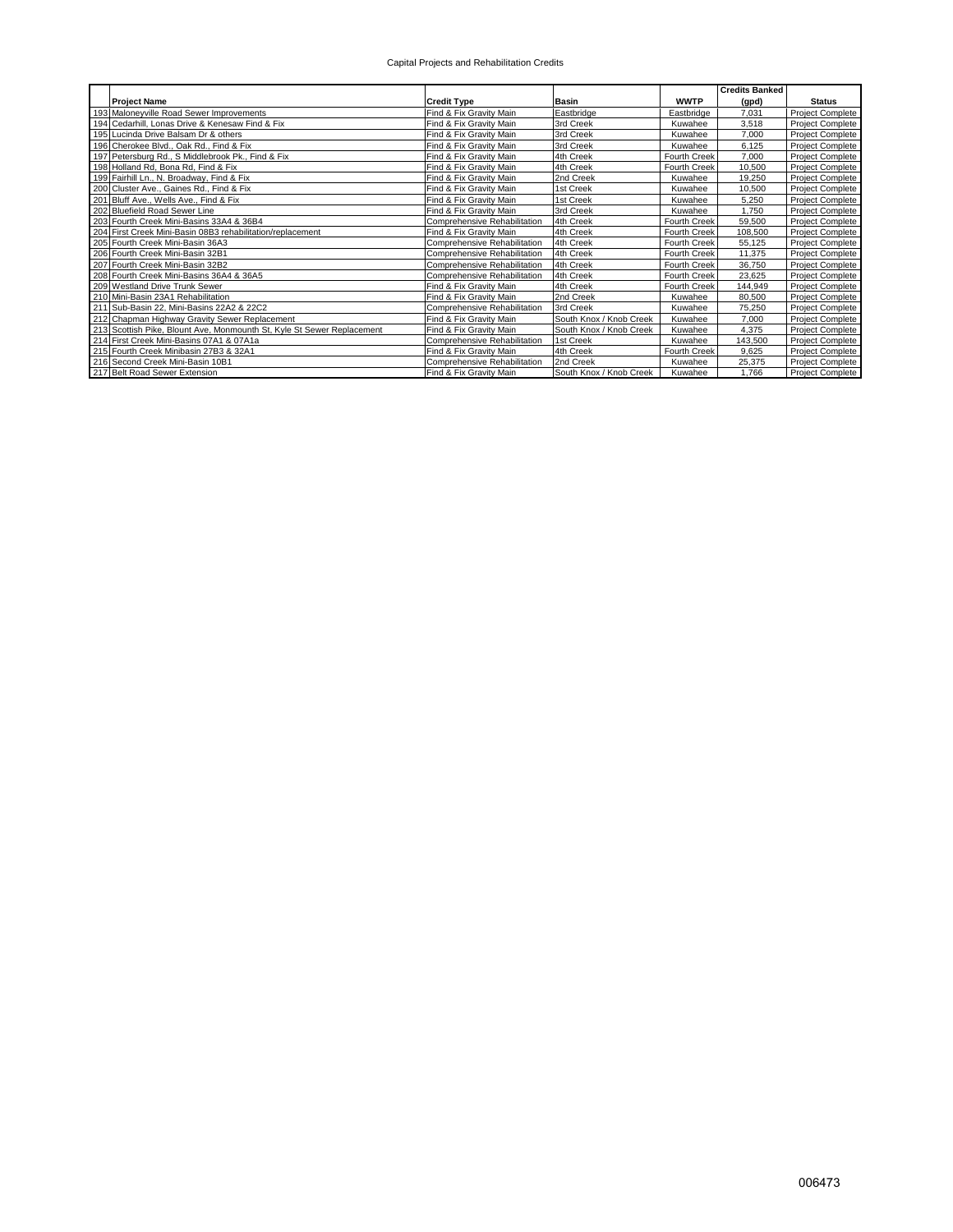**Appendix B**

**SSOs**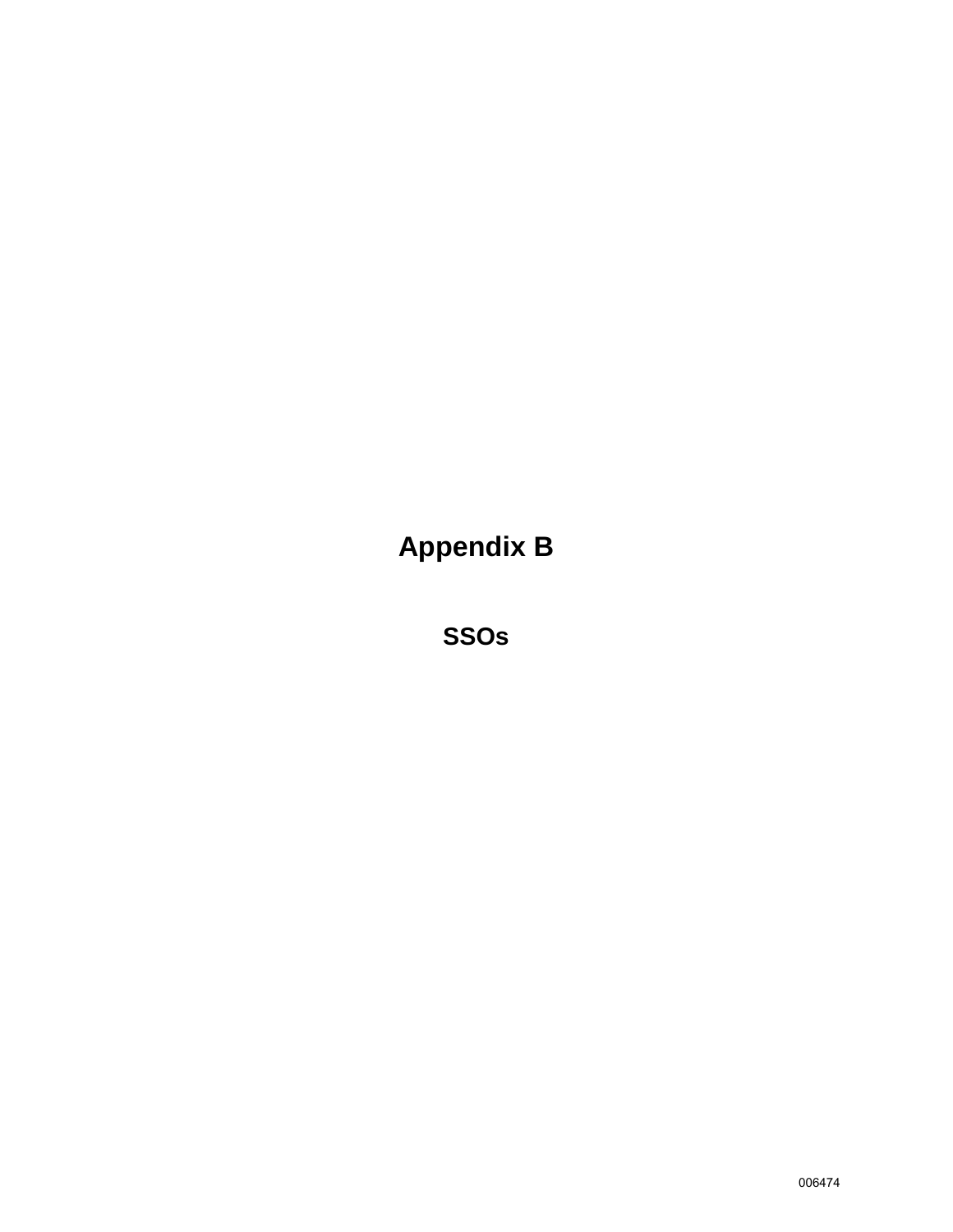SSOs

| <b>Date</b>       | <b>Time</b> | Street# | <b>Street</b>               | <b>Plant</b> | Watershed             |     | <b>Basin Overflow Location</b> | Pathway                                                                          | <b>Receiving Water</b> | <b>Cause of SSO/KUB Response</b>                                                                                               | <b>Total</b><br>Volume<br>(Gallons) | Recovered<br>Volume<br>(Gallons) | Non-<br>Volume<br>(Gallons) | (Hours) | Recovered   Duration   Unpermitted<br>Discharge |
|-------------------|-------------|---------|-----------------------------|--------------|-----------------------|-----|--------------------------------|----------------------------------------------------------------------------------|------------------------|--------------------------------------------------------------------------------------------------------------------------------|-------------------------------------|----------------------------------|-----------------------------|---------|-------------------------------------------------|
| 7/13/2016         | 12:15 PM    | 5360    | <b>North National Drive</b> |              | <b>Williams Creek</b> | 60  | Lateral                        | Soil Saturation                                                                  |                        | Construction Failure - Unconnected Lateral. The sewer main was repaired and the area was cleaned.                              |                                     |                                  | 62                          |         | No                                              |
| 7/22/2016 9:18 AM |             | 857     | North Central Street        | KUW I        | Second Creek          |     | <b>Lateral Cleanout</b>        | Lateral Cleanout to Pavement to Storm Drain<br>to Second Creek                   | Second Creek           | Blockage - Grease and Debris. The sewer main was flushed to clear the blockage. The area was cleaned.                          | 500                                 |                                  | 500                         |         | Yes                                             |
| 7/29/2016 9:20 PM |             | 2509    | Vincinda Circle             |              | Loves Creek           |     | Grinder Pump                   | Soil Saturation                                                                  |                        | Grinder Pump Failure. The pump was replaced and the area was cleaned.                                                          | $\overline{A}$                      |                                  |                             |         | No.                                             |
| 8/1/2016          | 1:57 PM     | 5500    | E Governor John Sevier Hwy  |              | Loves Creek           |     | <b>Broken Force Main</b>       | Broken Force Main to Soil Saturation to Ditch<br>to Storm Drain to Holston River | <b>Holston River</b>   | Broken System - Broken Force Main due to Water Main Break. The sewer and water mains were repaired and the area was<br>cleaned | 9.550                               |                                  | 9,550                       |         | Yes                                             |
| 8/8/2016          | 8:49 AM     | 4710    | Murphy Road                 |              | <b>First Creek</b>    |     | <b>Grinder Pump</b>            | Soil Saturation                                                                  |                        | Grinder Pump Failure. The pump was replaced and the area was cleaned.                                                          |                                     |                                  |                             |         | No                                              |
| 8/10/2016 7:55 PM |             | 1620    | Edgewood Avenue             |              | <b>First Creek</b>    |     | <b>Lateral Cleanout</b>        | Lateral Cleanout to Pavement to Storm Drain<br>to First Creek                    | <b>First Creek</b>     | Blockage - Grease & Debris. The sewer main was flushed to clear the blockage and the area was cleaned.                         | 400                                 |                                  | 400                         |         |                                                 |
| 8/15/2016         | 7:15 PM     | 4800    | Malonevville Road           |              | East Bridge           | 109 | <b>Pump Station</b>            | Soil Saturation                                                                  |                        | Pump Station Failure - Electrical Failure. Electricity was reinstated and the area was cleaned.                                | 675                                 |                                  | 675                         | 0.25    | No.                                             |
| 8/17/2016 8:10 AM |             | 811     | <b>Edwards Drive</b>        |              | <b>Knob Creek</b>     | 41  | Manhole 107                    | Pavement to Soil Saturation                                                      |                        | Blockage - Grease & Debris. The sewer main was flushed to clear the blockage and the area was cleaned.                         | 550                                 |                                  | 550                         | 2.5     | No.                                             |
| 8/23/2016         | 3:37 PM     |         | 1003 Buff Avenue            |              | <b>First Creek</b>    |     | Manhole 4-38                   | Pavement to Soil Saturation and Recovery                                         |                        | Blockage - Debris. The sewer main was flushed to clear the blockage and the area was cleaned.                                  | 220                                 |                                  | 120                         | 3.5     |                                                 |
| 9/5/2016          | 11:38 AM    | 1300    | Sharon Road                 |              | <b>Fourth Creek</b>   | 33  | Manhole 79-59                  | Pavement to Soil Saturation                                                      |                        | Blockage - Grease and Roots. The sewer main was flushed to clear the blockage and the area was cleaned.                        | 15                                  |                                  | 15                          |         | No.                                             |
| 9/20/2016         | $9:36$ PM   | 2609    | East Martin Mill Pike       |              | South Knox            |     | Manhole 2-63                   | Pavement to Storm Drain to Tennessee River                                       | Tennessee River        | Blockage - Grease. The sewer main was flushed to clear the blockage. The area was cleaned.                                     | 30,000                              | 1,000                            | 29,000                      | 2.25    |                                                 |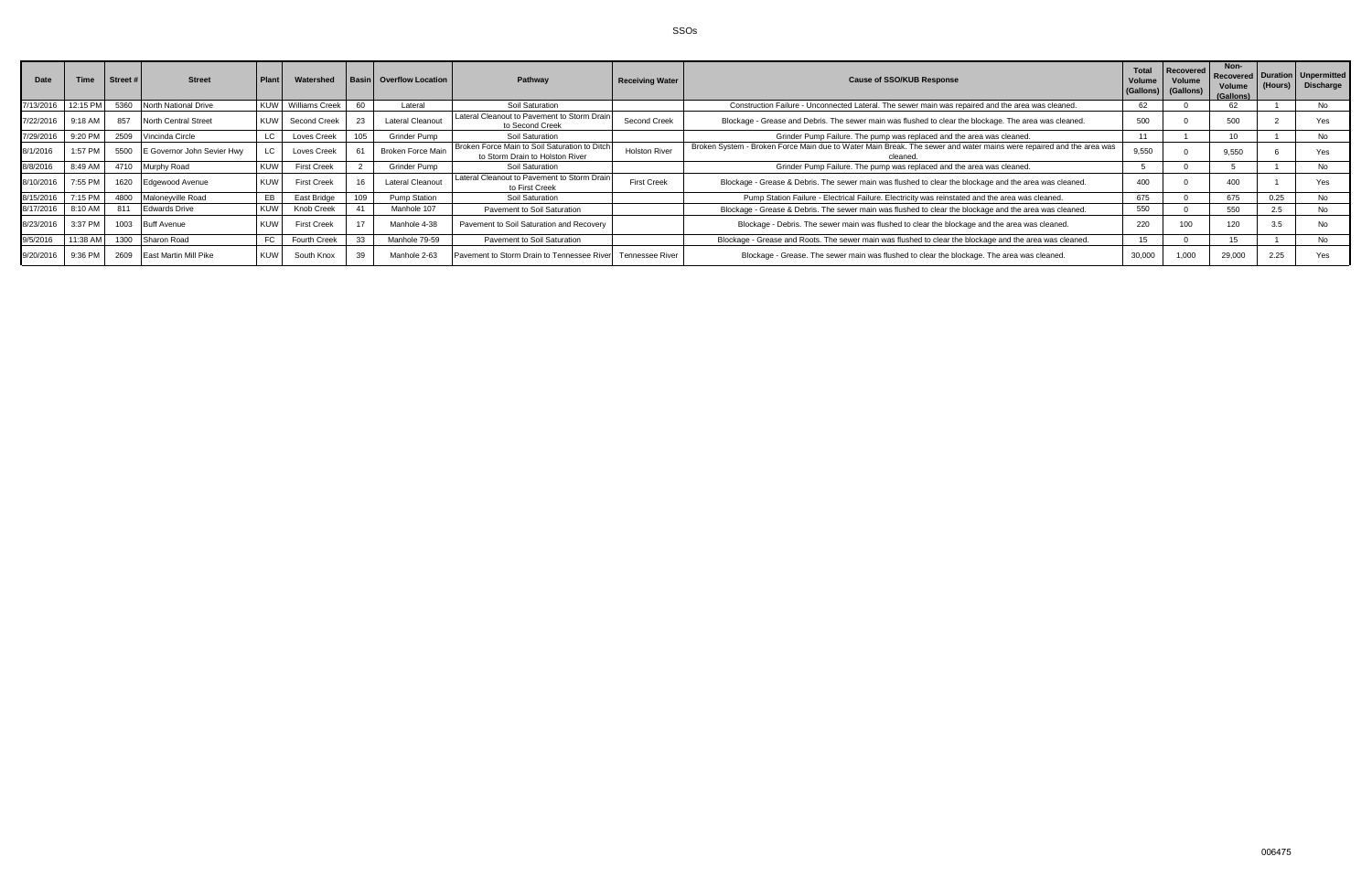**Appendix C**

**Building Backups**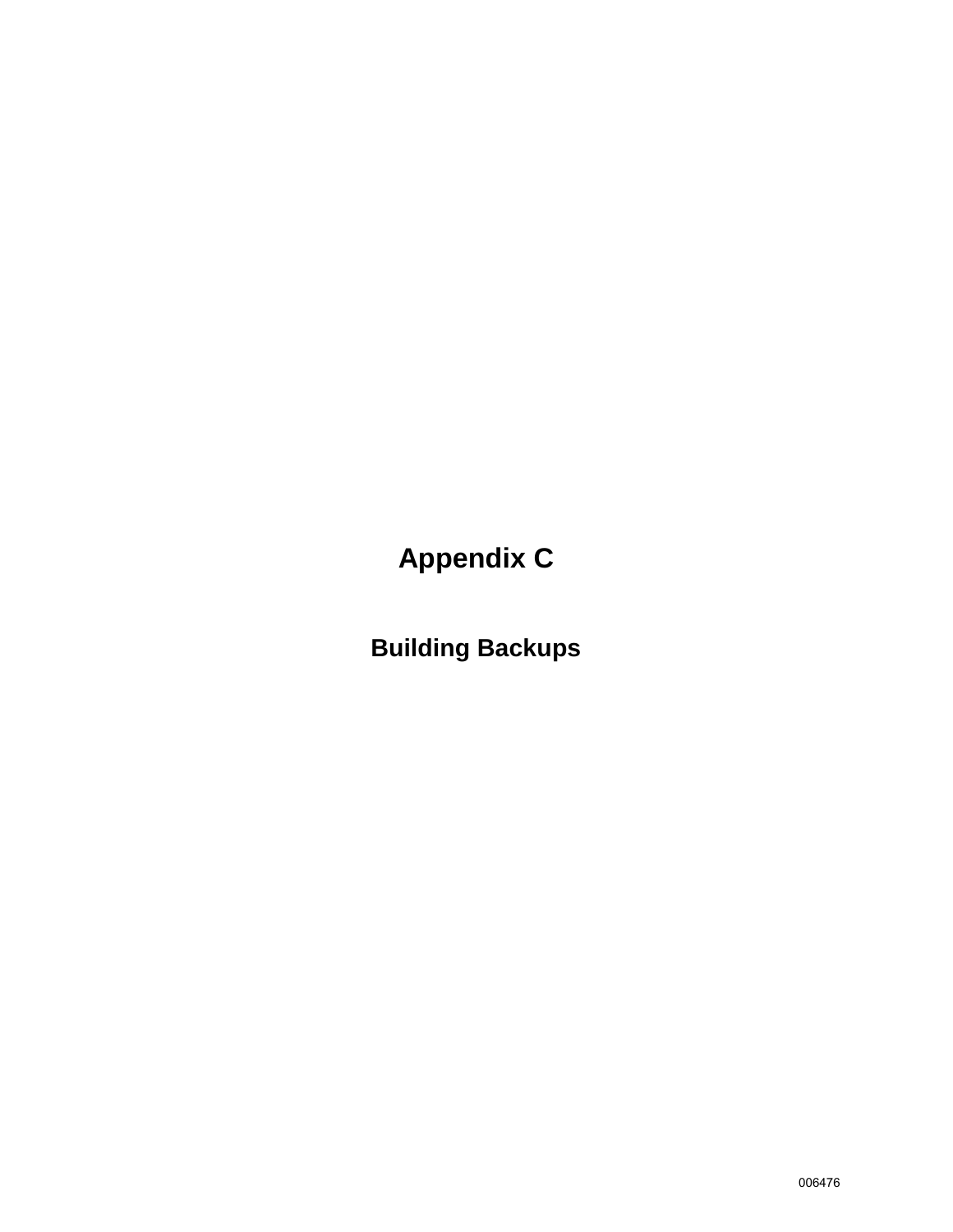There were no BBUs to report for the quarter.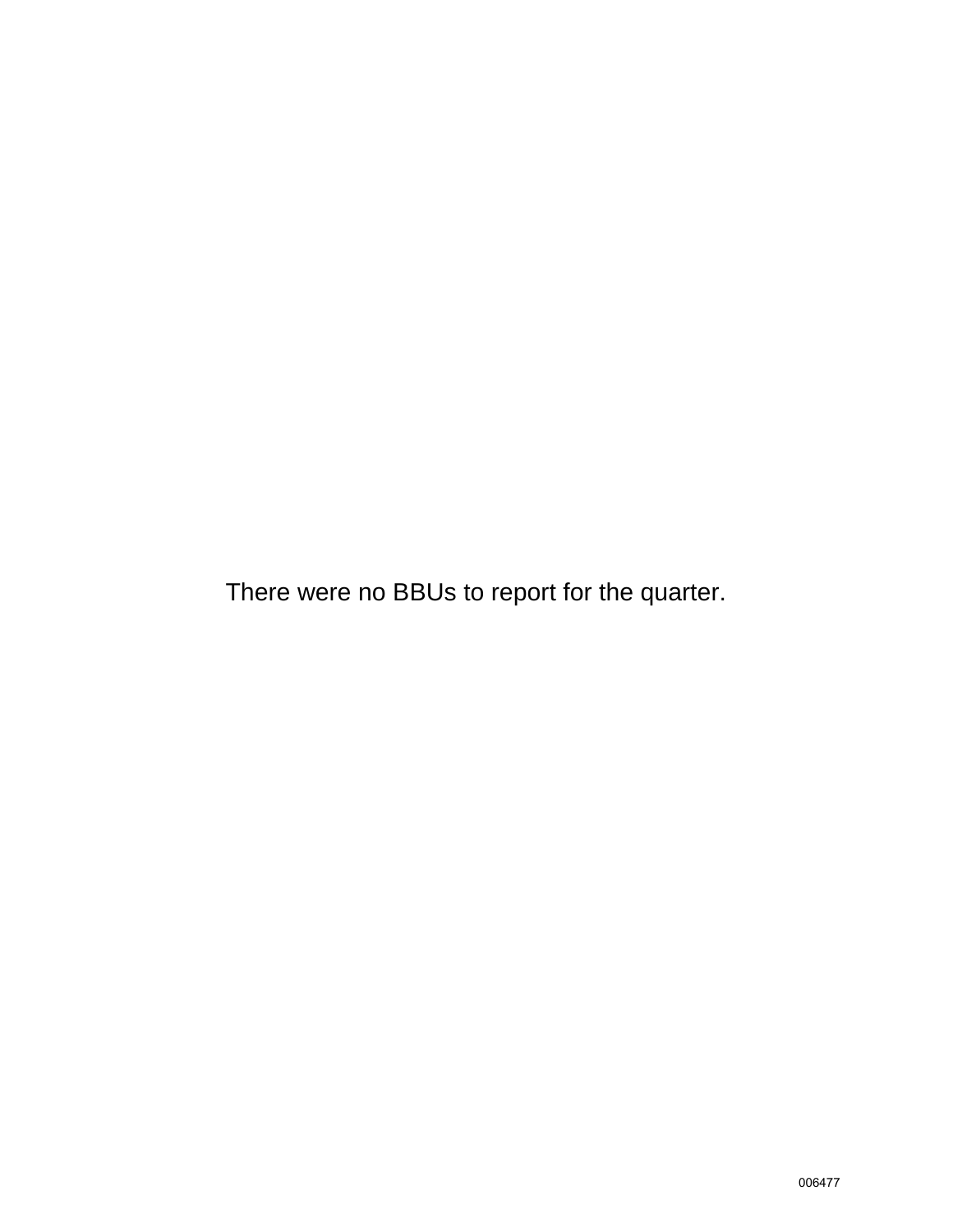# **Appendix D**

**Water Quality Monitoring Program Sampling Results**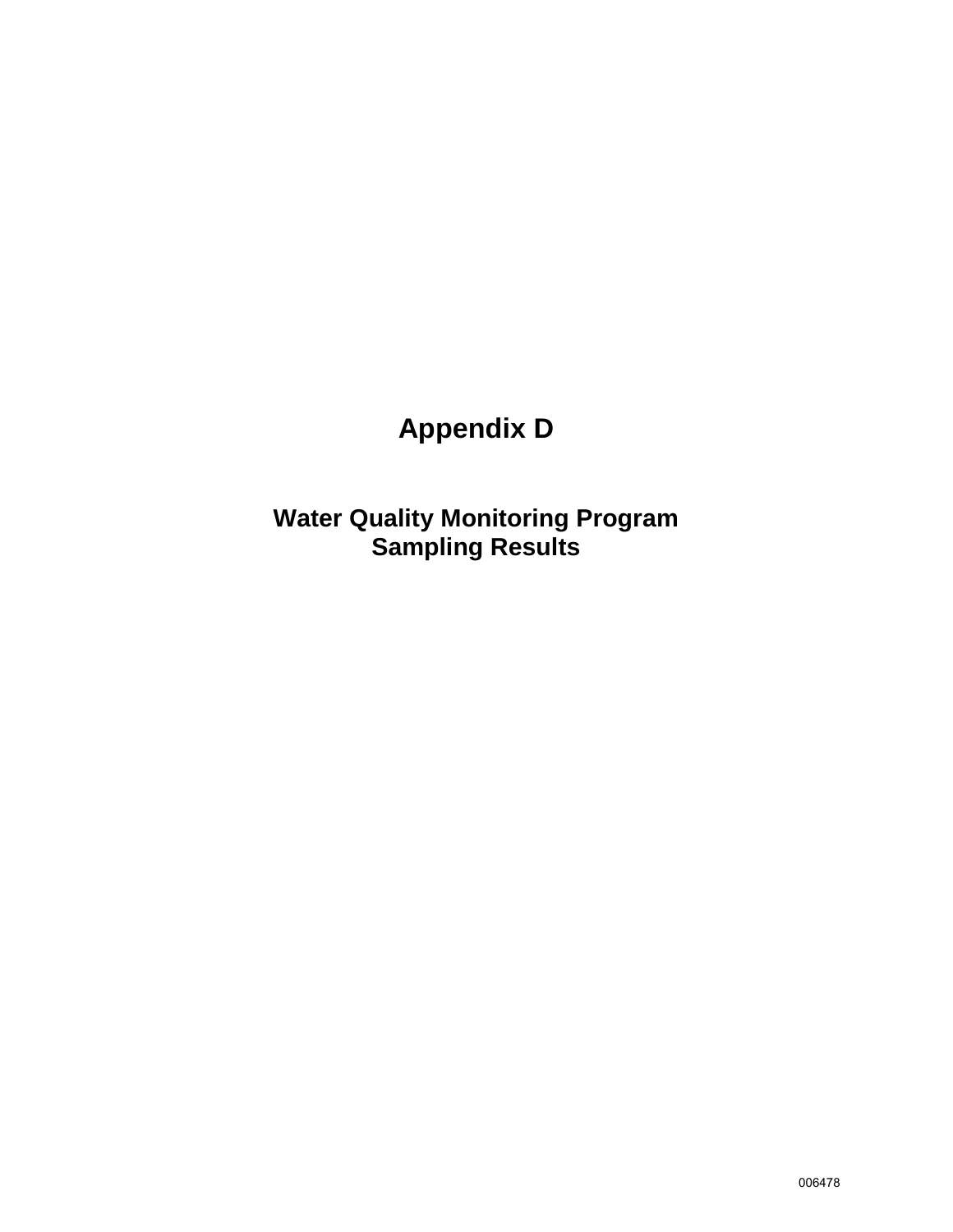

#### **Knoxville Utilities Board**

Water Quality Laboratory Debbie Ailey, Lab Supervisor 835 East Jackson Avenue Knoxville, Tennessee 37915(865) 594-8286 Fax: (865)594-8245

**7/1/2016Through**

**9/30/2016**

|        | ιτer Quality Monitorin |
|--------|------------------------|
| Report |                        |

|                     | Creek Mile # | Sample Date | Sample Time | рH  | Sample Temp<br>(C) | Dissolved<br>Oxygen (mg/l) | <b>Fecal Coliform</b><br>(CFU/100 ml) | E. Coli<br>(MPN) | Precipitation<br>Event | Status       |
|---------------------|--------------|-------------|-------------|-----|--------------------|----------------------------|---------------------------------------|------------------|------------------------|--------------|
| <b>First Creek</b>  |              |             |             |     |                    |                            |                                       |                  |                        |              |
|                     | 1.74         | 7/26/2016   | 10:45       | 7.8 | 24                 | 7.1                        | 1400                                  | 520              | Wet                    | $\mathsf{R}$ |
|                     | 2.57         | 7/26/2016   | 10:30       | 7.4 | 23                 | 7.3                        | 5300                                  | 250              | Wet                    | ${\sf R}$    |
|                     | 6.33         | 7/26/2016   | 09:20       | 7.2 | 21                 | 6.5                        | 730                                   | 360              | Wet                    | ${\sf R}$    |
|                     | 1.74         | 8/10/2016   | 10:10       | 7.9 | 23                 | 7.2                        | 1000                                  | 220              | Wet                    | ${\sf R}$    |
|                     | 2.57         | 8/10/2016   | 10:23       | 8.0 | 23                 | 7.5                        | 1000                                  | 390              | Wet                    | ${\sf R}$    |
|                     | 6.33         | 8/10/2016   | 09:00       | 7.1 | 21                 | 6.6                        | 1100                                  | 270              | Wet                    | ${\sf R}$    |
|                     | 1.74         | 9/15/2016   | 11:05       | 7.8 | 22                 | 7.1                        | 1300                                  | 490              | Dry                    | ${\sf R}$    |
|                     | 2.57         | 9/15/2016   | 10:36       | 7.8 | 22                 | 7.7                        | 1000                                  | 490              | Dry                    | ${\sf R}$    |
|                     | 6.33         | 9/15/2016   | 09:25       | 7.3 | 20                 | 6.5                        | 1400                                  | 1100             | Dry                    | ${\sf R}$    |
| <b>Second Creek</b> |              |             |             |     |                    |                            |                                       |                  |                        |              |
|                     | 0.30         | 7/26/2016   | 10:12       | 7.9 | 23                 | 8.2                        | 10000                                 | 2400             | Wet                    | ${\sf R}$    |
|                     | 1.54         | 7/26/2016   | 10:00       | 7.4 | 23                 | 7.2                        | 4700                                  | 170              | Wet                    | ${\sf R}$    |
|                     | 5.11         | 7/26/2016   | 09:33       | 7.2 | 21                 | 6.0                        | 640                                   | 330              | Wet                    | ${\sf R}$    |
|                     | 0.30         | 8/10/2016   | 09:56       | 7.9 | 23                 | 8.0                        | 1300                                  | 280              | Wet                    | ${\sf R}$    |
|                     | 1.54         | 8/10/2016   | 09:33       | 7.4 | 22                 | 7.1                        | 1000                                  | 610              | Wet                    | ${\sf R}$    |
|                     | 5.11         | 8/10/2016   | 09:21       | 7.4 | 19                 | 6.1                        | 1000                                  | 440              | Wet                    | $\mathsf{R}$ |
|                     | 0.30         | 9/15/2016   | 10:15       | 7.9 | 20                 | 7.9                        | 1400                                  | 410              | Dry                    | ${\sf R}$    |
|                     | 1.54         | 9/15/2016   | 09:55       | 7.6 | 21                 | 7.5                        | 330                                   | 100              | Dry                    | $\mathsf{R}$ |
|                     | 5.11         | 9/15/2016   | 09:41       | 7.1 | 19                 | $6.0\,$                    | 380                                   | 250              | Dry                    | ${\sf R}$    |

\*Status: I = Site Under Investigation, R = Reportable for monitoring purposes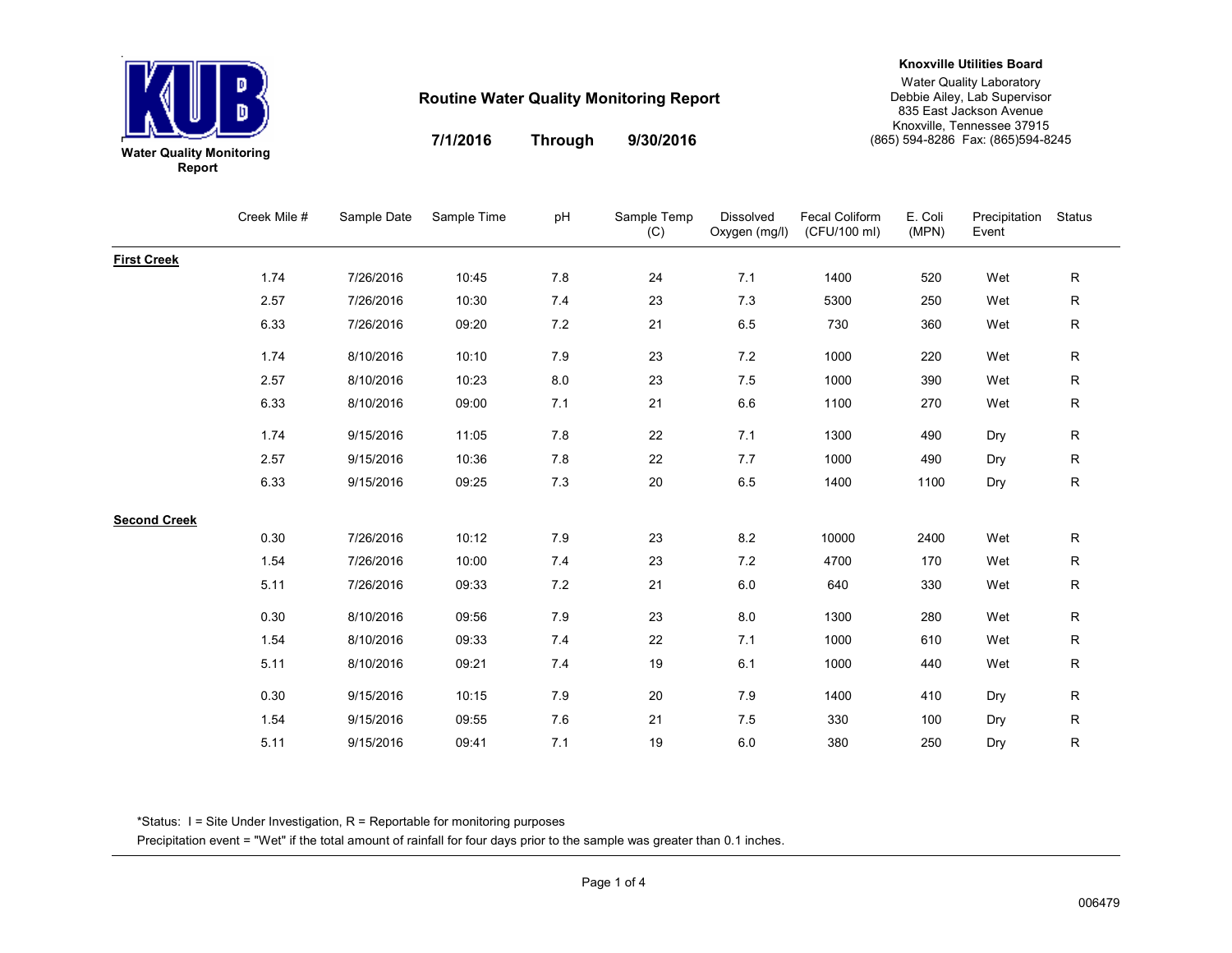

**Through**

**7/1/2016**

**Knoxville Utilities Board**

# **9/30/2016**

Water Quality Laboratory Debbie Ailey, Lab Supervisor 835 East Jackson Avenue Knoxville, Tennessee 37915(865) 594-8286 Fax: (865)594-8245

|                     | Creek Mile # | Sample Date | Sample Time | pH  | Sample Temp<br>(C) | Dissolved<br>Oxygen (mg/l) | Fecal Coliform<br>(CFU/100 ml) | E. Coli<br>(MPN) | Precipitation<br>Event | Status       |
|---------------------|--------------|-------------|-------------|-----|--------------------|----------------------------|--------------------------------|------------------|------------------------|--------------|
| <b>Third Creek</b>  |              |             |             |     |                    |                            |                                |                  |                        |              |
|                     | 0.87         | 7/27/2016   | 10:57       | 7.8 | 24                 | 7.3                        | 3400                           | 1300             | Wet                    | $\mathsf{R}$ |
|                     | 2.08E        | 7/27/2016   | 10:46       | 7.4 | 25                 | $6.0\,$                    | 34000                          | > 2400           | Wet                    | ${\sf R}$    |
|                     | 4.80W        | 7/27/2016   | 10:21       | 7.6 | 20                 | 7.3                        | 540                            | 440              | Wet                    | ${\sf R}$    |
|                     | 0.87         | 8/24/2016   | 13:11       | 8.1 | 21                 | $8.8\,$                    | 1200                           | 280              | Dry                    | ${\sf R}$    |
|                     | 2.08E        | 8/24/2016   | 12:51       | 7.3 | 22                 | 6.6                        | 1600                           | 410              | Dry                    | ${\sf R}$    |
|                     | 4.80W        | 8/24/2016   | 12:17       | 7.6 | 19                 | 8.4                        | 730                            | 410              | Dry                    | ${\sf R}$    |
|                     | 0.87         | 9/28/2016   | 13:08       | 7.9 | 19                 | 8.3                        | 380                            | 190              | Wet                    | $\mathsf{R}$ |
|                     | 2.08E        | 9/28/2016   | 12:55       | 7.3 | 20                 | 6.5                        | 390                            | 190              | Wet                    | $\mathsf{R}$ |
|                     | 4.80W        | 9/28/2016   | 12:02       | 7.5 | 17                 | 8.4                        | 230                            | 100              | Wet                    | ${\sf R}$    |
| <b>Fourth Creek</b> |              |             |             |     |                    |                            |                                |                  |                        |              |
|                     | 1.75         | 7/27/2016   | 09:30       | 7.3 | 23                 | 5.0                        | 50000                          | 2400             | Wet                    | ${\sf R}$    |
|                     | 2.79         | 7/27/2016   | 09:39       | 7.3 | 21                 | 7.0                        | 18000                          | 2400             | Wet                    | $\mathsf{R}$ |
|                     | 3.29         | 7/27/2016   | 09:51       | 7.8 | 20                 | 8.4                        | 10000                          | 920              | Wet                    | ${\sf R}$    |
|                     | 1.75         | 8/24/2016   | 10:36       | 7.4 | 19                 | $7.4$                      | 1600                           | 440              | Dry                    | $\mathsf{R}$ |
|                     | 2.79         | 8/24/2016   | 11:00       | 7.7 | 18                 | 8.4                        | 320                            | 96               | Dry                    | ${\sf R}$    |
|                     | 3.29         | 8/24/2016   | 11:40       | 7.9 | 18                 | 9.1                        | 310                            | 84               | Dry                    | ${\sf R}$    |
|                     | 1.75         | 9/28/2016   | 12:39       | 7.9 | 19                 | 9.3                        | 3200                           | 690              | Wet                    | $\mathsf{R}$ |
|                     | 2.79         | 9/28/2016   | 12:26       | 7.6 | 18                 | 8.3                        | 2500                           | 210              | Wet                    | $\mathsf{R}$ |
|                     | 3.29         | 9/28/2016   | 12:14       | 7.9 | 17                 | 9.4                        | 270                            | 200              | Wet                    | $\mathsf{R}$ |

\*Status: I = Site Under Investigation, R = Reportable for monitoring purposes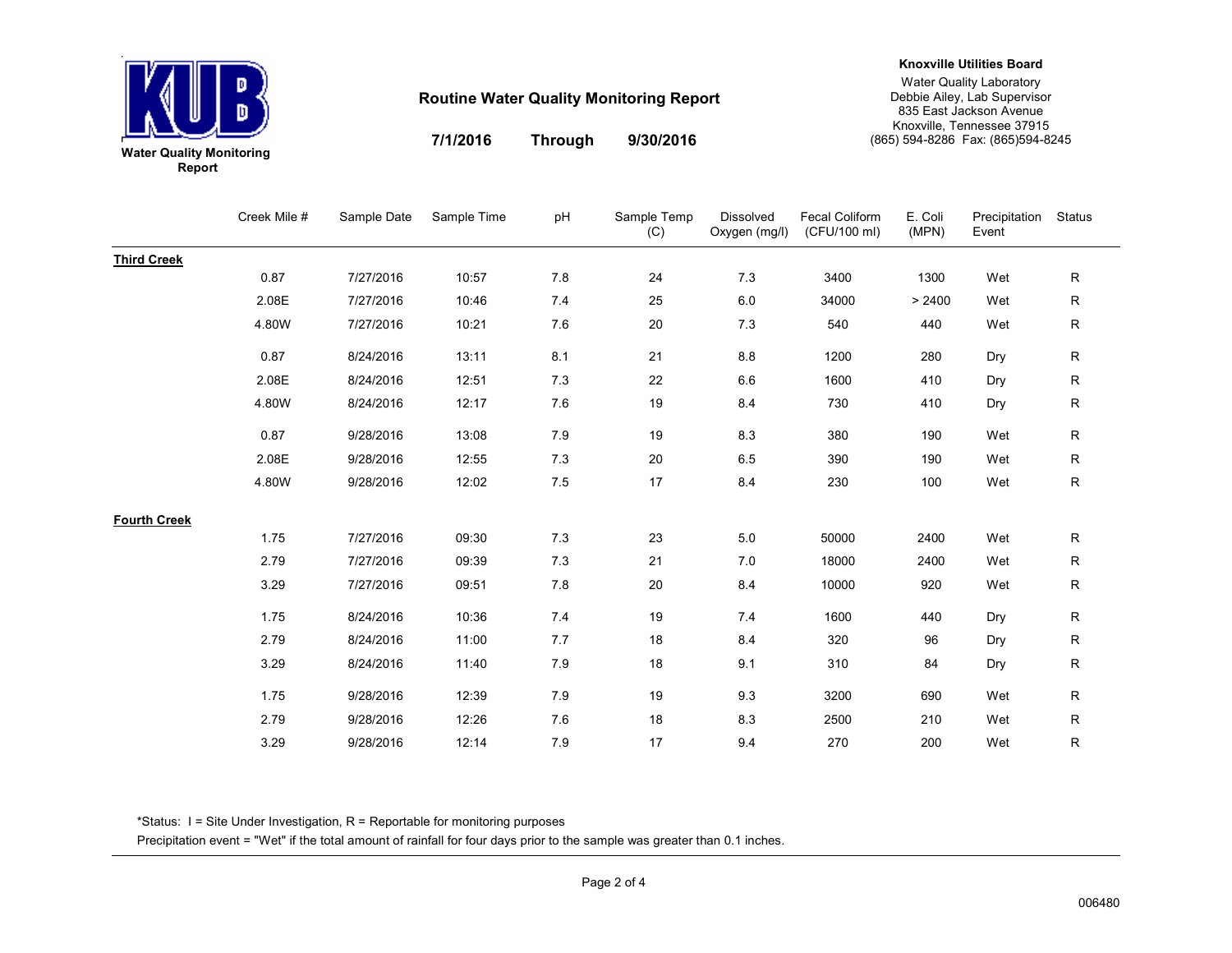

#### **Knoxville Utilities Board**

Water Quality Laboratory Debbie Ailey, Lab Supervisor 835 East Jackson Avenue Knoxville, Tennessee 37915(865) 594-8286 Fax: (865)594-8245

**7/1/2016Through**

**9/30/2016**

| ater Quality Monitorin |  |  |
|------------------------|--|--|
| Report                 |  |  |

|                    | Creek Mile # | Sample Date | Sample Time | рH  | Sample Temp<br>(C) | Dissolved<br>Oxygen (mg/l) | <b>Fecal Coliform</b><br>(CFU/100 ml) | E. Coli<br>(MPN) | Precipitation<br>Event | Status      |
|--------------------|--------------|-------------|-------------|-----|--------------------|----------------------------|---------------------------------------|------------------|------------------------|-------------|
| <b>Baker Creek</b> |              |             |             |     |                    |                            |                                       |                  |                        |             |
|                    | 0.36         | 7/28/2016   | 09:52       | 7.1 | 21                 | 7.1                        | 1600                                  | 1700             | Wet                    |             |
|                    | 0.53         | 7/28/2016   | 10:01       | 7.6 | 21                 | 7.8                        | 1100                                  | 1200             | Wet                    |             |
|                    | 1.45         | 7/28/2016   | 10:12       | 7.7 | 19                 | 7.9                        | 730                                   | 690              | Wet                    | R           |
|                    | 0.36         | 8/29/2016   | 12:36       | 7.3 | 20                 | 7.1                        | 2000                                  | 820              | Dry                    | R           |
|                    | 0.53         | 8/29/2016   | 12:55       | 7.8 | 21                 | 7.9                        | 5200                                  | 2400             | Dry                    |             |
|                    | 1.45         | 8/29/2016   | 11:55       | 7.5 | 19                 | 7.9                        | 1600                                  | 490              | Dry                    | R           |
|                    | 0.36         | 9/12/2016   | 10:21       | 7.3 | 17                 | 7.4                        | 3600                                  | > 2400           | Wet                    |             |
|                    | 0.53         | 9/12/2016   | 10:30       | 7.7 | 18                 | 8.0                        | 3400                                  | > 2400           | Wet                    |             |
|                    | 1.45         | 9/12/2016   | 10:42       | 7.6 | 18                 | 8.1                        | 1300                                  | 820              | Wet                    | $\mathsf R$ |
| <b>Goose Creek</b> |              |             |             |     |                    |                            |                                       |                  |                        |             |
|                    | 0.40         | 7/28/2016   | 10:57       | 7.7 | 21                 | $6.8\,$                    | 2100                                  | 550              | Wet                    | R           |
|                    | 1.19E        | 7/28/2016   | 10:49       | 7.8 | 21                 | 7.3                        | 1800                                  | 1100             | Wet                    |             |
|                    | 1.80E        | 7/28/2016   | 10:30       | 7.9 | 20                 | 8.0                        | 150                                   | 160              | Wet                    | R           |
|                    | 0.40         | 8/29/2016   | 13:26       | 7.6 | 23                 | 6.9                        | 1300                                  | 520              | Dry                    | R           |
|                    | 1.19E        | 8/29/2016   | 14:10       | 7.7 | 23                 | 7.2                        | 1400                                  | 730              | Dry                    | R           |
|                    | 1.80E        | 8/29/2016   | 13:48       | 7.8 | 22                 | 7.7                        | 520                                   | 340              | Dry                    | R           |
|                    | 0.40         | 9/12/2016   | 10:01       | 7.4 | 19                 | 6.6                        | 3100                                  | 1400             | Wet                    | R           |
|                    | 1.19E        | 9/12/2016   | 09:50       | 7.4 | 19                 | 7.6                        | 5900                                  | > 2400           | Wet                    |             |
|                    | 1.80E        | 9/12/2016   | 09:41       | 7.7 | 17                 | 8.3                        | 550                                   | 410              | Wet                    | R           |

\*Status: I = Site Under Investigation, R = Reportable for monitoring purposes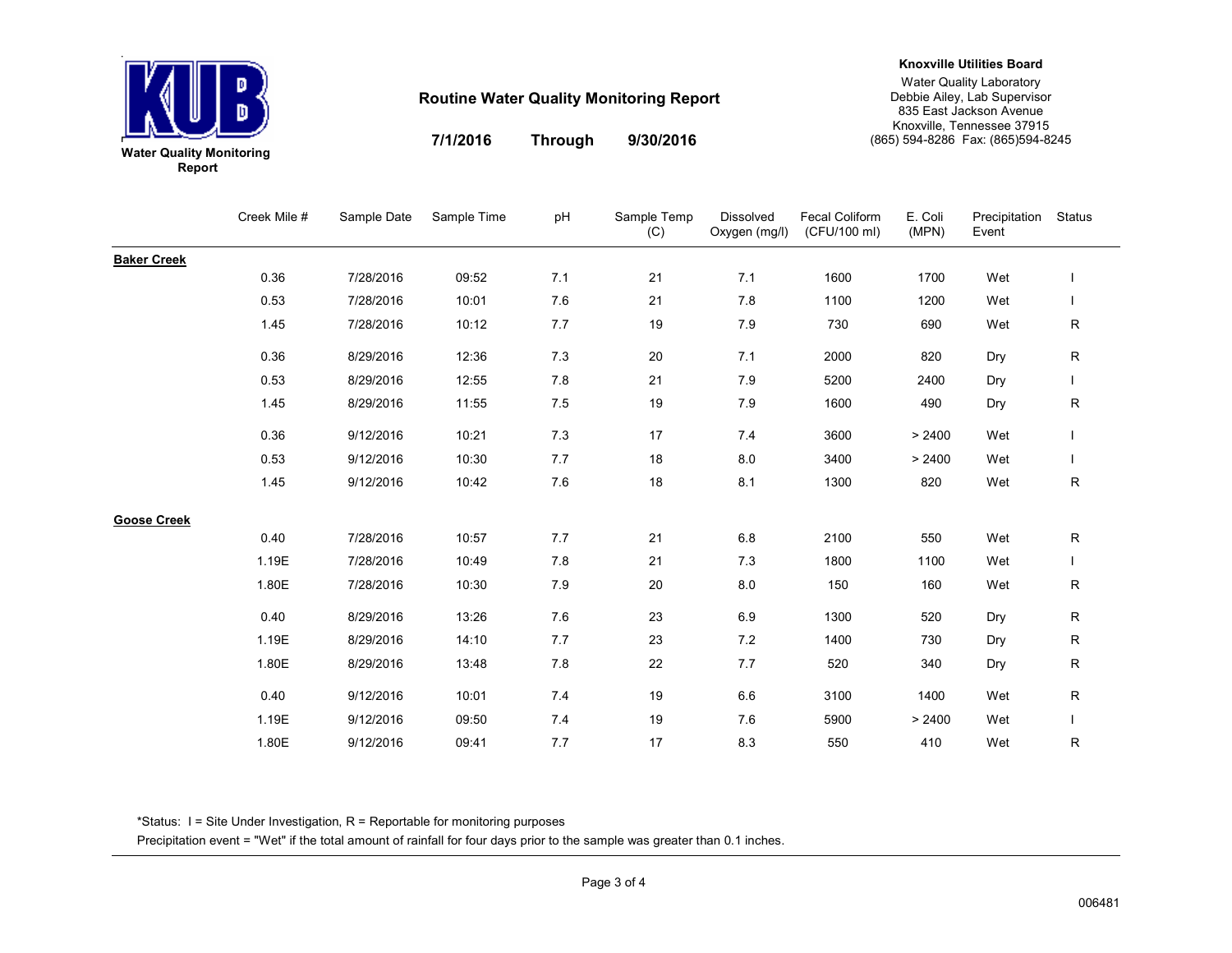

**9/30/2016**

**Through**

**7/1/2016**

**Knoxville Utilities Board**

#### Water Quality Laboratory Debbie Ailey, Lab Supervisor 835 East Jackson Avenue Knoxville, Tennessee 37915(865) 594-8286 Fax: (865)594-8245

Creek Mile # Sample Date Sample Time pH Sample Temp (C)Dissolved Oxygen (mg/l)Fecal Coliform (CFU/100 ml)E. Coli (MPN)Precipitation StatusEvent**Loves Creek**0.85 7/20/2016 10:50 7.5 <sup>21</sup> 6.5 <sup>730</sup> <sup>230</sup> Dry R1.89 7/20/2016 10:10 7.2 <sup>20</sup> 7.3 <sup>2100</sup> <sup>140</sup> Dry R3.45 7/20/2016 10:21 7.5 <sup>23</sup> 6.9 <sup>310</sup> <sup>190</sup> Dry R0.85 8/22/2016 09:46 7.3 <sup>20</sup> 7.8 <sup>2700</sup> <sup>1300</sup> Wet <sup>R</sup> 1.89 8/22/2016 09:29 7.1 <sup>20</sup> 7.4 <sup>3200</sup> <sup>920</sup> Wet <sup>R</sup> 3.45 8/22/2016 09:17 7.3 <sup>21</sup> 7.3 <sup>2900</sup> <sup>490</sup> Wet <sup>R</sup> 0.85 9/21/2016 11:25 7.2 <sup>21</sup> 7.2 <sup>440</sup> <sup>120</sup> Wet <sup>R</sup> 1.89 9/21/2016 11:50 7.1 <sup>20</sup> 7.9 <sup>510</sup> <sup>86</sup> Wet <sup>R</sup> 3.45 9/21/2016 12:15 7.3 <sup>23</sup> 7.2 <sup>200</sup> <sup>96</sup> Wet <sup>R</sup> **Williams Creek**0.89 7/20/2016 11:45 7.3 <sup>23</sup> 7.2 <sup>1300</sup> <sup>310</sup> Dry R1.700 7/20/2016 12:07 7.2 24 6.4 2600 330 Dry R2.02 7/20/2016 12:18 7.1 <sup>24</sup> 8.0 <sup>2100</sup> <sup>980</sup> Dry R0.89 8/11/2016 09:45 7.4 <sup>21</sup> 7.6 <sup>2400</sup> <sup>550</sup> Wet <sup>R</sup> 1.700 8/11/2016 09:01 7.3 19 6.7 1400 360 Wet R 2.022 8/11/2016 09:31 7.5 21 7.1 2000 200 Wet R 0.89 9/26/2016 12:56 7.5 <sup>20</sup> 7.8 <sup>480</sup> <sup>340</sup> Wet <sup>R</sup> 1.700 9/26/2016 12:41 7.4 19 7.1 450 440 Wet R 2.022 9/26/2016 12:30 7.3 23 7.2 3700 460 Wet R

\*Status: I = Site Under Investigation, R = Reportable for monitoring purposes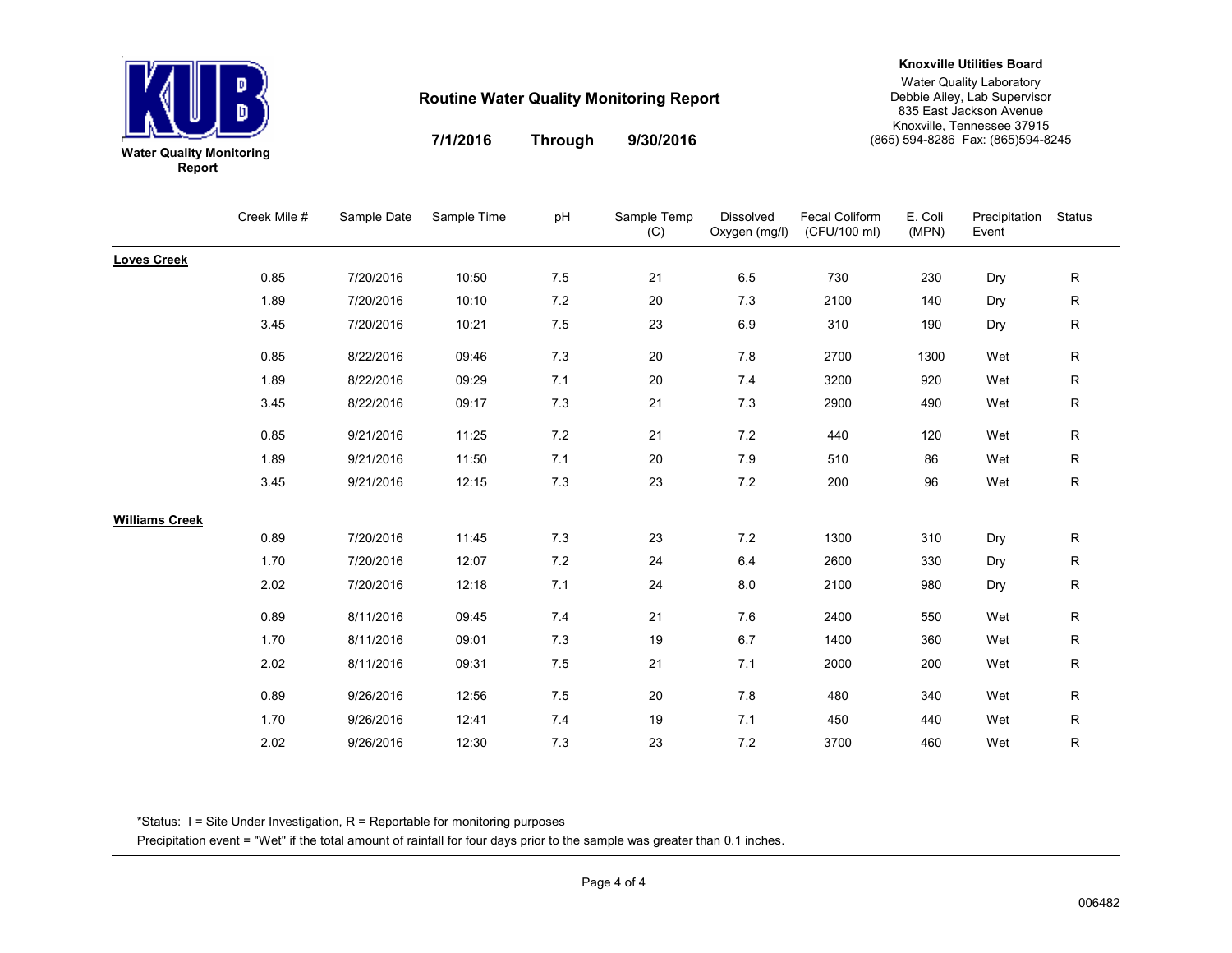

#### **Spill Impact Sampling ResultsWater Quality Monitoring Program**

#### **Knoxville Utilities Board**

Water Quality Laboratory Debbie Ailey, Lab Supervisor 835 East Jackson Avenue Knoxville, Tennessee 37915(865) 594-8286 Fax: (865)594-8245

**Description** Broken Force Main **Street Address** 5500 E. Governor John Sevier Hwy. **Event Date** 8/1/2016 Soil Saturation to ditch to storm drain to Holston River.

**Estimated unrecovered** 9,550 gallons

**volume**

**Sampling Notes:** There was no industry upstream of the SSO, therefore no Priority Pollutant samples were collected.

| <b>Precipitation</b>   | Date     | <b>Total - Day of Event</b> | <b>Total - Prior 4 Days</b> |
|------------------------|----------|-----------------------------|-----------------------------|
| (McGhee-Tyson Airport) | 8/1/2016 |                             | 0.43                        |

| Sample Location                | Sample Date | Sample Time | <b>Dissolved</b><br>Oxygen | Temperature<br>(Celsius) | рH  | Fecal<br>Coliform | E-Coli<br>(MPN) |
|--------------------------------|-------------|-------------|----------------------------|--------------------------|-----|-------------------|-----------------|
| Upstream of SSO Discharge      | 8/2/2016    | 08:10       |                            | 16                       |     | 300               | 78              |
| Downstream of SSO<br>Discharge | 8/2/2016    | 07:50       | 7.5                        | 16                       | 6.9 | 160               | 81              |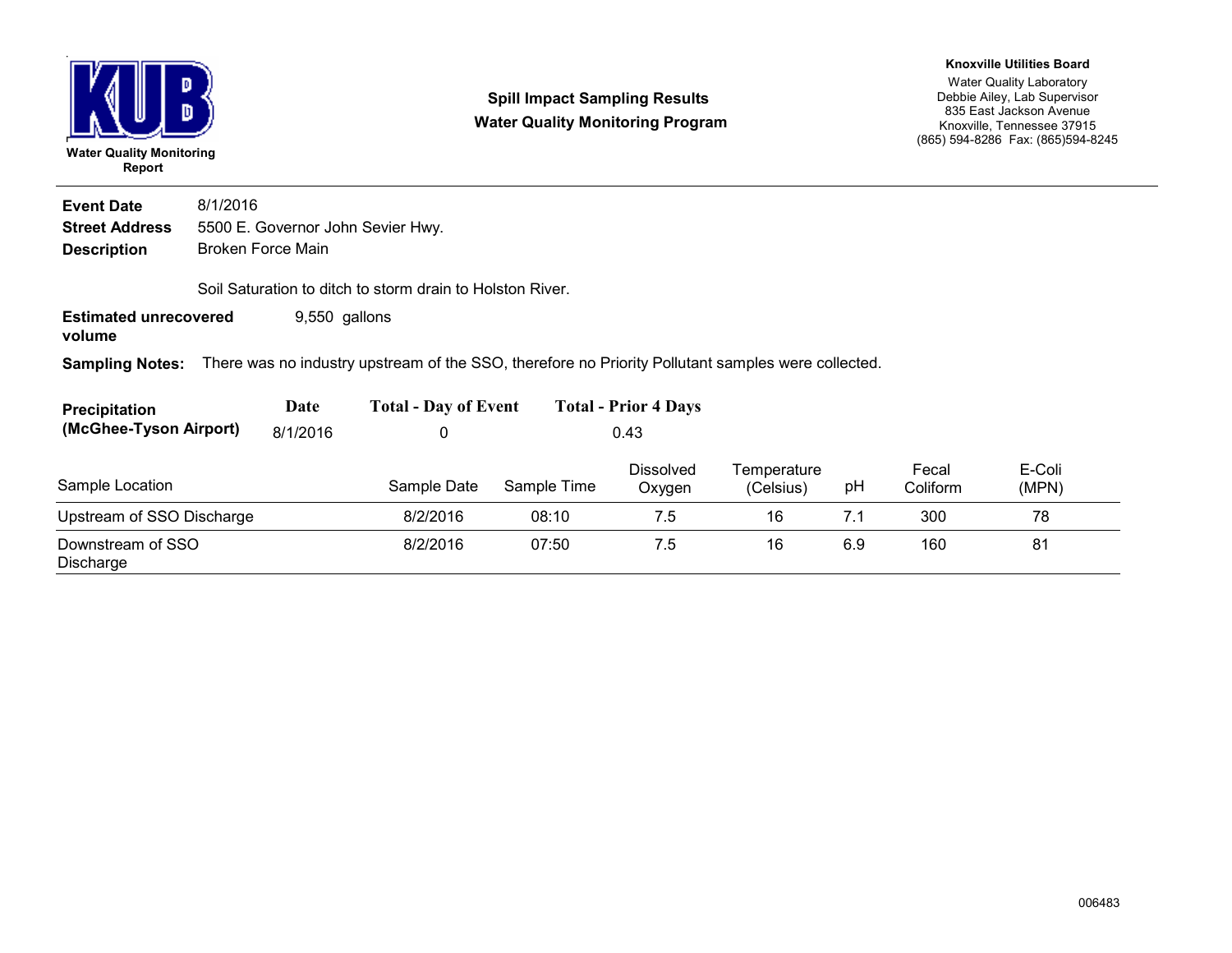| <b>Water Quality Monitoring</b><br>Report |           |                            | <b>Spill Impact Sampling Results</b><br><b>Water Quality Monitoring Program</b>                    |             |                             |                          |     | <b>Knoxville Utilities Board</b><br><b>Water Quality Laboratory</b><br>Debbie Ailey, Lab Supervisor<br>835 East Jackson Avenue<br>Knoxville, Tennessee 37915<br>(865) 594-8286 Fax: (865) 594-8245 |                 |  |  |
|-------------------------------------------|-----------|----------------------------|----------------------------------------------------------------------------------------------------|-------------|-----------------------------|--------------------------|-----|----------------------------------------------------------------------------------------------------------------------------------------------------------------------------------------------------|-----------------|--|--|
| <b>Event Date</b>                         | 8/10/2016 |                            |                                                                                                    |             |                             |                          |     |                                                                                                                                                                                                    |                 |  |  |
| <b>Street Address</b>                     |           | 1620 Edgewood Avenue       |                                                                                                    |             |                             |                          |     |                                                                                                                                                                                                    |                 |  |  |
| <b>Description</b>                        |           | Blockage - Grease & Debris |                                                                                                    |             |                             |                          |     |                                                                                                                                                                                                    |                 |  |  |
|                                           |           |                            | Cleanout to pavement to storm drain to First Creek.                                                |             |                             |                          |     |                                                                                                                                                                                                    |                 |  |  |
| <b>Estimated unrecovered</b><br>volume    |           | 400 gallons                |                                                                                                    |             |                             |                          |     |                                                                                                                                                                                                    |                 |  |  |
| <b>Sampling Notes:</b>                    |           |                            | There was no industry upstream of the SSO, therefore no Priority Pollutant samples were collected. |             |                             |                          |     |                                                                                                                                                                                                    |                 |  |  |
| <b>Precipitation</b>                      |           | Date                       | <b>Total - Day of Event</b>                                                                        |             | <b>Total - Prior 4 Days</b> |                          |     |                                                                                                                                                                                                    |                 |  |  |
| (McGhee-Tyson Airport)                    |           | 8/10/2016                  | 0.01                                                                                               |             | 0.77                        |                          |     |                                                                                                                                                                                                    |                 |  |  |
| Sample Location                           |           |                            | Sample Date                                                                                        | Sample Time | <b>Dissolved</b><br>Oxygen  | Temperature<br>(Celsius) | рH  | Fecal<br>Coliform                                                                                                                                                                                  | E-Coli<br>(MPN) |  |  |
| Upstream of SSO Discharge                 |           |                            | 8/11/2016                                                                                          | 08:03       | 6.9                         | 23                       | 7.7 | 1300                                                                                                                                                                                               | 580             |  |  |
| Downstream of SSO<br>Discharge            |           |                            | 8/11/2016                                                                                          | 08:41       | 7.6                         | 23                       | 7.7 | 1100                                                                                                                                                                                               | 440             |  |  |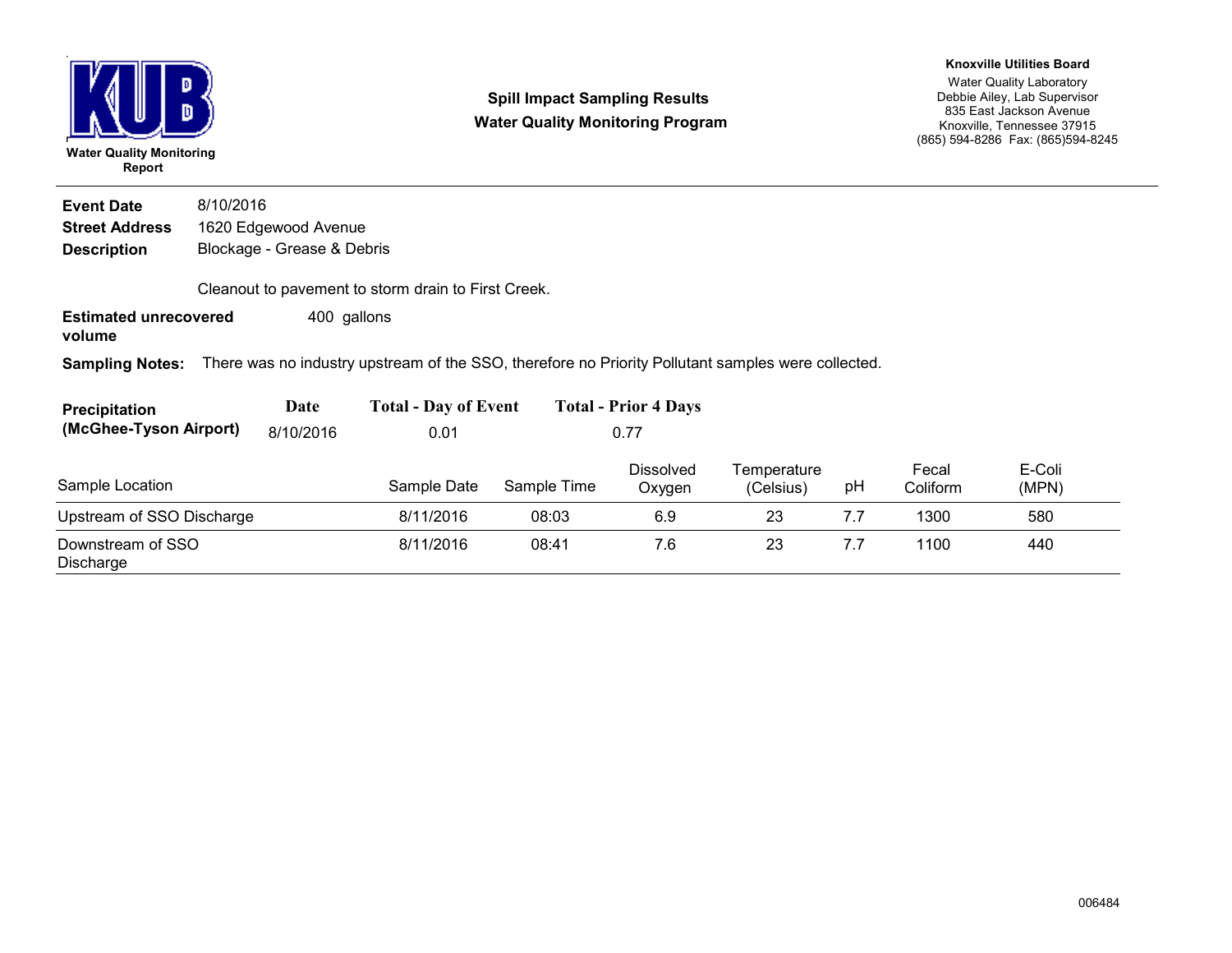

**Spill Impact Sampling ResultsWater Quality Monitoring Program**

#### **Knoxville Utilities Board**

Water Quality Laboratory Debbie Ailey, Lab Supervisor 835 East Jackson Avenue Knoxville, Tennessee 37915(865) 594-8286 Fax: (865)594-8245

**Description** Blockage- Grease **Street Address** 2609 East Martin Mill Pk. **Event Date**9/20/2016

Pavement to storm drain to Tennessee River.

**Estimated unrecovered** 29,000 gallons

**volume**

**Sampling Notes:** There was no industry upstream of the SSO, therefore no Priority Pollutant samples were collected.

| <b>Precipitation</b>               | Date | <b>Total - Day of Event</b> | <b>Total - Prior 4 Days</b> |  |
|------------------------------------|------|-----------------------------|-----------------------------|--|
| (McGhee-Tyson Airport) $9/20/2016$ |      |                             | 0.56                        |  |

| Sample Location                | Sample Date | Sample Time | <b>Dissolved</b><br>Oxygen | Temperature<br>(Celsius) | рH  | Fecal<br>Coliform | E-Coli<br>(MPN) |
|--------------------------------|-------------|-------------|----------------------------|--------------------------|-----|-------------------|-----------------|
| Upstream of SSO Discharge      | 9/22/2016   | 14:09       | 7.4                        | 27                       |     | 63                |                 |
| Downstream of SSO<br>Discharge | 9/22/2016   | 14:25       | 8.0                        | 27                       | 7.3 | 99                | 20              |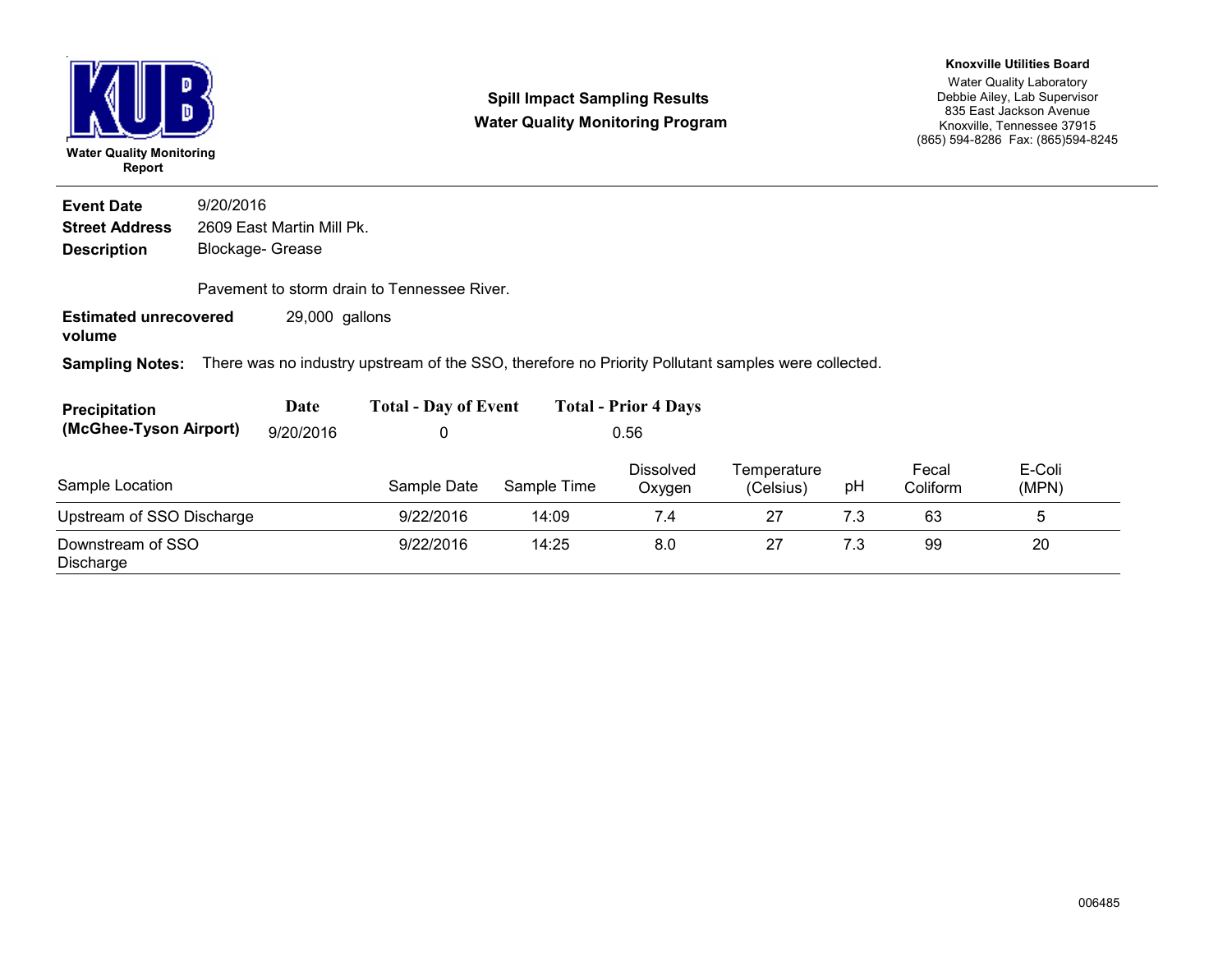# **Appendix E**

**Unpermitted Discharges Subject to Stipulated Penalties**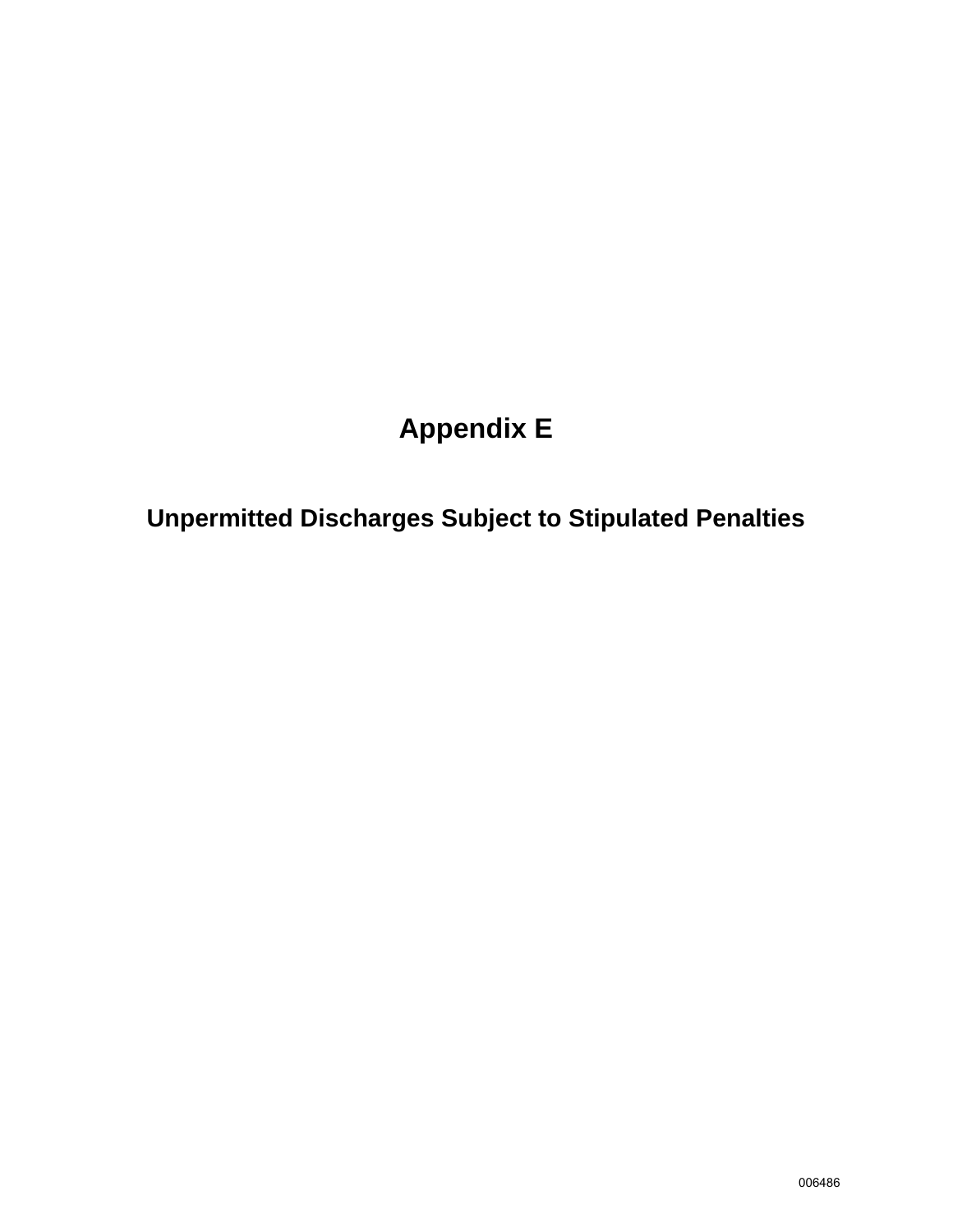### **Third Quarter 2016 Unpermitted Discharge Data and Analysis**

Appendix E lists all SSOs that occurred during 2016 that resulted in an unpermitted discharge along with its cause, volume, one- and three-day rainfall totals, and rainfall intensity.

The table below summarizes unpermitted discharges listed in Appendix E for this quarter that were impacted by factors that were difficult to control or events that had minimal impact on the environment due to their low volume.

| <b>Category</b>           | <b>Count</b> |
|---------------------------|--------------|
| <b>Mech/Elec. Failure</b> |              |
| <b>Vandalism</b>          |              |
| 3-day rain $> 4$ in.      |              |
| $1$ -day $>$ 3 in.        | O            |
| Vol 501 - 1000 gal        |              |
| $Vol < 500$ gal.          |              |
| Intensity $> 0.84$ in/hr  |              |

**Table 6. Unpermitted Discharge Data**